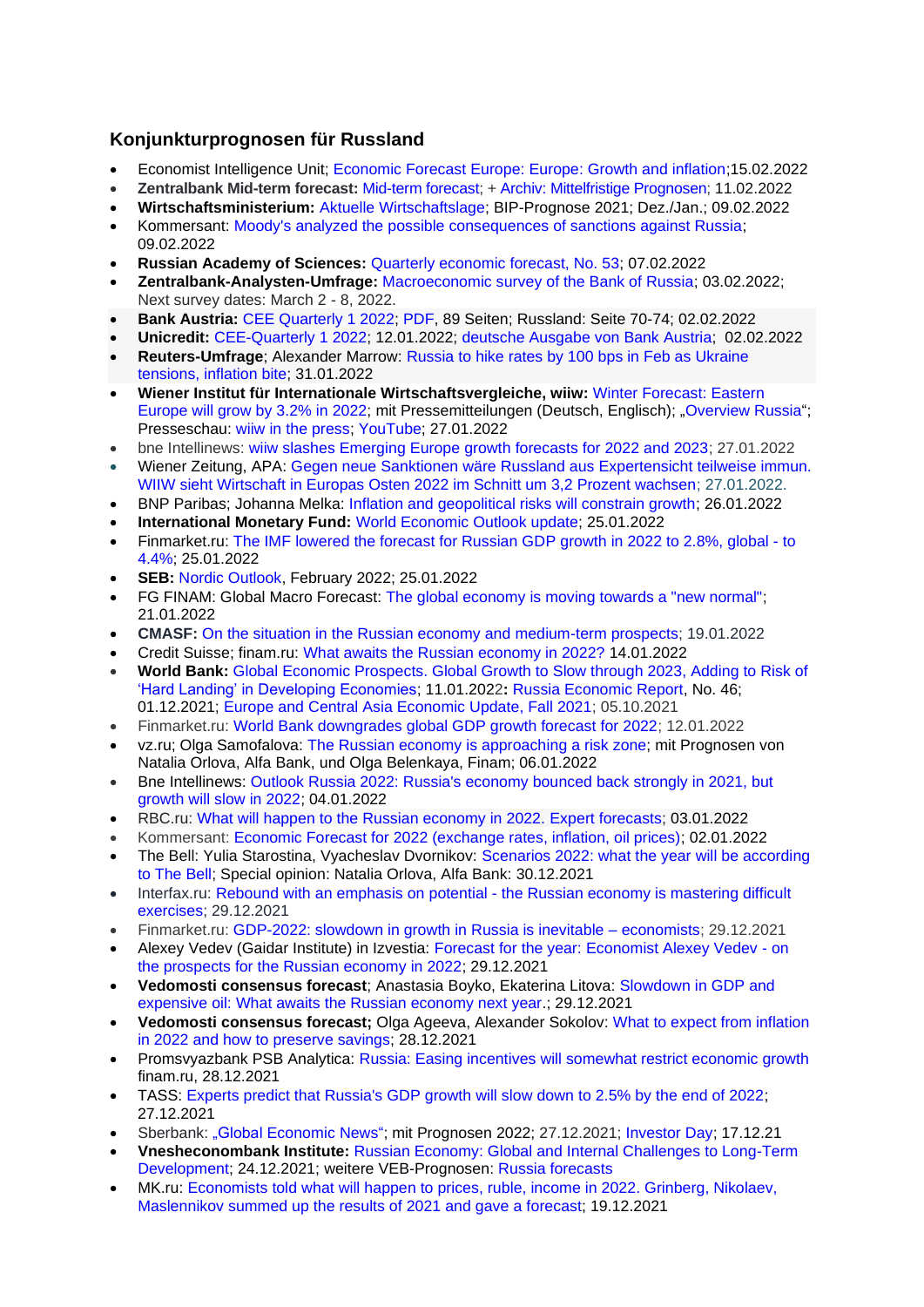- Kiel Institut für Weltwirtschaft: [Weltwirtschaft im Winter 2021: Gebremste Expansion;](https://www.ifw-kiel.de/de/publikationen/kieler-konjunkturberichte/2021/weltwirtschaft-im-winter-2021-gebremste-expansion-0/) Kieler Konjunkturberichte Welt, Nr. 82 (2021 | Q4); 15.12.2021; Dossier: [Konjunkturdaten Welt](https://www.ifw-kiel.de/de/themendossiers/konjunktur/#m-tab-0-welt)
- Ifo Institut München: [ifo Konjunkturprognose Winter 2021: Lieferengpässe und Coronawelle](https://www.ifo.de/publikationen/2021/aufsatz-zeitschrift/ifo-konjunkturprognose-winter-2021-lieferengpaesse-und)  [bremsen deutsche Wirtschaft aus;](https://www.ifo.de/publikationen/2021/aufsatz-zeitschrift/ifo-konjunkturprognose-winter-2021-lieferengpaesse-und) 14.12.2021
- Institut für Wirtschaftsforschung Halle: [Deutsche Wirtschaft noch nicht immun gegen COVID-19 –](https://www.iwh-halle.de/fileadmin/user_upload/publications/konjunktur_aktuell/Konjunktur-aktuell_2021-4.pdf) [Ausblick erneut eingetrübt;](https://www.iwh-halle.de/fileadmin/user_upload/publications/konjunktur_aktuell/Konjunktur-aktuell_2021-4.pdf) 14.12.2021
- Oesterreichische Nationalbank: [Konjunktur aktuell –](https://www.oenb.at/Publikationen/Volkswirtschaft/konjunktur-aktuell.html?utm_source=mailworx&utm_medium=email&utm_content=zur+publikation&utm_campaign=konjunktur+aktuell+%e2%80%93+dezember+2021+-+created%3a+20211215+-+sent%3a+20211215&utm_term=n%2fa) Dezember 2021; mit: [CESEE-6: Breit](https://www.oenb.at/dam/jcr:a57429ea-9666-41a5-bf05-e20009ae3d6d/03_Konjunktur-aktuell_12_21_CESEE-6-Breit-abgestuetzte-Erholung-in-einem-Umfeld-erhoehter-Unsicherheiten.pdf)  [abgestützte Erholung in einem Umfeld erhöhter Unsicherheiten; Russland: Rückkehr zu](https://www.oenb.at/dam/jcr:a57429ea-9666-41a5-bf05-e20009ae3d6d/03_Konjunktur-aktuell_12_21_CESEE-6-Breit-abgestuetzte-Erholung-in-einem-Umfeld-erhoehter-Unsicherheiten.pdf)  [moderatem Wachstum bei anhaltend hohen Risiken;](https://www.oenb.at/dam/jcr:a57429ea-9666-41a5-bf05-e20009ae3d6d/03_Konjunktur-aktuell_12_21_CESEE-6-Breit-abgestuetzte-Erholung-in-einem-Umfeld-erhoehter-Unsicherheiten.pdf) 15.12.2021
- **ING Bank, Amsterdam:** [Directional Economics EMEA –](https://think.ing.com/reports/directional-economics-emea-core-problems/) Core Problems; 13.12.2021
- **Unicredit**: [Macro & Markets 2022-2023 Outlook;](https://www.research.unicredit.eu/DocsKey/economics_docs_2021_181953.ashx?EXT=pdf&KEY=C814QI31EjqIm_1zIJDBJB6dDKN-ZlwQwmzPU8IXdJ8=&T=1) mit [Presentation](https://www.research.unicredit.eu/DocsKey/economics_docs_2021_181951.ashx?EXT=pdf&KEY=C814QI31EjqIm_1zIJDBJB6dDKN-ZlwQQ2Lh23abC8E=&T=1) und [Webcast;](https://unicreditresearch.eu/fileadmin/Videos_Webcasts/2021/2021-12-10_Webcast_Macro_Markets_Outlook.mp4) deutsche Ausgabe bei Bank Austria: [Ein steiniger Weg zur Normalisierung;](https://www.bankaustria.at/wirtschaft-macro-markets.jsp) [PDF,](https://www.bankaustria.at/files/unicredit_macromarkets_2022-23_de.pdf) 10.12.2021
- **Rating-Agentur Expert RA, Frankfurt:** [Russia Rating;](https://raexpert.eu/database/country/russia/) [Press Release;](https://raexpert.eu/reports/Press_release_Russia_10.12.2021.pdf) [Rating Report;](https://raexpert.eu/reports/Research_report_Russia_10.12.2021.pdf) 10.12.2021
- Izvestia; Ekaterina Vinogradova, Inna Grigorieva, Evgeny Kuznetsov: Dreaming is harmful: why [long-term economic forecasts do not come true. And what to do to make the expectations of](https://iz.ru/1249935/ekaterina-vinogradova-inna-grigoreva-evgenii-kuznetcov/mechtat-i-vredno-pochemu-ne-sbyvaiutsia-dolgosrochnye-ekonomicheskie-prognozy)  [officials coincide with the Russian reality;](https://iz.ru/1249935/ekaterina-vinogradova-inna-grigoreva-evgenii-kuznetcov/mechtat-i-vredno-pochemu-ne-sbyvaiutsia-dolgosrochnye-ekonomicheskie-prognozy) 09.12.2021
- **Vnesheconombank Institute:** Prospects for 2022 and [medium-term measures to accelerate the](http://inveb.ru/ru/products/product-02/738-perspektivy-2022-goda-i-srednesrochnye-mery-dlya-uskoreniya-rosta-rossijskoj-ekonomiki)  [growth of the Russian economy;](http://inveb.ru/ru/products/product-02/738-perspektivy-2022-goda-i-srednesrochnye-mery-dlya-uskoreniya-rosta-rossijskoj-ekonomiki) 08.12.2021; weitere VEB-Prognosen: [Russia forecasts](http://inveb.ru/ru/products/product-02)
- **Scope Ratings GmbH, Berlin:** [Scope Ratings Sovereign Outlook 2022;](https://scoperatings.com/#search/rating/detail/CR0000451482) 07.12..2021
- Alfa Bank; Natalia Orlova: [Forecasts for the Russian Economy 2022;](https://www.finam.ru/analysis/forecasts/prognozy-po-ekonomike-rf-na-2022-god-vremya-turbulentnosti-20211203-172433/) Finam.ru, 03.12.2021
- **Fitch Ratings:** [Fitch Affirms Russia at 'BBB'; Outlook Stable;](https://www.fitchratings.com/research/sovereigns/fitch-affirms-russia-at-bbb-outlook-stable-03-12-2021) 03.12.2021
- Asya Shalimova; Banki.ru: [Fitch Updates GDP, Inflation and Key Rate Forecasts for Russia and](https://www.banki.ru/news/lenta/?id=10957725)  [Other Countries;](https://www.banki.ru/news/lenta/?id=10957725) 08.12.2021
- Finanz.ru/TASS: [Fitch Affirms Russia 'BBB' Sovereign Rating;](https://www.finanz.ru/novosti/aktsii/fitch-podtverdilo-suverenny-reyting-rossii-bbb-1031024117) 03.12.2021
- **OECD:** [Economic Outlook: A balancing act;](https://www.oecd.org/economic-outlook/) zu Russland nur BIP-Chart; 03.12.2021
- Anastasia Boyko; Vedomosti: [The World Bank has sharply worsened the forecast for the growth of](https://www.vedomosti.ru/economics/articles/2021/12/01/898423-vsemirnii-bank-uhudshil-prognoz)  [the Russian economy for the next year.](https://www.vedomosti.ru/economics/articles/2021/12/01/898423-vsemirnii-bank-uhudshil-prognoz) In the future, the rate of vaccination will determine the rate of GDP; 01.12.2021; [Why international institutions worsen economic forecasts for next year.](https://www.vedomosti.ru/economics/articles/2021/12/01/898558-uhudshayut-ekonomicheskie)They call the acceleration of the pandemic the main reason,,, .01.12.2021
- Finmarket.ru: [The WB lowered the forecast for the growth of the Russian economy for 2022 to](http://www.finmarket.ru/main/news/5599787)  [2.4%;](http://www.finmarket.ru/main/news/5599787) 01.12.2021
- **Regierungsprognosen im Föderalen Budget:** Kommersant; Mikhail Malaev: [From deficit to](https://www.kommersant.ru/doc/5060220)  [surplus and vice versa; How the economic future of Russia is described in the budget -](https://www.kommersant.ru/doc/5060220) in 12 [graphs;](https://www.kommersant.ru/doc/5060220) 30.10.2021
- **Wirtschaftsministerium:** [Forecast of the socio-economic development of the Russian Federation](https://economy.gov.ru/material/directions/makroec/prognozy_socialno_ekonomicheskogo_razvitiya/prognoz_socialno_ekonomicheskogo_razvitiya_rf_na_2022_god_i_na_planovyy_period_2023_i_2024_godov.html)  [for 2022 and for the planning period of 2023 and 2024;](https://economy.gov.ru/material/directions/makroec/prognozy_socialno_ekonomicheskogo_razvitiya/prognoz_socialno_ekonomicheskogo_razvitiya_rf_na_2022_god_i_na_planovyy_period_2023_i_2024_godov.html) [PDF;](https://economy.gov.ru/material/file/d7f5f5dea44bda4c30d42aac04cc1fca/prognoz_socialno_ekonom_razvitiya_rf_2022-2024.pdf) [Applications;](https://economy.gov.ru/material/file/3007f2d6805edf0b5a5c391db1a87b8b/Attachments.zip) 30.09.2021
- **Wirtschaftsministerium:** [Transcript of Maxim Reshetnikov's speech at the Government Hour in](https://www.economy.gov.ru/material/news/stenogramma_vystupleniya_maksima_reshetnikova_na_pravitelstvennom_chase_v_sovete_federacii_po_prognozu_socialno_ekonomicheskogo_razvitiya.html)  [the Federation Council on the forecast of socio-economic development;](https://www.economy.gov.ru/material/news/stenogramma_vystupleniya_maksima_reshetnikova_na_pravitelstvennom_chase_v_sovete_federacii_po_prognozu_socialno_ekonomicheskogo_razvitiya.html) mit Präsentation des Wirtschaftsministeriums: [On the forecast of socio-economic development Russian Federation for](https://economy.gov.ru/material/file/8c1e53c6f39bbf8c6588991326e32968/o_prognoze_socialno_ekonomicheskogo_razvitiya_rf_2022-2024.pdf)  [2022-2024;](https://economy.gov.ru/material/file/8c1e53c6f39bbf8c6588991326e32968/o_prognoze_socialno_ekonomicheskogo_razvitiya_rf_2022-2024.pdf) 22.09.2021
- **Wirtschaftsministerium:** [Bericht zur Rede von Wirtschaftsminister Reshetnikov bei der Sitzung](https://economy.gov.ru/material/news/maksim_reshetnikov_v_prognoze_sushchestvenno_uluchsheny_parametry_vazhnye_s_tochki_zreniya_sostavleniya_byudzheta.html)  [der Regierung zur Prognose der sozio-ökonomischen Entwidklung für die Haushaltsplanung;](https://economy.gov.ru/material/news/maksim_reshetnikov_v_prognoze_sushchestvenno_uluchsheny_parametry_vazhnye_s_tochki_zreniya_sostavleniya_byudzheta.html) mit [Prognosetaballe;](https://economy.gov.ru/material/file/759ddaea4e17b1b0c4b191cb9b23d092/21092021_2.png) 21.09.2021 Russische Regierung: [Meeting of the government;](http://government.ru/news/43307/) mit Reden von Wirtschaftsminister Reshetnikov und Finanzminister Siluanov; 21.09.2021;

# **Bruttoinlandsprodukt**

## **Erste Rosstat-Schätzung: Das Bruttoinlandsprodukt stieg 2021 um 4,7 Prozent -**

- Rosstat: [National accounts,](https://rosstat.gov.ru/accounts) Volkswirtschaftliche Gesamtrechnung
- Rosstat-Pressemitteilung: [Rosstat presents the first GDP estimate for 2021;](https://rosstat.gov.ru/folder/313/document/154254) 18.02.2022
- Rosstat-Tabelle: [On the production and use of the gross domestic product \(GDP\) in 2021;](https://rosstat.gov.ru/storage/mediabank/24_18-02-2022.htm) 18.02.2022
- Trading Economics: [Russia Full Year GDP Growth;](https://tradingeconomics.com/russia/full-year-gdp-growth) 18.02.2022
- Vedomosti: [Rosstat recorded a record growth of Russia's GDP since 2008;](https://www.vedomosti.ru/economics/news/2022/02/18/910048-rosstat-zafiksiroval-rekordnii-s-2008-goda-rost) 18.02.2022
- RBC.ru; Ivan Tkachev, Elena Sukhorukova: [Agriculture and the public sector of Russia decreased](https://www.rbc.ru/economics/18/02/2022/620fa2ff9a7947928045dfaa?from=from_main_13)  [in 2021;](https://www.rbc.ru/economics/18/02/2022/620fa2ff9a7947928045dfaa?from=from_main_13) 18.02.2022
- 1 prime.ru: [Ministry of Economic Development: the growth of investments in fixed assets in Russia](https://1prime.ru/state_regulation/20220218/836099981.html)  [in 2021 amounted to 6%;](https://1prime.ru/state_regulation/20220218/836099981.html) 18.02.2022

# **Preisentwicklung und Geldpolitik**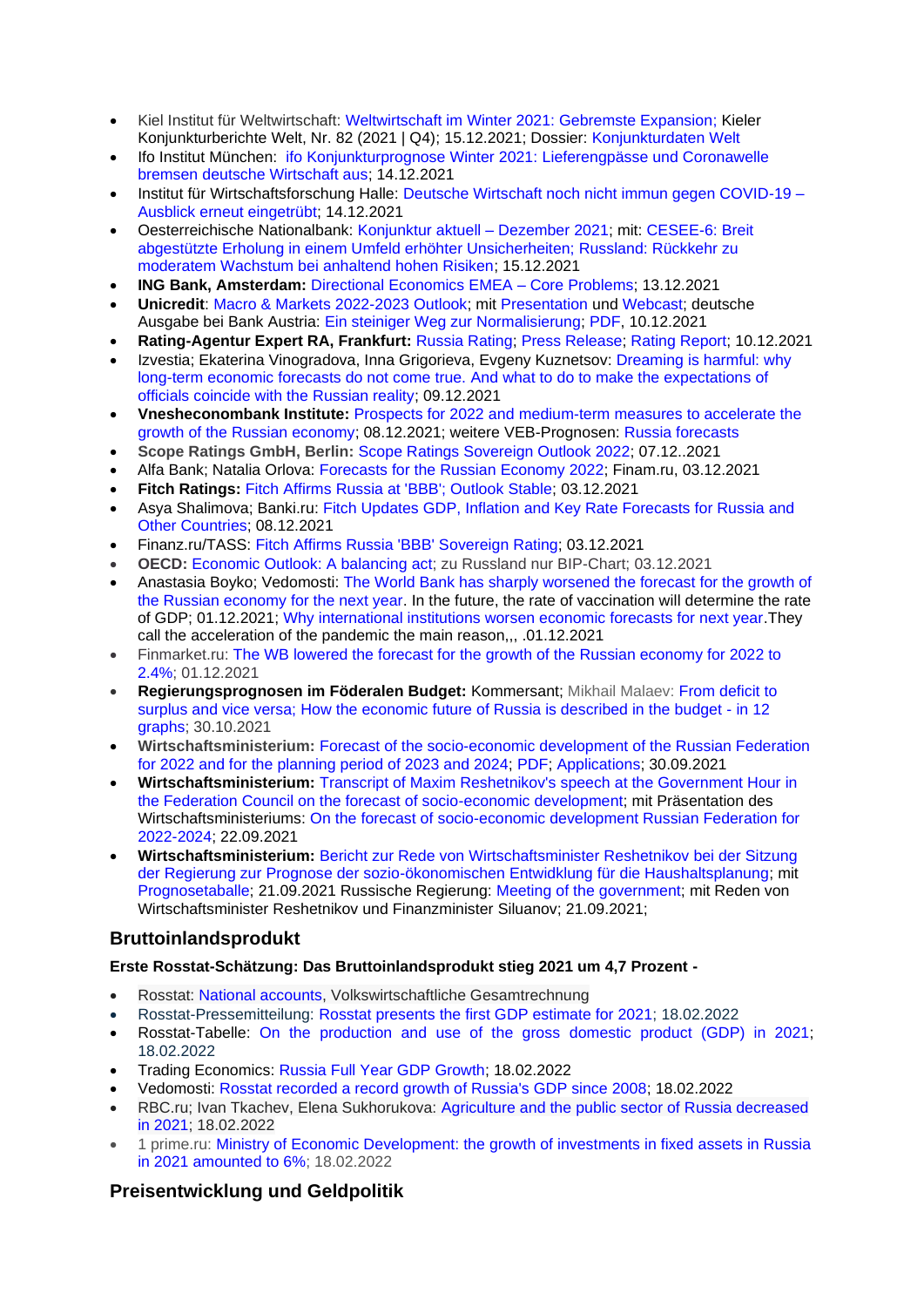## **Leitzinserhöhung um 100 Basispunkte auf 9.50 Prozent am 11.02.2022**

- **Zentralbank, PM:** [The Bank of Russia increases the key rate by 100 bp to 9.50% p.a.](https://www.cbr.ru/eng/press/pr/?file=11022022_133000Key_eng.htm); 11.02.2022
- **Zentralbank:** Statement by Bank of [Russia Governor Elvira Nabiullina in](https://www.cbr.ru/eng/press/event/?id=12678) follow-up to Board of [Directors meeting on 11 February 2022;](https://www.cbr.ru/eng/press/event/?id=12678) 11.02.2022
- **Zentralbank:** [Calendar of the Key Rate Decisions;](https://www.cbr.ru/eng/dkp/cal_mp/) mit Veröffentlichungen
- Trading Economics: [Bank of Russia Raises Rates by 100bps. Open to More Hikes;](https://tradingeconomics.com/russia/interest-rate) 11.02.2022
- **Zentralbank Mid-term forecast:** [Mid-term forecast;](https://www.cbr.ru/Collection/Collection/File/39792/forecast_220211_e.pdf) [+ Archiv: Mittelfristige Prognosen;](https://www.cbr.ru/eng/about_br/publ/ddkp/) 11.02.2022
- Finmarket.ru: [The Bank of Russia raised the key rate to 9.50% per annum;](http://www.finmarket.ru/news/5647888) 11.02.2022
- Finmarket.ru: [The Bank of Russia raised its inflation forecast for 2022 to 5-6%;](http://www.finmarket.ru/news/5647921) 11.02.2022
- Finmarket.ru: [The Bank of Russia retains its 2022 GDP growth forecast at 2.0–3.0%;](http://www.finmarket.ru/news/5647900) 11.02.2022
- Finam.ru: [The Bank of Russia raised the key rate to 9.5%;](https://www.finam.ru/analysis/newsitem/bank-rossii-povysil-klyuchevuyu-stavku-do-9-5-20220211-133144/) Presseerklärung der Zentralbank mit Links zu Kommentaren von Analysten; 11.02.2022
- Reuters; Andrey Ostroukh: Russia raises key rate sharply to 9.5%, flags more [possible](https://www.nasdaq.com/articles/russia-raises-key-rate-sharply-to-9.5-flags-more-possible-hikes) hikes; Nasdaq, mit [Chart;](https://tmsnrt.rs/3BioT15) 11.02.2022
- Moscow Times: [Russia Hikes Interest Rates Again, Warns of 'Overheating' Economy;](https://www.themoscowtimes.com/2022/02/11/russia-hikes-rates-by-another-full-percentage-point-a76343) 11.02.2022
- VTB Capital: [Monetary Policy Decision;](https://research.vtbcapital.com/Hrdn/Document?id=34e7ef6a-df29-4bf7-8c9a-e921e788a8c3) 11.02.2022
- Dmitry Dolgin: ING Bank; [Russian key rate is on the way to double digits;](https://think.ing.com/snaps/russia-key-rate-review-february-2022/) 11.02.2022
- Natalia Orlova; Alfa Bank; Finam.ru: [CBR rate hike cycle to end at 11-12% in 1H 2022;](https://www.finam.ru/analysis/marketnews/cikl-povysheniya-stavki-cb-rf-zavershitsya-na-urovne-11-12-v-1-polugodii-2022-goda-20220211-193000/) 11.02.2022
- Vedomosti: [Sber predicted an increase in the key rate to 9.5%;](https://www.vedomosti.ru/finance/news/2022/02/04/907933-sber-sprognoziroval-povishenie-stavki?utm_source=yxnews&utm_medium=desktop) 04.02.2022
- Jacques Sapir: [Will inflation be the main problem in 2022?](https://ecfor.ru/publication/budet-li-inflyatsiya-glavnoj-problemoj-2022/) [Magazine Expert;](https://expert.ru/expert/2021/23/inflyatsiya-otvetniy-udar-ili-lozhnaya-ugroza/) 24.01.2022

#### **Der jährliche Verbraucherpreisanstieg stieg im Januar auf 8,7 Prozent**

- Tag "inflation" [finmarket.ru;](http://www.finmarket.ru/tags.asp?tag=%E8%ED%F4%EB%FF%F6%E8%FF) [rbc.ru;](https://www.rbc.ru/tags/?tag=%D0%98%D0%BD%D1%84%D0%BB%D1%8F%D1%86%D0%B8%D1%8F) [Interfax;](https://www.interfax.ru/tags/%D0%EE%F1%F1%F2%E0%F2)
- **Wirtschaftsministerium:** [Wöchentliche und monatliche Berichte zur Preisentwicklung](https://economy.gov.ru/material/directions/makroec/ekonomicheskie_obzory/)
- **Rosstat:** [Verbraucherpreise 05. bis 11.02.](https://rosstat.gov.ru/storage/mediabank/22_16-02-2022.htm); 16.02.2022
- **Rosstat:** [Verbraucherpreise im Januar 2022;](https://rosstat.gov.ru/storage/mediabank/18_09-02-2022.html) 09.02.2022
- **Zentralbank-Monatsbericht Verbraucherpreise:** [Consumer price dynamics: facts, estimates,](http://cbr.ru/analytics/dkp/dinamic/)  [comments;](http://cbr.ru/analytics/dkp/dinamic/) 14.02.2022 + Archiv: [Englische Übersetzung.\(](http://cbr.ru/eng/analytics/dkp/dinamic/)rd. 10 Tage später)
- **Zentralbank-Analytics:** [Inflationary expectations](https://www.cbr.ru/analytics/dkp/inflationary_expectations/)
- **Trading Economics:** [Russia January Inflation Rate Hits 6-Year High;](https://tradingeconomics.com/russia/inflation-cpi) mit Chart; 09.02.2022
- **FocusEconomics:** [Inflation rises in January;](https://www.focus-economics.com/countries/russia/news/inflation/inflation-rises-in-january) mit Chart; 09.02.2022
- Finmarket.ru: [Inflation in Russia in January amounted to 1%;](http://www.finmarket.ru/main/article/5646129) 09.02.2022
- Interfax: [Annual inflation in Russia in the first days of February accelerated to 8.8%;](https://www.interfax.ru/russia/821169) 09.02.2022
- Dmitry Dolgin; ING Bank: [Russian data supports the central bank's hawkish bias;](https://think.ing.com/articles/russian-data-supports-the-central-banks-hawkish-bias/) 09.02.2022
- VTB Capital: [Russia CPI January slightly subexpectations shows the CBR is on top of, not behind](https://research.vtbcapital.com/Hrdn/GetDocument.aspx?id=0599d1bb-ee2f-42cd-a089-af93a098d730)  [the curve;](https://research.vtbcapital.com/Hrdn/GetDocument.aspx?id=0599d1bb-ee2f-42cd-a089-af93a098d730) 10.02.2022

#### **Weitere Veröffentlichungen der Zentralbank**

- **Zentralbank Investor presentations (Englisch):**  ["Russian Financial Sector";](https://www.cbr.ru/eng/about_br/irp/) [PDF](https://www.cbr.ru/Collection/Collection/File/39806/cbr_ir_2022-1.pdf) mit Macro-Update; 16.02.2022 ["Russia's Economic Outlook and Monetary Policy";](https://www.cbr.ru/eng/about_br/irp/) [PDF;](https://www.cbr.ru/Collection/Collection/File/39817/2022_february_e.pdf) 18.02.2022
- Zentralbank: [Monetary Policy Report;](https://www.cbr.ru/about_br/publ/ddkp/#a_118755) + [englisch;](https://www.cbr.ru/eng/about_br/publ/ddkp/) 01.11.2021 neu am 21.02.2022
- **Zentralbank Mid-term forecast:** [Mid-term forecast;](https://www.cbr.ru/Collection/Collection/File/39792/forecast_220211_e.pdf) [+ Archiv: Mittelfristige Prognosen;](https://www.cbr.ru/eng/about_br/publ/ddkp/) 11.02.2022
- **Zentralbank-Analysten-Umfrage:** [Macroeconomic survey of the Bank of Russia;](http://cbr.ru/statistics/ddkp/mo_br/) 03.02.2022; Next survey dates: March 2 - 8, 2022.
- Zentralbank-Bericht: [Regional economic development:](https://cbr.ru/Collection/Collection/File/39750/report_03022022.pdf) PM: [Report "Regional Economy": in most](https://cbr.ru/press/event/?id=12661)  [macro-regions, economic activity is growing at a high pace"](https://cbr.ru/press/event/?id=12661); Archiv: [RU+](https://cbr.ru/analytics/dkp/#a_118418)[EN](https://www.cbr.ru/eng/analytics/dkp/#a_118420) ; 03.02.2022
- **Zentralbank-Bericht "Talking Trends" der volkswirtschaftlichen Abteilung:** PM: [What the](https://cbr.ru/press/event/?id=12654)  [trends say: strong economic growth at the end of 2021;](https://cbr.ru/press/event/?id=12654) 02.02.2022; Archiv [\(RU\)](https://cbr.ru/ec_research/mb/); + Archiv [\(EN\)](https://www.cbr.ru/eng/ec_research/mb/)
- Finmarket.ru: [The final estimate of the growth of the Russian economy in 2021 may exceed 5%](http://www.finmarket.ru/news/5641590)  [analysts of the Central Bank;](http://www.finmarket.ru/news/5641590) 02.02.2022
- Zentralbank: [Monetary Policy Guidelines for 2022-2024;](https://www.cbr.ru/eng/about_br/publ/ondkp/) 09.11.2021
- Zentralbank: [Annual report,](http://www.cbr.ru/Collection/Collection/File/32268/ar_2020.pdf) 386 Seiten; [Briefly about the main points;](http://www.cbr.ru/about_br/publ/annrep2020short/) 06.05.2021
- Zentralbank: [Publications;](https://www.cbr.ru/eng/about_br/publ/) [Research News](https://www.cbr.ru/eng/ec_research/news/)

# **Konjunkturberichte Dezember und Jahr 2021**

- **Wirtschaftsministerium:** [Aktuelle Wirtschaftslage;](https://economy.gov.ru/material/directions/makroec/ekonomicheskie_obzory/) Dezember/Januar; 09.02.2022
- **Rosstat:** [Short-term economic indicators \(in Russian and English\)](https://rosstat.gov.ru/compendium/document/50802)
- **Rosstat:** [Socio-economic situation in Russia;](https://rosstat.gov.ru/compendium/document/50801) Bericht für 2021, 09.02.2022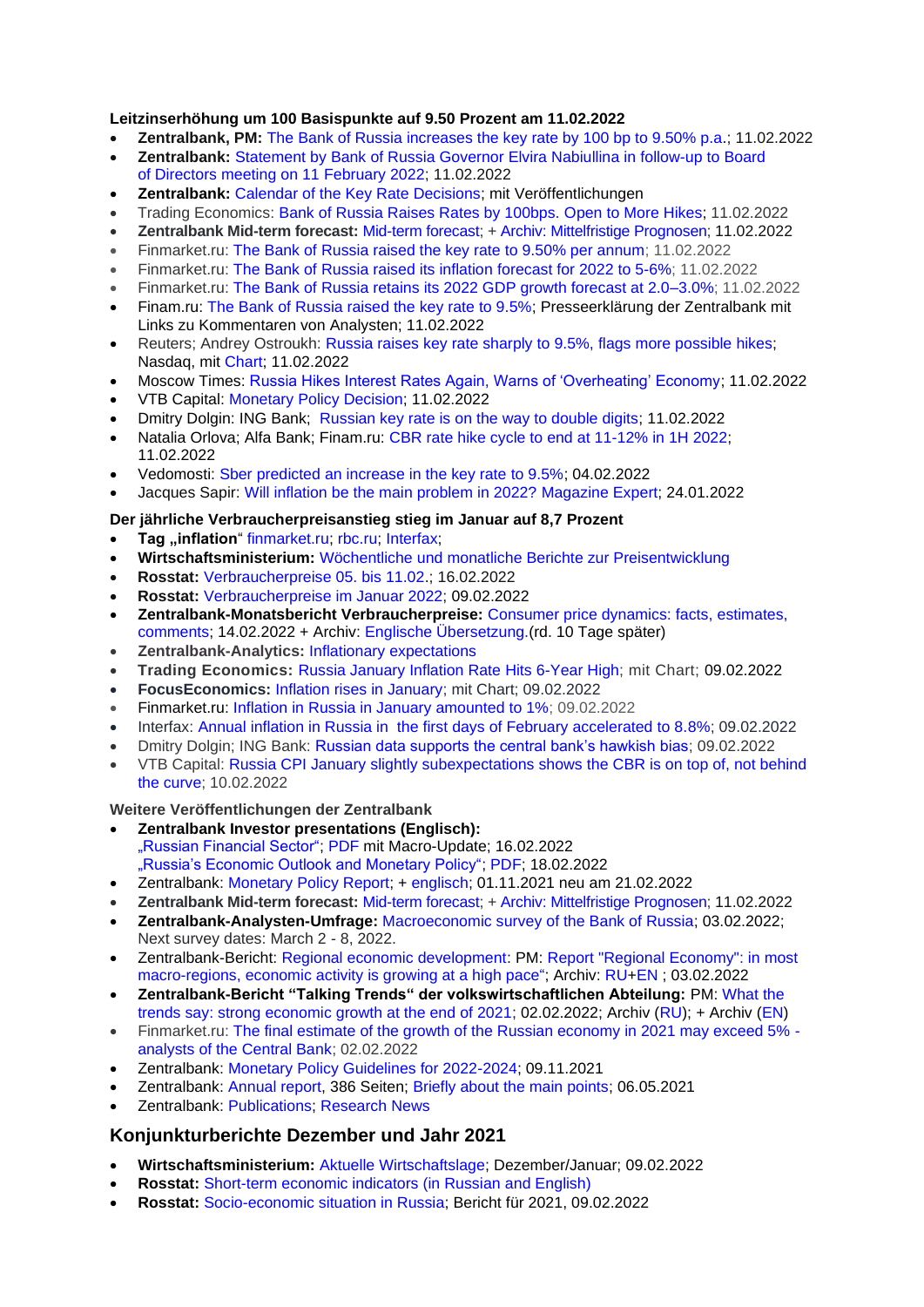- **Trading Economics:** [Russia News;](https://tradingeconomics.com/russia/news) Charts: [Russia: Retail sales;](https://tradingeconomics.com/russia/retail-sales-annual) [Unemployment;](https://tradingeconomics.com/russia/unemployment-rate) [Wages;](https://tradingeconomics.com/russia/wage-growth)
- Finmarket.ru: [The Ministry of Economic Development estimated GDP growth in 2021 at 4.6%;](http://www.finmarket.ru/main/article/5646320) 10.02.2022
- Finam.ru; Olga Belenkaya: [Russian economy recovers well in 2021, high inflation undermines real](https://www.finam.ru/analysis/forecasts/ekonomika-rf-uspeshno-vosstanovilas-v-2021-godu-vysokaya-inflyaciya-podtachivaet-rost-realnyx-doxodov-20220210-124600/)  [income growth;](https://www.finam.ru/analysis/forecasts/ekonomika-rf-uspeshno-vosstanovilas-v-2021-godu-vysokaya-inflyaciya-podtachivaet-rost-realnyx-doxodov-20220210-124600/) 10.02.2022
- Natalia Orlova, Alfa Bank: [Inflation in Russia in the first half of the year may reach 9 % in annual](https://www.finam.ru/publications/item/inflyaciya-v-rossii-po-itogam-1-polugodiya-mozhet-sostavit-9-v-godovom-vyrazhenii-20220210-131537)  [terms;](https://www.finam.ru/publications/item/inflyaciya-v-rossii-po-itogam-1-polugodiya-mozhet-sostavit-9-v-godovom-vyrazhenii-20220210-131537) Key macroeconomic indicators; [Controlling inflation remains a priority;](https://www.finam.ru/publications/item/vopros-kontrolya-nad-inflyacieiy-ostaetsya-prioritetnym-20220210-124000) 10.02.2022
- VTB Capital: Output & [Demand December;](https://research.vtbcapital.com/Hrdn/Document?id=211c58f1-95cc-4461-9ada-52111143a207) Economic activity springs in 4Q21, pushing our 2021 GDP [gauge](https://research.vtbcapital.com/Hrdn/Document?id=211c58f1-95cc-4461-9ada-52111143a207) to +5% YoY; 10.02.2022
- Finmarket.ru: [Real disposable income of the population of the Russian Federation in 2021](http://www.finmarket.ru/news/5646220)  [increased by 3.1% -](http://www.finmarket.ru/news/5646220) Rosstat; 09.02.2022
- Finmarket.ru: [Unemployment in Russia remained at 4.3% in December -](http://www.finmarket.ru/news/5646206) Rosstat; 09.02.2022
- Finmarket.ru: [Wage growth in Russia in real terms accelerated to 3.4% in November -](http://www.finmarket.ru/news/5646194) Rosstat: 09.02.2022
- Finmarket.ru: [Retail trade growth accelerated to 5.4% in December, grew by 7.3% over the year -](http://www.finmarket.ru/news/5646182) [Rosstat;](http://www.finmarket.ru/news/5646182) 09.02.2022
- Finmarket.ru: [Output growth by basic activities in Russia slowed down to 5.9% in December, grew](http://www.finmarket.ru/news/5646172)  [by 6.2% in 2021 -](http://www.finmarket.ru/news/5646172) Rosstat; 09.02.2022
- Finmarket.ru: [Entrepreneurial confidence in Russia increased in production and processing in](http://www.finmarket.ru/news/5646118)  [January -](http://www.finmarket.ru/news/5646118) Rosstat; 09.02.2022

# **Kombinierter PMI im Januar erneut knapp über der Wachstumsschwelle**

- IHS Markit: [Press Releases;](https://www.markiteconomics.com/Public/Release/PressReleases) [Release Dates;](https://www.markiteconomics.com/Public/Release/ReleaseDates) [PMI by IHS Markit;](https://ihsmarkit.com/products/pmi.html)
- Charts: Manufacturing PMI: [Trading Economics](https://tradingeconomics.com/russia/manufacturing-pmi)[/Finam;](https://www.finam.ru/macroevents/russiamanpmi) Services PMI: [Trading Economics](https://tradingeconomics.com/russia/services-pmi)[/Finam:](https://www.finam.ru/macroevents/russiaserpmi)
- IHS Markit: Russia Services PMI: Business activity contracts further, albeit only fractionally in [January,](https://www.markiteconomics.com/Public/Home/PressRelease/d7c186564f4c467494c4e3b0bb4bf9d1) 03.02.2022; Russia Manufacturing PMI: [Operating conditions improve at fastest pace](https://www.markiteconomics.com/Public/Home/PressRelease/06f21c7d1c2241c898c5dbf1ace6e988)  [since May 2021 at the start of 2022;](https://www.markiteconomics.com/Public/Home/PressRelease/06f21c7d1c2241c898c5dbf1ace6e988) 01.02.2022
- FocusEconomics; Anastasios Stanapedis: [Manufacturing PMI hits highest reading since May 2021](https://www.focus-economics.com/countries/russia/news/pmi/manufacturing-pmi-hits-highest-reading-since-may-2021-in-january)  [in January;](https://www.focus-economics.com/countries/russia/news/pmi/manufacturing-pmi-hits-highest-reading-since-may-2021-in-january) 01.02..2022; [Services PMI edges up in January;](https://www.focus-economics.com/countries/russia/news/pmi/services-pmi-edges-up-in-january) 04.02.2022
- Interfax- Tag: [IHS Markit Purchasing Manager Index;](https://www.interfax.ru/tags/IHS+Markit) Finmarket.ru-Tag: [PMI](http://www.finmarket.ru/tags.asp?tag=PMI)

# **Industrieproduktion Dezember und Jahr 2021**

Der Anstieg gegenüber dem Vorjahresmonat Dezember 2020 sank auf 6,1 Prozent; gegenüber dem Vormonat beschleunigte sich der Anstieg laut Rosstat saisonbereinigt auf 1,2 Prozent

- **Wirtschaftsministerium:** [Entwicklung der Industrieproduktion im Dezember 2021;](https://economy.gov.ru/material/directions/makroec/ekonomicheskie_obzory/) 02.02.2022
- **Rosstat:** [Industrieproduktion im Dezember 2021](https://rosstat.gov.ru/folder/313/document/151988) (mit [Chart\)](http://rosstat.gov.ru/storage/2022/02-02/GZLWuNsf/grafik.png?1643809609980); mit [Tabelle;](https://rosstat.gov.ru/storage/mediabank/12_02-02-2022.html) 02.02.2022
- Trading Economics: [Russia Industrial Output Growth Tops Forecasts;](https://tradingeconomics.com/russia/industrial-production) 02.02.2022
- FocusEconomics, Anastasios Stanapedis: [Industrial output growth eases in December;](https://www.focus-economics.com/countries/russia/news/industrial-production/industrial-output-growth-eases-in-december) 02.02.2022
- Finmarket.ru: [The growth of industrial production in December in Russia amounted to 6.1%, in](http://www.finmarket.ru/main/article/5641418)  [2021 -](http://www.finmarket.ru/main/article/5641418) 5.3%; 02.02.2022
- Kommersant; Alexey Shapovalov; [December added industry volume. A cheerful end to the year](https://www.kommersant.ru/doc/5194814)  [was provided by the state order, oil and services for its production;](https://www.kommersant.ru/doc/5194814) 03.02.2022
- VTB Capital: Industrial [Production: Strong now, stronger tomorrow;](https://research.vtbcapital.com/Hrdn/GetDocument.aspx?id=69839649-879d-4d8b-af67-42e2cddb9167) 03.02.2022
- Sberbank Wochenbericht: [Russia: Industry up 1.7% in December](https://api.sberindex.ru/upload/research/209/62012b98b932a.pdf?_ga=2.171184864.1959099842.1644257128-1563579980.1644257128) 07.02.2022:
- Vnesheconombank Institute: Industrieproduktion im Dezember; in: World Economy and Markets [Review";](http://inveb.ru/ru/articles-menu/774-obzor-mirovoj-ekonomiki-i-rynkov-28-yanvarya-3-fevralya-2022) 04.02.2022
- RIA Rating: Overview: [Industrial production growth in 2021 was the strongest in a decade;](https://riarating.ru/macroeconomics/20220204/630216213.html) 04.02.2022
- Center for Macroeconomic Analysis And Short term Forecasting, CMASF: [On the dynamics of](http://www.forecast.ru/default.aspx)  [industrial production in December 2021;](http://www.forecast.ru/default.aspx) 04.02.2022

# **Forschungsinstitute und Banken zu Konjunktur und Wirtschaftspolitik**

**BOFIT (Bank of Finland):** [BOFIT Weekly](https://www.bofit.fi/en/monitoring/weekly/) (Russland und China im wöchentlichen Wechsel; Do: finnische; Fr: englische Ausgabe); Datenbank: [BOFIT Russia Statistics;](https://www.bofit.fi/en/monitoring/statistics/russia-statistics/)Tag-Search: [Russia](https://www.bofit.fi/en/tag-search/?tag=Russia) 18.02.: [Russia posted good economic growth in 4Q21; manufacturing particularly strong](https://www.bofit.fi/en/monitoring/weekly/2022/vw202207_1/) 18.02.: [Strong growth in bank lending fuels Russian domestic demand](https://www.bofit.fi/en/monitoring/weekly/2022/vw202207_3/)

18.02.: [Central Bank of Russia tightens its monetary policy](https://www.bofit.fi/en/monitoring/weekly/2022/vw202207_2/)

18.02.: [Russia and China strive to increase their bilateral trade](https://www.bofit.fi/en/monitoring/weekly/2022/vw202207_4/)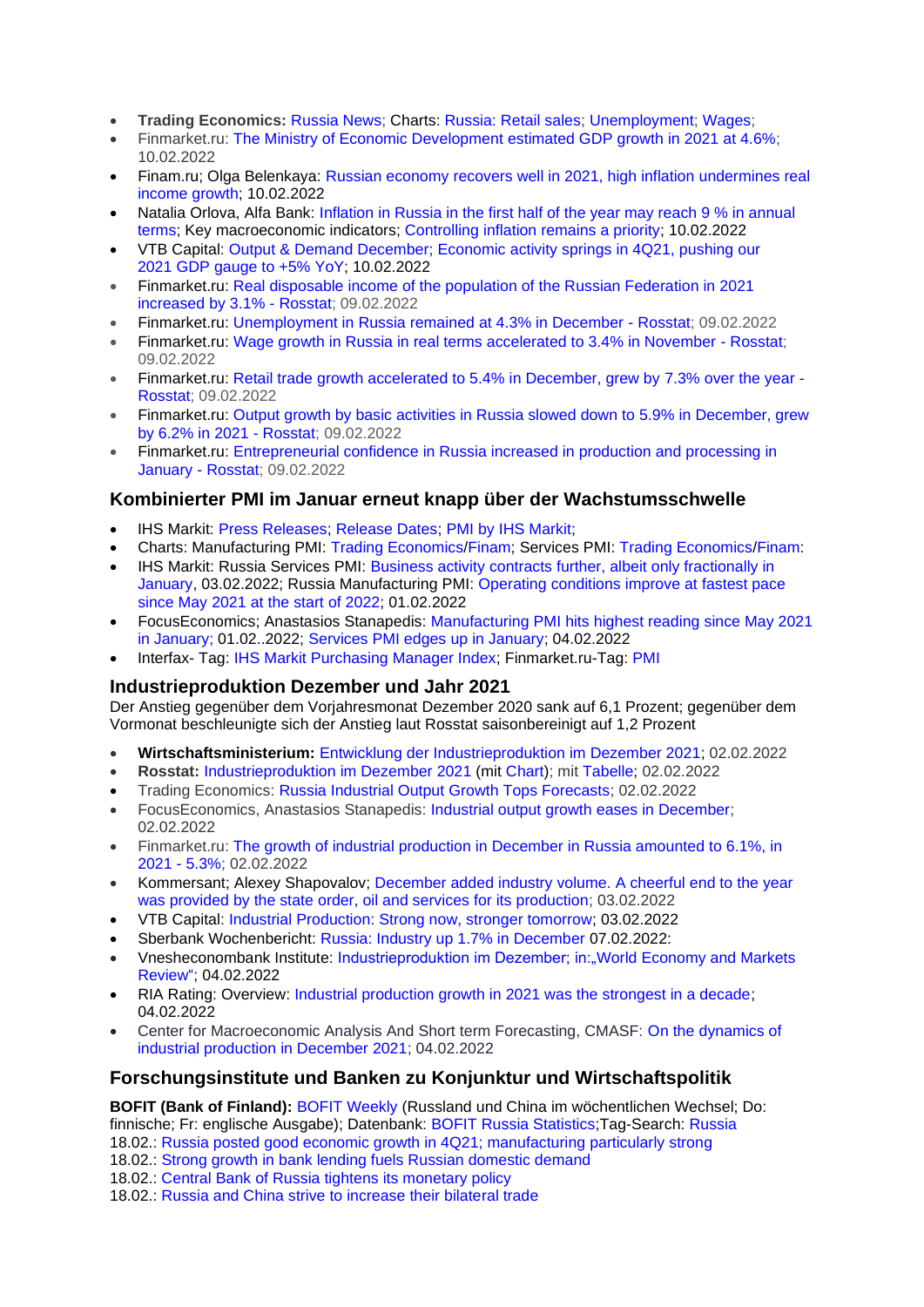04.02.: [Ruble continues to weaken despite higher oil prices](https://www.bofit.fi/en/monitoring/weekly/2022/vw202205_1/)

04.02.: [Death rate in Russia hit historical high last year; covid infections soar](https://www.bofit.fi/en/monitoring/weekly/2022/vw202205_2/)

04.02.: [Russia's National Welfare Fund continues to grow](https://www.bofit.fi/en/monitoring/weekly/2022/vw202205_3/)

21.01.: [Russian markets fall as geopolitical tensions rise](https://www.bofit.fi/en/monitoring/weekly/2022/vw202203_1/)

21.01.: [Russian export earnings and imports recovered quickly in 2021, large private capital outflows](https://www.bofit.fi/en/monitoring/weekly/2022/vw202203_2/)

21.01.: [Russia's foreign currency and gold reserves hit record high](https://www.bofit.fi/en/monitoring/weekly/2022/vw202203_3/)

**Sberbank:** [Wochenbericht](https://www.sberbank.com/ru/analytics/news) ..Global Economic News" mit folgenden Russland-Themen:

14.02.: [Leitzinserhöhung und Preise im Januar; BIP und Branchenproduktion im Dezember](https://www.sberbank.com/ru/analytics/news/article?newsID=d3fa4bb2-3b06-4056-a050-c05a3513330b&blockID=11004083®ionID=77&lang=ru&type=NEWS)

07.02.: [Industrieproduktion im Dezember](https://api.sberindex.ru/upload/research/209/62012b98b932a.pdf?_ga=2.171184864.1959099842.1644257128-1563579980.1644257128)

31.01.: [Entwicklung von Konsumenten-](https://www.sberbank.com/ru/analytics/news/article?newsID=d53ff4b4-c71f-402d-b999-196f06b13a82&blockID=11004083®ionID=77&lang=ru&type=NEWS) und Unternehmenskrediten

24.01.: [Zahlungsbilanz 2021, Föderalhaushalt 2021](https://www.sberbank.com/ru/analytics/news/article?newsID=fc871f28-1cad-4c08-9902-53cf12b88da2&blockID=11004083®ionID=77&lang=ru&type=NEWS)

17.01.: [Verbraucherpreise Dezember; Produktion im November](https://www.sberbank.com/ru/analytics/news/article?newsID=bbb4f12a-f86e-4eb4-9a3f-9c46cf862c2a&blockID=11004083®ionID=77&lang=ru&type=NEWS)

#### **Vnesheconombank Institute: ["World Economy and Markets Review"](http://inveb.ru/ru/articles-menu)** mit Russland-Themen: 18.02. [Verbraucherpreise bis 11. Februar](http://inveb.ru/ru/articles-menu/780-obzor-mirovoj-ekonomiki-i-rynkov-11-17-fevralya-2022)

17.01.: [Monthly GDP Index December 2021](http://inveb.ru/ru/products/index-gdp)

17.01.: [SEMAFON: December 2021](http://inveb.ru/ru/products/product-03)

11.02.: [BIP Dezember, Produktion in Branchen, Inflation im Januar, Wareneinfuhren](http://inveb.ru/ru/articles-menu/776-obzor-mirovoj-ekonomiki-i-rynkov-4-10-fevralya-2022)

04.02.: [Industrieproduktion Dezember, Verbraucherpreise bis 28.01.; Einkaufsmanager-Indizes](http://inveb.ru/ru/articles-menu/774-obzor-mirovoj-ekonomiki-i-rynkov-28-yanvarya-3-fevralya-2022)

27.01.: [Wichtige volkswirtschaftliche Indikatoren im November](http://inveb.ru/ru/articles-menu/770-dinamika-osnovnykh-makropokazatelej-v-noyabre-2021)

24.12.: **Langfristprognose: Russland in der Weltwirtschaft bis 2035:** ["Russlands Wirtschaft:](http://inveb.ru/ru/products/product-02/754-rossijskaya-ekonomika-globalnye-i-vnutrennie-vyzovy-dolgosrochnomu-razvitiyu)  [Globale und interne Herausforderungen für ihre langfristige Entwicklung"](http://inveb.ru/ru/products/product-02/754-rossijskaya-ekonomika-globalnye-i-vnutrennie-vyzovy-dolgosrochnomu-razvitiyu); 24.12.2021

08.12.: **Prognose 2022:** [Prospects for 2022 and medium-term measures to accelerate the growth](http://inveb.ru/ru/products/product-02/738-perspektivy-2022-goda-i-srednesrochnye-mery-dlya-uskoreniya-rosta-rossijskoj-ekonomiki)

#### **Higher School of Economics: [Comments on state and business](https://dcenter.hse.ru/newkgb)**; Charts: **[Macro-Monitor](https://dcenter.hse.ru/macromonitor)**

14.02.: Cyclical indicators SDI [in January: continued growth.](http://www.hse.ru/pubs/share/direct/document/565028255.pdf) CEA in December

07.02.: [Due to sanctions risks, the external debt burden may drop to a record low](http://www.hse.ru/pubs/share/direct/document/562292514.pdf)

03.02.: Where is it good to live in Russia? [Index of regional socio-economic stress \(IRSES\) and real](http://www.hse.ru/pubs/share/direct/document/560027143.pdf)  [incomes of the population in 2021](http://www.hse.ru/pubs/share/direct/document/560027143.pdf)

02.02.: [The Current Account: What's Behind the Rollercoaster](http://www.hse.ru/pubs/share/direct/document/559820393.pdf)

26.01.: [Budget: Fiscal Miracle 2021](http://www.hse.ru/pubs/share/direct/document/557228175.pdf)

## **Marina Voitenko; politcom.ru:** [Wirtschaftspolitischer Wochenrückblick](http://politcom.ru/19979.html)

17.02.: [Monetary neutrality and economic growth](http://politcom.ru/24430.html)

07.02.: [Business: strategies-2022 in the mirror of surveys](http://politcom.ru/24426.html)

31.01.: [The Global Economy –](http://politcom.ru/24418.html) Mixed Expectations

20.01.: Risks 2022 – [January update](http://politcom.ru/24411.html)

## **Gaidar Institute: [Monitoring the economic situation in Russia;](https://www.iep.ru/ru/monitoring) auch in [Englisch](http://www.iep.ru/en/publications/category/1417.html)**

16.02.: [RBC-TV: Alexey Vedev zu den wichtigsten wirtschaftlichen Problemen Russlands](https://www.iep.ru/ru/novosti/aleksey-vedev-v-pryamom-efire-na-telekanale-rbk-rasskazal-o-samykh-aktualnykh-voprosakh-rossiyskoy-ekonomicheskoy-politiki.html)

14.02.: [Dynamics of Industrial Production in the fourth Quarter of 2021](https://www.iep.ru/ru/monitoring/dinamika-promyshlennogo-proizvodstva-v-iv-kvartale-2021-goda.html)

14.02.: [The Key Rate of the Bank of Russia reached its Maximum since May 2017](https://www.iep.ru/ru/monitoring/klyuchevaya-stavka-banka-rossii-dostigla-maksimuma-s-maya-2017-goda.html)

14.02.: [Restrictions on investment activity of industrial enterprises at the beginning of 2022](https://www.iep.ru/ru/monitoring/ogranicheniya-investitsionnoy-aktivnosti-promyshlennykh-predpriyatiy-v-nachale-2022-goda.html)

25.01.: [Russian Stock Market in 2021 and early 2022](https://www.iep.ru/ru/monitoring/rossiyskiy-rynok-aktsiy-v-2021-godu-i-nachale-2022-goda.html)

25.01.: [Balance of Payments: Results 2021](https://www.iep.ru/ru/monitoring/platezhnyy-balans-itogi-2021-goda.html)

29.12.: Izvestia: Economist Alexey Vedev - [on the prospects for the Russian Economy in 2022](https://iz.ru/1270747/aleksei-vedev/prognoz-dlia-goda)

15.07.: **[Economy and Economic Policy in a Pandemic](https://www.iep.ru/files/text/Gaidar_IEP_monographs/Ec_virus-text.pdf)**; **344 S.**; 15.07.2021

22.04.: **[Russian Economy in 2020 –](https://www.iep.ru/ru/publikatcii/publication/rossiyskaya-ekonomika-v-2020-godu-tendentsii-i-perspektivy-vypusk-42.html) Trends and Prospects; 712 S.**; 22.04.; [in English,](https://www.iep.ru/en/publications/category/1380.html) 31.05.2021

#### **Institute of Economic Forecasting of the Russian Academy of Sciences; IEF-RAS:**

07.02.: Vierteljährlich: [Quarterly forecast of macroeconomic indicators of the Russian Federation](https://ecfor.ru/nauchnye-izdaniya/kvartalnye-prognozy-makroekonomicheskih-pokazatelej-rf/)

05.02.: Monatlich: [Assessment of industrial production](https://ecfor.ru/nauchnye-izdaniya/analiticheskie-zapiski-po-situatsii-v-promyshlennosti-rf/)

24.01.: Monatlich: [Short-term forecast of Russia's GDP dynamics;](https://ecfor.ru/?from=novostibtn#newsanchor) + [Archiv](https://ecfor.ru/tempy-rosta-vvp-v-kratkosrochnoj-perspektive/)

#### **Weitere Research-Abteilungen von Banken und Instituten**

[Trading Economics](https://tradingeconomics.com/russia/calendar) Calendar; [VTB Capital](https://research.vtbcapital.com/hrdn) (englisch+russisch); [ING;](https://think.ing.com/tags/tag/Russia/) [FocusEconomics](https://www.focus-economics.com/countries/russia). [Raiffeisen](https://www.raiffeisen-capital.ru/analytics/)  [Capital;](https://www.raiffeisen-capital.ru/analytics/) [ACRA;](https://www.acra-ratings.ru/research/?types%5B1%5D=1) [Sberindex;](https://sberindex.ru/en) [Boersentreff.de](https://www.boersentreff.de/analysen-russland.htm#weitereNews)

## **Sonstige periodische Berichte zu Konjunktur und Wirtschaftspolitik**

- Vnesheconombank Institute: [Monthly GDP Index January 2022;](http://inveb.ru/ru/products/index-gdp) 17.02.2022
- Vnesheconombank Institute: [SEMAFON: November 2021;](http://inveb.ru/ru/products/product-03) Economic Indicators; 17.02.2022
- Economist Intelligence Unit; [Economic Forecast Europe: Europe: Growth and inflation;](http://gfs.eiu.com/Archive.aspx?archiveType=Europe)15.02.2022
- ARB/Bankenverband; Y. Stepanov, I. Morgacheva (independent analysts and consultants) : [Current Trends in the Economy;](https://arb.ru/b2b/analitycs/arb/) February 2022; arb.ru, 14.02.2022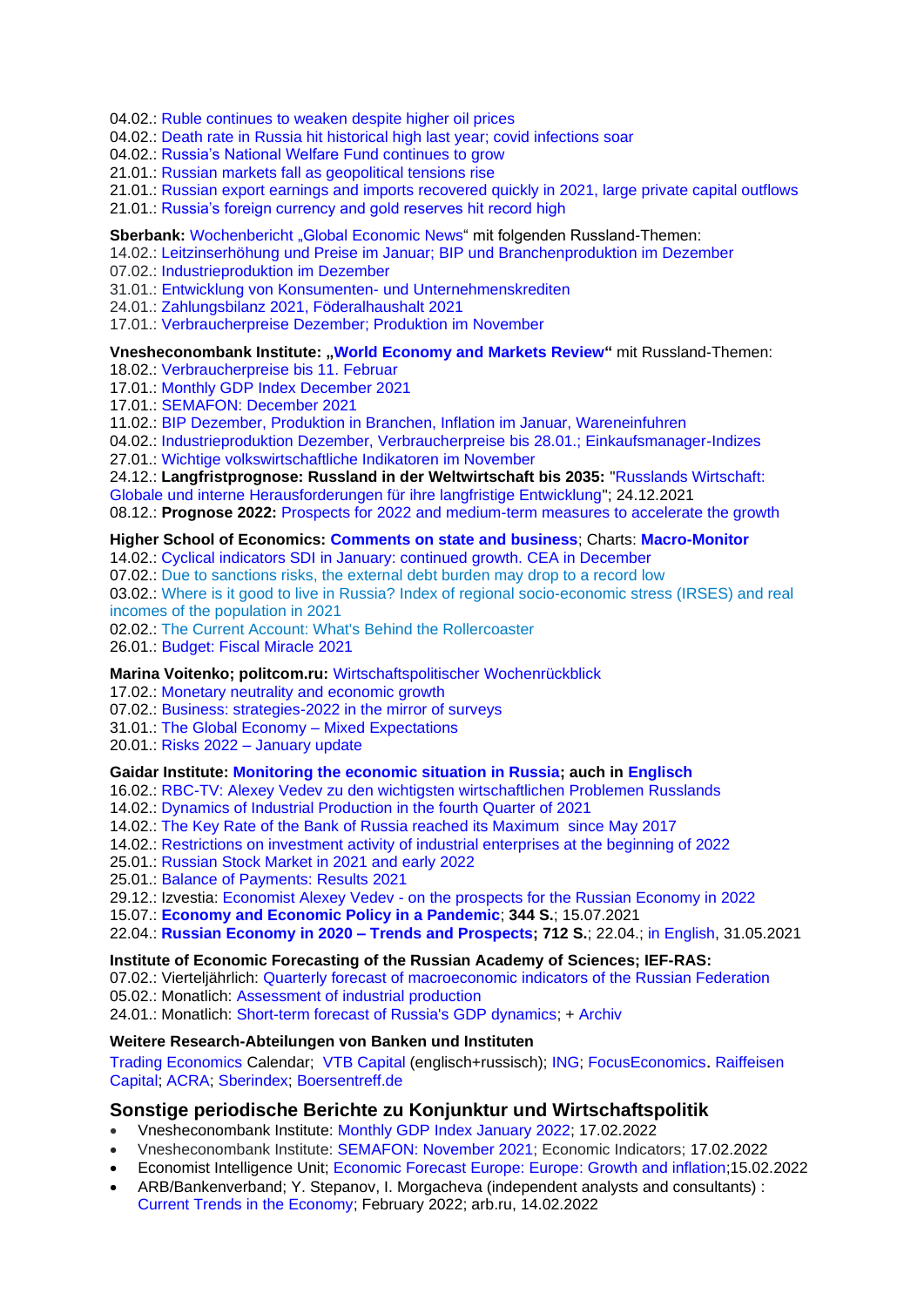- Natalya Milchakova (Deputy Head of the "Information and Analytical Center" Alpari "); Oil and Capital: [Oil & Gas in January 2022;](https://oilcapital.ru/article/general/14-02-2022/neft-i-gaz-v-yanvare-2022) 14.02.2022
- RIA Rating: [Economy in 2021: Record GDP growth amid record inflation;](https://riarating.ru/macroeconomics/20220211/630216767.html) 11.02.2022
- DekaBank; Daria Orlova: [Russland: Viel Diplomatie mit wenig Ergebnis;](https://www.deka.de/site/dekade_deka-gruppe_site/get/documents/dekade/Publikationen/2022/Emerging%20Markets/20220211_Emerging_Markets_Trends.pdf) : Emerging Markets Trends; 11.02.2022
- **Center for Macroeconomic Analysis And Short term Forecasting, CMASF:** [Trends in the](http://www.forecast.ru/default.aspx)  [Russian Economy,](http://www.forecast.ru/default.aspx) 11.02.2022; "On the conditions of the [macroeconomic](http://www.forecast.ru/Forecast/fore022022.pdf) forecast 2022-2030"; 21.01.2022; [On the dynamics of industrial production in December 2021;](http://www.forecast.ru/default.aspx) 04.02.2022; [Analysis of](http://www.forecast.ru/default.aspx)  [macroeconomic trends;](http://www.forecast.ru/default.aspx) 24.01.2022: "On some parameters of the Forecast of the [socio-economic](http://www.forecast.ru/_Archive/analitics/DB/2022-01-21FF.pdf) [development](http://www.forecast.ru/_Archive/analitics/DB/2022-01-21FF.pdf) of Russia for the period up to 2030 (favorable scenario)"; 21.01.2022; [On the](http://www.forecast.ru/_Archive/analitics/DB/WESP_2022_RP.pdf)  [situation in the Russian economy and medium-term development prospects;](http://www.forecast.ru/_Archive/analitics/DB/WESP_2022_RP.pdf) 19.01.2022; [Forecast](http://www.forecast.ru/default.aspx)  [of the socio-economic development of Russia for 2021-2024,](http://www.forecast.ru/default.aspx) 17.12.2021
- Arsagera.ru: [Macro-Review;](https://bf.arsagera.ru/makropokazateli/makroobzor_dannye_za_yanvar_2022/) volkswirtschaftliche Indikatoren; 10.02.2022
- OPEC: [Monthly Oil Market Report;](https://www.opec.org/opec_web/en/publications/338.htm) 09.02.2022
- OECD: [Composite leading indicators;](https://www.oecd.org/sdd/leading-indicators/scheduleforcompositeleadingindicatorupdates.htm) 09.02.2022
- Eurasische Entwicklungsbank: [Macroeconomic Review;](https://eabr.org/analytics/monthly-review/) 07.02.2022; [Macroeconomic Forecast;](https://eabr.org/analytics/ceg-quarterly-reviews/)  25.11.2021;
- Finanzministerium: [The average price of Urals oil;](https://minfin.gov.ru/ru/press-center/) 01.02.2022
- Ost-Ausschuss der Deutschen Wirtschaft: Update [Russland;](https://www.ost-ausschuss.de/de/oa-updates-zu-regionen) Ausgabe: [2022/01;](https://www.ost-ausschuss.de/sites/default/files/paragraphs/pdf/2022-01/01-2022_OA%20UpdateRussland.pdf) 28.01.2022
- Vnesheconombank Institute: [Main Macroeconomic Indicators in November;](http://inveb.ru/ru/articles-menu/770-dinamika-osnovnykh-makropokazatelej-v-noyabre-2021) 27.01.2022
- Economic Expert Group: [Economic Review –](http://www.eeg.ru/pages/186) 01/2022; 26.01.2022
- Kommersant: [Economic Forecast for February 2022 \(exchange rates, inflation, oil prices\);](https://www.kommersant.ru/doc/5192064) 25.01.2022
- Arsagera.ru: [Macromonitoring;](https://bf.arsagera.ru/makropokazateli/makromonitoring_269_ot_25012022/) insb. Rohstoff- und Börsenentwicklung; mit Video; 25.01.2022
- Bne Intellinews: [Outlook Russia 2022: Russia's economy bounced back strongly in 2021, but](https://www.intellinews.com/outlook-2022-russia-230664/?source=russia)  [growth will slow in 2022;](https://www.intellinews.com/outlook-2022-russia-230664/?source=russia) 04.01.2022
- COFACE.ru: [Results of Q 3 2021 for the Russian market: Macroeconomic and industry overview;](https://www.coface.ru/Novosti-i-Publikacii/Novosti/Itogi-3-kv.-2021-g.-dlya-rossijskogo-rynka-makroekonomicheskij-i-otraslevoj-obzor) mit "Russia Viewpoint" (Gesamtwirtschaft im 02. Quartal 2021 mit Prognosen für 2021; sektorale Wirtschaftsentwicklung; 40 S., in [Russisch](https://www.coface.ru/content/download/204405/3461178/version/1/file/Coface+Russia+ViewPoint+3Q2021+ru.pdf) und [Englisch;](https://www.coface.ru/content/download/204406/3461181/version/1/file/Coface+Russia+ViewPoint+3Q2021+eng.pdf) 28.12.2021
- Sberbank: Investor [Presentations;](https://www.sberbank.com/investor-relations/reports-and-publications/investor-presentation) 17.12.2021
- World Bank: [Russia Monthly Economic Developments, September 2021;](https://www.worldbank.org/en/country/russia/brief/monthly-economic-developments) 14.10.2021

# **Konjunktur-, Wirtschafts- und Finanzpolitik in Russland**

- Reuters; Karin Strohecker: [How a Russia-Ukraine conflict might hit global markets;](https://www.reuters.com/markets/europe/how-russia-ukraine-conflict-might-hit-global-markets-2022-02-19/) 5 charts showing where a potential escalation of tensions could be felt across global markets 19.02.2022
- Economy Times: [Meeting of the FBK Grant Thornton Economic Club: "Those who invested in](http://economytimes.ru/kurs-rulya/vyigrali-te-kto-vkladyvalsya-v-razvitie)  [development won";](http://economytimes.ru/kurs-rulya/vyigrali-te-kto-vkladyvalsya-v-razvitie) 17.02.2022
- Vesa Korhonen: [Russia's government budget swings around elections and recessions;](https://helda.helsinki.fi/bof/handle/123456789/18299) BOFIT Policy Brief 1/2022; Bank of Finland; 14.02.2022
- Secretmag.ru: [The authorities said that in 2022 it could slow down the Russian economy;](https://secretmag.ru/news/vlasti-rasskazali-chto-v-2022-godu-mozhet-zatormozit-ekonomiku-rossii-10-02-2022.htm) 10.02.2022
- Izvestia-Interview; Ekaterina Vinogradova; Inna Grigorieva; ["The main risk is foreign markets"](https://iz.ru/1288856/ekaterina-vinogradova-inna-grigoreva/osnovnoi-risk-vneshnie-rynki) Deputy Minister of Economic Development Polina Kryuchkova - on forecasts for economic growth, the fight against high inflation and the features of Omicron; 10.02.2022
- Yaroslav Lissovolik: Sberbank: Program Director Valdai Club: [2021: A series of macro records;](https://ru.valdaiclub.com/a/highlights/2021-god-seriya-makrorekordov/) 04.02.2022
- TASS: Experts from the National Rating Agency [believe that the Russian economy has exhausted](https://tass.ru/ekonomika/13596991)  the drivers for recovery growth. [primarily due to low investment growth rates;](https://tass.ru/ekonomika/13596991) 02.02.2022
- **Meeting of the FBK Grant Thornton Economic Club;** Economy Times:["The optimistic scenario](http://economytimes.ru/kurs-rulya/optimistichnyy-scenariy-dlya-rossii-ne-bolshe-2-rosta-vvp)  [for Russia is no more than 2% GDP growth"](http://economytimes.ru/kurs-rulya/optimistichnyy-scenariy-dlya-rossii-ne-bolshe-2-rosta-vvp) What will happen in 2022 with GDP growth, inflation, the social sphere and the labor market`?; 24.01.2022 [YouTube-Video;](https://www.youtube.com/watch?v=mFptoP2QGe8) 18.01.2022
- VTB Capital: [Federal Budget 2021;](https://research.vtbcapital.com/Hrdn/Document?id=3d6c9c84-b452-41bd-aa81-decd4887b149) 24.01.2022
- Igor Nikolaev: [The luck of the Russian economy will soon end;](https://www.mk.ru/economics/2022/01/19/vezenie-rossiyskoy-ekonomiki-skoro-zakonchitsya.html) mk.ru, 19.01.2022

## **Gaidar Forum 13.-14.01.2022: Russia and the World – Priorities**

**Programm:** Erster Tag: [13.01.;](https://gaidarforum.ru/ru/programme-2022/day-1/) Zweiter Tag: [14.01.;](https://gaidarforum.ru/ru/programme-2022/day-2/) [Teilnehmer](https://gaidarforum.ru/ru/experts-2022/) **[Berichte](https://gaidarforum.ru/ru/news/)** des Gaidar Forums zu den Veranstaltungen; Berichte von rg.ru: [Gaidar Forum 2022](https://rg.ru/sujet/5172/?utm_source=yxnews&utm_medium=desktop) **[Grußadresse](https://gaidarforum.ru/ru/programme-2022/3285/)** Ministerpräsident Mishustin; [Redetext](http://government.ru/news/44317/) ; Gaidar Institut; [Bericht](https://gaidarforum.ru/ru/news/3327/)

#### **[Russia and the World: Macroeconomic Priorites](https://gaidarforum.ru/en/programme-2022/2503/)**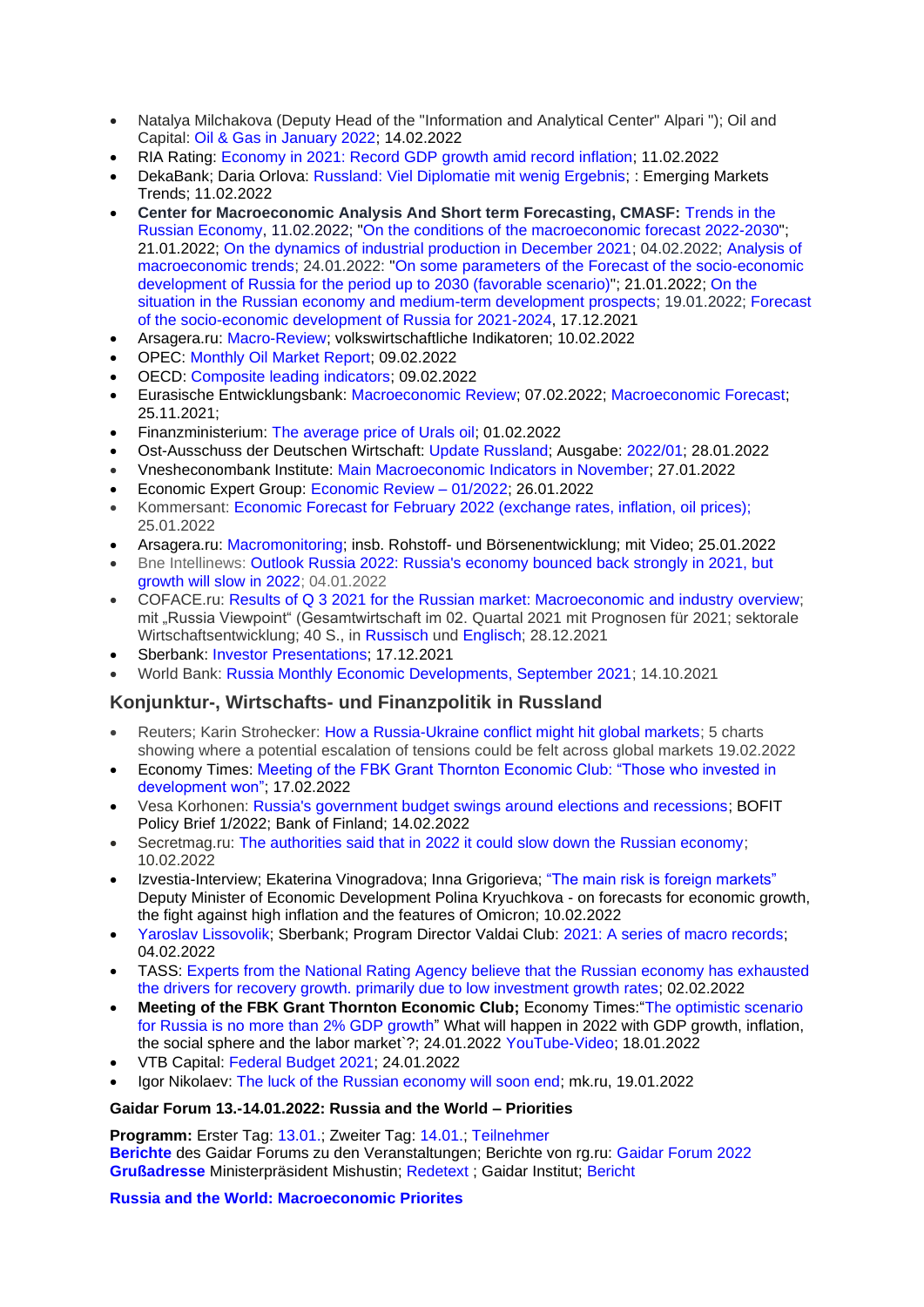Moderator: [Vladimir Mau](https://gaidarforum.ru/ru/experts-2022/2913/) , Rector, RANEPA Participants:

- [Elvira Nabiullina](https://gaidarforum.ru/ru/experts-2022/2930/) , Governor of the Central Bank of the Russian Federation (Bank of Russia)
- [Maxim Reshetnikov](https://gaidarforum.ru/ru/experts-2022/2969/) , Minister of Economic Development of the Russian Federation
- [Anton Siluanov](https://gaidarforum.ru/ru/experts-2022/2986/) , Minister of Finance of the Russian Federation
- Berichte und Interviews:
- Gaidar Forum-Bericht: [Russia and the World: How to ensure economic growth and maintain](https://gaidarforum.ru/ru/news/3400/)  [investor confidence?](https://gaidarforum.ru/ru/news/3400/) 14.01.2022
- Economy Times: [Regulators held a discussion on monetary, budgetary and economic policy;](https://economytimes.ru/kurs-rulya/regulyatory-proveli-diskussiyu-o-monetarnoy-byudzhetnoy-i-ekonomicheskoy-politike) 14.01.2022
- newsbulletin.com; MK: [At the Gaidar Forum, the government praised itself for fighting inflation;](https://247newsbulletin.com/economy/75869.html) 14.01.2022
- Ekaterina Trofimova; Reedus: [Nabiullina saw a "shock for Russia";](https://www.ridus.ru/news/371127) 17.01.2022
- banki.ru: [Nabiullina: without raising the key rate, inflation could be 4 p.p. higher;](https://www.banki.ru/news/lenta/?id=10959387) 14.01.2022.
- Olga Belenkaya; Finam.ru: [Energy transition will help accelerate inflation and raise interest rates;](https://www.finam.ru/analysis/forecasts/energoperexod-budet-sposobstvovat-uskoreniyu-inflyacii-i-rostu-procentnyx-stavok-20220114-183801/) 14.01.2022
- Rbc.ru; Victoria Tyutina: [Finance Minister Anton Siluanov announced that the peak of inflation in](https://www.rbc.ru/finances/14/01/2022/61e17c209a7947a3ace66fd5?)  [Russia has passed;](https://www.rbc.ru/finances/14/01/2022/61e17c209a7947a3ace66fd5?) mit ausführlichen Interviews mit Finanzminister Siluanow; 14.01.2022
- Vedomosti: [Siluanov announced the passage of the peak of inflation in Russia;](https://www.vedomosti.ru/economics/news/2022/01/14/904860-siluanov-zayavil-o-prohozhdenii-pika-inflyatsii) 14.01.2022
- rg.ru; Roman Markelov: [The Bank of Russia and the Ministry of Finance named the main risks](https://rg.ru/2022/01/16/v-banke-rossii-i-minfine-nazvali-glavnye-riski-dlia-ekonomiki.html)  [for the economy;](https://rg.ru/2022/01/16/v-banke-rossii-i-minfine-nazvali-glavnye-riski-dlia-ekonomiki.html) 16.01.2022
- Wirtschaftsministerium: [Maxim Reshetnikov: in the fight against inflation, the main thing is not to](https://economy.gov.ru/material/news/maksim_reshetnikov_v_borbe_s_inflyaciey_glavnoe_ne_poteryat_ekonomicheskiy_rost.html)  [lose economic growth;](https://economy.gov.ru/material/news/maksim_reshetnikov_v_borbe_s_inflyaciey_glavnoe_ne_poteryat_ekonomicheskiy_rost.html) 14.01.2022
- banki.ru/Prime: [Reshetnikov noted the measures of the Cabinet of Ministers in the fight against](https://www.banki.ru/news/lenta/?id=10959389)  [inflation;](https://www.banki.ru/news/lenta/?id=10959389) 14.01.2022
- RANEPA Rector Vladimir Mau im Interview mit rg.ru; Alexey Duel: [How to treat the economy;](https://rg.ru/2022/01/16/vladimir-mau-kak-lechit-ekonomiku.html) 16.01.2022
- Economy Times/TASS: [Vladimir Mau: The Central Bank of the Russian Federation will be able to](https://economytimes.ru/novosti/vladimir-mau-cb-rf-smozhet-vernut-inflyaciyu-v-ramki-4-posle-2022-goda)  [return inflation to 4% after 2022;](https://economytimes.ru/novosti/vladimir-mau-cb-rf-smozhet-vernut-inflyaciyu-v-ramki-4-posle-2022-goda) 13.01.2022

## **[30th Anniversary of the Russian Market](https://gaidarforum.ru/ru/programme-2022/2500/)**

Participants:

- [Alexey Kudrin,](https://gaidarforum.ru/en/experts-2022/2886/) Chairman, Accounts Chamber of the Russian Federation
- [Alexey Repik,](https://gaidarforum.ru/en/experts-2022/2968/) Chairman, Delovaya Rossiya (Business Russia); Chairman of the Board, Group R-Pharm

• [Alexander Shokhin,](https://gaidarforum.ru/en/experts-2022/3057/) President, Russian Union of Industrialists and Entrepreneurs Berichte und Interviews:

- Gaidar Forum: 30 years of the Russian Market [What is the Agenda for the Future?](https://gaidarforum.ru/ru/news/3350/)
- Economy Times: Report on the most important sessions of the first day of the [XII Gaidar Forum](https://gaidarforum.ru/ru/) . ["The disadvantage of our economy is the excessive share of the state in it";](https://economytimes.ru/kurs-rulya/nedostatok-nashey-ekonomiki-izbytochnaya-dolya-v-ney-gosudarstva) 13.01.2022
- Oreanda.ru: [The Standard of Living of Russians is 30% higher than in the early 1990s, Kudrin](https://www.oreanda.ru/en/finansy/the-standard-of-living-of-russians-is-30-higher-than-in-the-early-1990s-kudrin-/article1406114/)  [said;](https://www.oreanda.ru/en/finansy/the-standard-of-living-of-russians-is-30-higher-than-in-the-early-1990s-kudrin-/article1406114/) 13.01.2022
- ren.tv: [Kudrin pointed to the achievements of the Russian economy in the 30 years since the](https://ren.tv/news/lifestyle/926953-kudrin-otmetil-dostizheniia-ekonomiki-rossii-za-30-let-s-raspada-sssr)  [collapse of the USSR;](https://ren.tv/news/lifestyle/926953-kudrin-otmetil-dostizheniia-ekonomiki-rossii-za-30-let-s-raspada-sssr) 13.01.2022
- Rechnungshofpräsident Alexey Kudrin im TASS-Interview mit Elena Kudryatseva zur Entwicklung der Wirtschaftsordnung in Russland[:There will never be a state plan in Russia;](https://tass.ru/interviews/13411583) 13.01.2022
- Kommersant: Inflation [corruption. Rising prices worries Russian business more than problems](https://www.kommersant.ru/doc/5158974)  [with law enforcement;](https://www.kommersant.ru/doc/5158974) Geschäftsklima-Umfrage 2021 des Unternehmerverbandes 14.01.2022
- Olga Belenkaya; Finam.ru: [In November, the growth of the Russian economy continued to](https://www.finam.ru/analysis/forecasts/v-noyabre-rost-rossiiyskoiy-ekonomiki-prodolzhil-uskoryatsya-za-isklyucheniem-potrebitelskogo-sektora-20211230-174217/)  [accelerate, with the exception of the consumer sector;](https://www.finam.ru/analysis/forecasts/v-noyabre-rost-rossiiyskoiy-ekonomiki-prodolzhil-uskoryatsya-za-isklyucheniem-potrebitelskogo-sektora-20211230-174217/) 30.12.2021
- VTB Capital: [Output & Demand: Investment and exports-led growth ahead;](https://research.vtbcapital.com/Hrdn/Document?id=8c6d5adc-dcf5-4614-b9d5-553c1c3fcf0a) 30.12.2021
- Dmitry Belousov (Direktor CMASF) im Octagon-Interview mit Evlalia Samedova : ["Recovery](https://octagon.media/ekonomika/dmitrij_belousov_v_2021_godu_v_rossii_byl_zadushen_vosstanovitelnyj_rost_.html)  [growth was stifled in Russia in 2021";](https://octagon.media/ekonomika/dmitrij_belousov_v_2021_godu_v_rossii_byl_zadushen_vosstanovitelnyj_rost_.html) 27.12.2021

## **Putin auf seiner Jahrespressekonferenz am 23.12. zur Wirtschaft**

- **Kremlin.ru:** [Vladimir Putin's annual news conference;](http://en.kremlin.ru/events/president/news/67438) Mitschrift, englisch; [Video;](http://en.kremlin.ru/events/president/news/67438/videos) 23.12.2021
- Ntv (deutsch): [Jahrespressekonferenz;](https://www.youtube.com/watch?v=mnpyjXABPW8) ab Min.16: [Putin zur russischen Wirtschaft;](https://youtu.be/mnpyjXABPW8?t=864) 23.12.2021
- finanz.ru/TASS: ["Satisfactory" to the Central Bank and the Cabinet, and](https://www.finanz.ru/novosti/aktsii/glavnoe-udovletvoritelno-cb-i-kabminu-a-evrope-pozhaluyte-britsya-putin-ob-ekonomike-1031063827) Europe "please shave" [Putin on the economy;](https://www.finanz.ru/novosti/aktsii/glavnoe-udovletvoritelno-cb-i-kabminu-a-evrope-pozhaluyte-britsya-putin-ob-ekonomike-1031063827) 23.12.2021
- finanz.ru: [Putin put "troika" Nabiullina and Mishustin for work in a pandemic;](https://www.finanz.ru/novosti/aktsii/putin-postavil-troyku-nabiullinoy-i-mishustinu-za-rabotu-v-pandemiyu-1031063657) 23.12.2021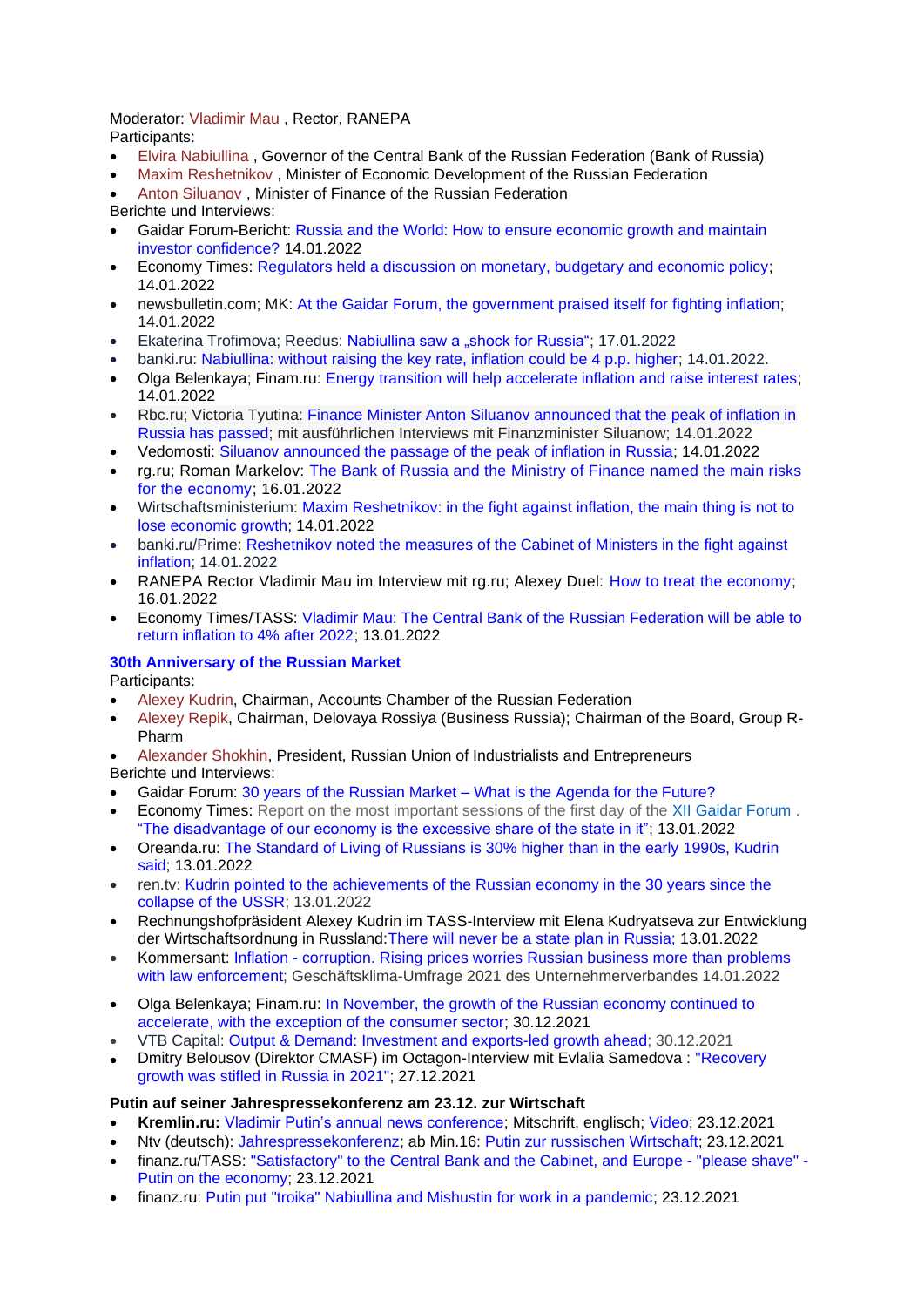- Interfax: [Putin said that real incomes of Russians in 2021 will grow by 3.5% with 8% inflation;](https://www.interfax.ru/business/812113) 23.12.2021
- Finanz.ru/TASS: [Russia's budget is socially oriented –](https://www.finanz.ru/novosti/aktsii/byudzhet-rossii-nosit-socialno-orientirovanny-kharakter-putin-1031063665) Putin; 23.12.2021
- ZDF heute; Christian Semm: [Putins Jahrespressekonferenz-Ein gekränkter Präsident mit](https://www.zdf.de/nachrichten/politik/putin-russland-ukraine-jahrespressekonferenz-100.html)  [Drohkulisse;](https://www.zdf.de/nachrichten/politik/putin-russland-ukraine-jahrespressekonferenz-100.html) 23.12.2021
- Economics Today: ["Russia cannot be defeated": the main statements of Vladimir Putin at the](https://rueconomics.ru/557970-rossiyu-nelzya-pobedit-glavnye-zayavleniya-vladimira-putina-na-press-konferencii-2021)  [press conference-2021;](https://rueconomics.ru/557970-rossiyu-nelzya-pobedit-glavnye-zayavleniya-vladimira-putina-na-press-konferencii-2021) 23.12.2021

## **Die Weltbank zu 4 wichtigen Risiken für die russische Wirtschaft**

Ekaterina Pozdeeva; Finam.ru: [The four main risks to the Russian economy in 2022;](https://www.finam.ru/analysis/newsitem/chetyre-glavnyx-riska-dlya-ekonomiki-rossii-v-2022-godu-20211220-181344/) 20.12.2021 Kommersant: [World Bank expert named the risks for the Russian economy: pandemic, inflation,](https://www.kommersant.ru/doc/5140176)  [sanctions and energy transition;](https://www.kommersant.ru/doc/5140176) 20.12.2021 Dmitry Grinkevich; Vedomosti: [The Ministry of Economics responded to the World Bank statement](https://www.vedomosti.ru/economics/articles/2021/12/20/901576-mineke-zayavlenie-vsemirnogo-riskah-ekonomiki)  [on the risks for the Russian economy;](https://www.vedomosti.ru/economics/articles/2021/12/20/901576-mineke-zayavlenie-vsemirnogo-riskah-ekonomiki) 20.12.2021 Vedomosti: [The World Bank named four risks for the Russian economy;](https://www.vedomosti.ru/economics/articles/2021/12/19/901467-chetire-riska) 19.12.2021

- Russland.capital: [HSE-Experten: Fast ein Viertel der öffentlichen Regierungsaufträge wird im](https://www.russland.capital/hse-experten-fast-ein-viertel-der-oeffentlichen-regierungsauftraege-wird-im-durchschnitt-fuer-schmiergelder-ausgegeben)  [Durchschnitt für Schmiergelder ausgegeben;](https://www.russland.capital/hse-experten-fast-ein-viertel-der-oeffentlichen-regierungsauftraege-wird-im-durchschnitt-fuer-schmiergelder-ausgegeben) 21.12.2021; s.a. [RT-Bericht](https://de.rt.com/russland/128775-russland-studie-enthuellt-ausmass-bestechung/)
- Alexey Shapovalov; Kommersant: [GDP revisions make it difficult to steer;](https://www.kommersant.ru/doc/5141018) Central Bank published a policy note: "GDP revisions: measurements and implications." 21.12.2021
- Finmarket.ru: [RF budget surplus may reach 0.5% of GDP this year: Finance Minister;](http://www.finmarket.ru/news/5613034) 17.12.2021
- **Russia Matters - russiamatters.org - RM Staff:** [Back in the USSR: Are Residents of Former](https://www.russiamatters.org/blog/back-ussr-are-residents-former-republics-better-30-years-later)  [Republics Better Off 30 Years Later?](https://www.russiamatters.org/blog/back-ussr-are-residents-former-republics-better-30-years-later) 16.12.2021
- bneIntellinews: [Russian policymakers face economic perfect storm;](https://www.intellinews.com/russian-policymakers-face-economic-perfect-storm-230034/?source=russia) 15.12.2021
- Vz.ru; Olga Samofalova: [How the budget of Russia got rich;](https://vz.ru/economy/2021/12/8/1133197.html) 08.12.2021
- Finanz.ru/TASS: [Putin signed the law on the budget for 2022 and for the planning period 2023-](https://www.finanz.ru/novosti/aktsii/putin-podpisal-zakon-o-byudzhete-na-2022-g-i-na-planovy-period-2023-2024-gg-1031028249) [2024;](https://www.finanz.ru/novosti/aktsii/putin-podpisal-zakon-o-byudzhete-na-2022-g-i-na-planovy-period-2023-2024-gg-1031028249) 07.12.2021
- **Sergej Guriew:** [Im Zickzack durch die Krisen.](https://www.derpragmaticus.com/r/russland-wirtschaft/) Putins Wirtschaftspolitik wirkt erratisch, doch die radikalen Kurswechsel der letzten 20 Jahre verfolgen stets ein klares Ziel: die Macht des Präsidenten zu erhalten. Pragmaticus, 05.12.2021
- **Heli Simola (BOFIT, Bank of Finland);** [Long-term challenges to Russian economic policy;](https://helda.helsinki.fi/bof/bitstream/handle/123456789/18222/bpb1121.pdf?sequence=1&isAllowed=y) BOFIT Policy Brief 11/2021, 30.11.2021

# **Außenwirtschaft, Zahlungsbilanz, Wechselkurs, Ratings; AHK-tag: [Sanktionen](https://russland.ahk.de/recht/sanktionen#c272192)**

- **Trading Economics:** [Current Account;](https://tradingeconomics.com/russia/current-account)[-Balance of Trade;](https://tradingeconomics.com/russia/balance-of-trade) [Credit Ratings](https://tradingeconomics.com/russia/rating)
- **FocusEconomics:** [Russia Trade Balance;](https://www.focus-economics.com/countries/russia/news/trade-balance/merchandise-exports-continue-to-expand-at-a-strong-pace-in) Monthly
- **Rosstat:** [Außenhandel;](https://rosstat.gov.ru/central-news) monatlicheTabelle mit Chart; 26.01.2022
- **Zentralbank:** [External Sector Statistics; Balance of Payments](http://cbr.ru/eng/statistics/macro_itm/svs/)
- **Zentralbank: Estimation of Key Aggregates of the Balance of Payments of the Russian** [Federation in 2021;](http://cbr.ru/eng/statistics/macro_itm/svs/bop-eval/) 18.01.2022
- **Zentralbank:** [Merchandise Trade of the Russian Federation;](https://www.cbr.ru/vfs/eng/statistics/credit_statistics/trade/trade_e.xls) Tabelle; 17.01.2022
- **Zentralbank:** Main [Aggregates of External Sector Statistics in Jan.–Sep. 2021;](http://cbr.ru/eng/statistics/macro_itm/svs/key-ind/) 30.12.2021
- **Wirtschaftsministerium:** [The results of the foreign economic activity of the Russian Federation in](https://economy.gov.ru/material/file/ab03f167412ee7cbc60d8caf776bab70/itogi_ved_v_2020g_i_1_polugodie_2021.pdf)  [2020 and the first half of 2021;](https://economy.gov.ru/material/file/ab03f167412ee7cbc60d8caf776bab70/itogi_ved_v_2020g_i_1_polugodie_2021.pdf) 20.10.2021
- **AHK**; Ruslan Kokarew; [Sanktionsbriefing](https://russland.ahk.de/infothek/newsletter/sanktionsbriefing)
- **WKO, Aussenwirtschaftscenter Moskau:** [Russland-Sanktionen im Rahmen des Ukraine-](https://www.wko.at/service/aussenwirtschaft/gesamtuebersicht-russland-sanktionen.pdf)[Konfliktes;](https://www.wko.at/service/aussenwirtschaft/gesamtuebersicht-russland-sanktionen.pdf) Gesamtübersicht, 126 Seiten; 01.12.2021
- **GTAI; Karin Appel:** [EU-Russland Sanktionen](https://www.gtai.de/gtai-de/trade/zoll/special/russland/gtai-special-russland-sanktionen-65188)
- Iikka Korhonen and Heli Simola: [How important are Russia's external economic links?](https://helda.helsinki.fi/bof/handle/123456789/18304) BOFIT Policy Brief 2/2022, Bank of Finland; 17.02.2022
- Prof. Oliver Holtemöller, Viezpräsiddent IWH Halle, im MDR-Interview mit Ralf Geißler: Wirtschaftssanktionen – [Kann man Russland beeindrucken?;](https://www.mdr.de/nachrichten/podcast/wirtschaftspruefer/audio-sanktionen-russland-ukraine-konflikt-100.html) Podcast, 31 Min.; 15.02.2022
- Gazeta.ru; Daria Klester: "There will be no [default."Rating](https://www.gazeta.ru/business/2022/02/09/14515957.shtml) agencies list sanctions scenarios for [Russia. Moody's](https://www.gazeta.ru/business/2022/02/09/14515957.shtml) believes that there will be no armed conflict; 09.02.2022
- Dmitry Dolgin; ING Bank: [Russian capital flows, not current account, remain key in determining](https://think.ing.com/snaps/russian-capital-flows-not-current-account-remain-key-in-determining-ruble-trends/)  [ruble trends;](https://think.ing.com/snaps/russian-capital-flows-not-current-account-remain-key-in-determining-ruble-trends/) 09.02.2022
- Kommersant; Uliana Minenkova: [Russia's sovereign rating hinted at a downgrade. What factors](https://www.kommersant.ru/doc/5206879)  [can harm the economy of the country;](https://www.kommersant.ru/doc/5206879) 09.02.2022
- RBC.ru; Ivan Tkachev: [Aggravation between Russia and NATO, Moody's named three potential](https://www.rbc.ru/economics/09/02/2022/6203804d9a7947d911de78b4)  [sanctions measures against Russia;](https://www.rbc.ru/economics/09/02/2022/6203804d9a7947d911de78b4) 09.02.2022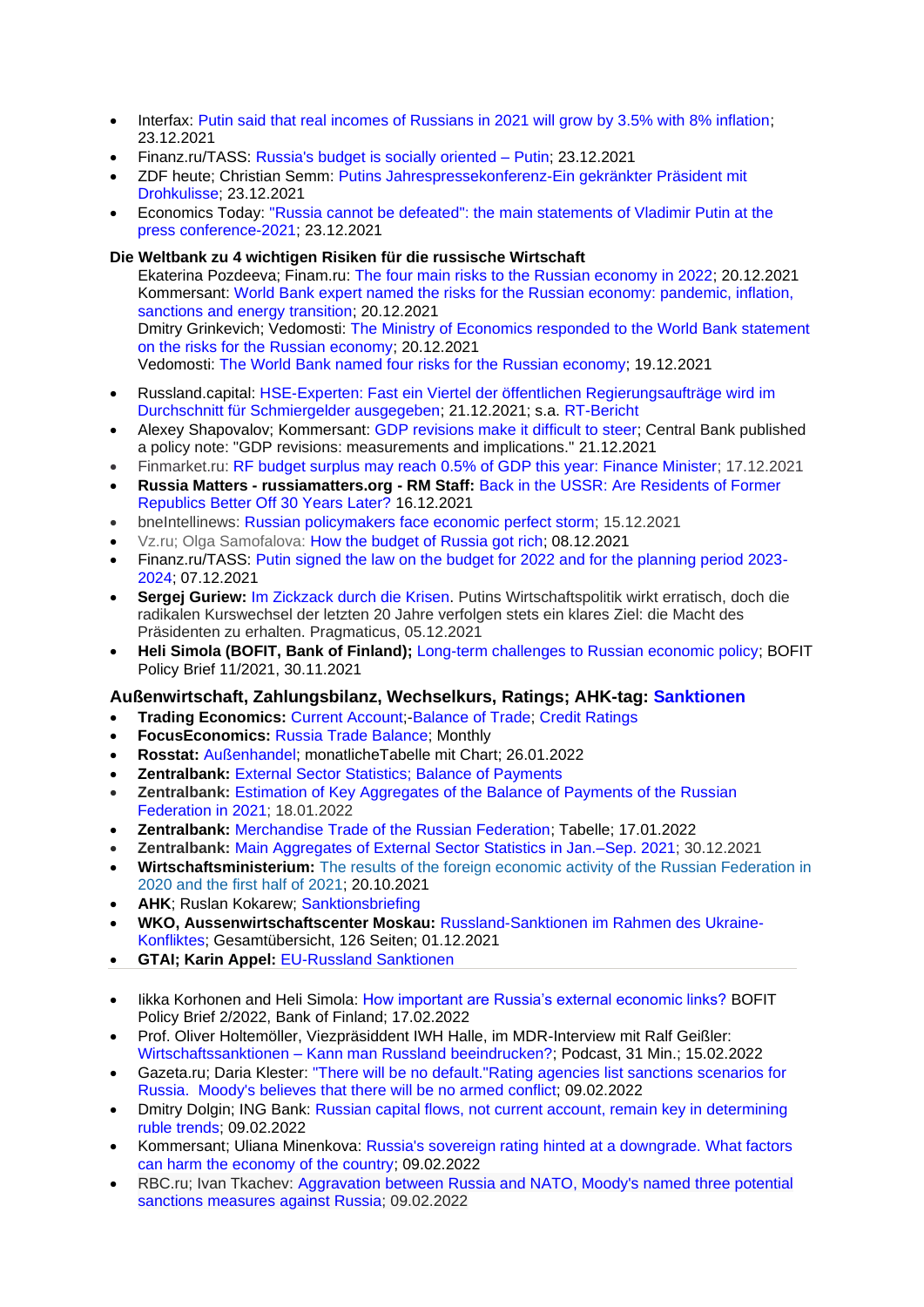- Wiener Institut für Internationale Wirtschaftsvergleiche; Pressemitteilung: [Ukraine-Krise:](https://wiiw.ac.at/press-release-ukraine-crisis-sanctions-would-have-negative-impact-on-russia-the-eu-and-ukraine-german-pnd-107.pdf)  [Sanktionen hätten negative Folgen für Russland, EU und Ukraine;](https://wiiw.ac.at/press-release-ukraine-crisis-sanctions-would-have-negative-impact-on-russia-the-eu-and-ukraine-german-pnd-107.pdf) 08.02.2022
- Kommersant; Vadim Visloguzov: [Prices are taken into account. Foreign trade of the Russian](https://www.kommersant.ru/doc/5205626)  [Federation grew on the rise in price of exports;](https://www.kommersant.ru/doc/5205626) 08.02.2022
- BOFIT.: [Ruble continues to weaken despite higher oil prices;](https://www.bofit.fi/en/monitoring/weekly/2022/vw202205_1/) 04.02.2022
- HSE: [The Current Account: What's Behind the Rollercoaster;](http://www.hse.ru/pubs/share/direct/document/559820393.pdf) 02.02.2022
- Julian Hinz, Kiel Institut für Weltwirtschaft, im Deutsche Welle-Interview mit Andreas Becker; [Sanktionen gegen Russland: "Europa muss mit einer Stimme sprechen"](https://www.dw.com/de/sanktionen-gegen-russland-europa-muss-mit-einer-stimme-sprechen/a-60612527); 01.02.2022
- Marina Delcheval; Wiener Zeitung, Interview mit Vasily Astrow, WIIW: [Russland-Sanktionen: Viel](https://www.wienerzeitung.at/nachrichten/wirtschaft/international/2135904-Viel-zu-verlieren-im-globalen-Kraeftemessen.html)  [zu verlieren im globalen Kräftemessen;](https://www.wienerzeitung.at/nachrichten/wirtschaft/international/2135904-Viel-zu-verlieren-im-globalen-Kraeftemessen.html) 28.01.2022
- Nicholas Mulder; Cornell-University, im NZZ-Interview mit Rewert Hoffer: [«Der Westen könnte](https://www.nzz.ch/wirtschaft/warum-der-westen-sanktionen-gegen-russland-aufheben-sollte-ld.1665936?reduced=true)  [Zugeständnisse erhalten, indem er Sanktionen gegen Russland aufhebt»;](https://www.nzz.ch/wirtschaft/warum-der-westen-sanktionen-gegen-russland-aufheben-sollte-ld.1665936?reduced=true) 28.01.2022
- Reuters: [How Western sanctions can hit Russia?](https://www.finam.ru/analysis/forecasts/kak-zapadnye-sankcii-mogut-udarit-po-rossii-20220127-130615/) 27.01.2022
- Gaidar Institute: Monitoring: [Balance of Payments: Results 2021;](https://www.iep.ru/ru/monitoring/platezhnyy-balans-itogi-2021-goda.html) 25.01.2022
- Dmitry Dolgin; ING Bank: [Russian balance of payments is solid but not bullet-proof;](https://think.ing.com/articles/russian-balance-of-payments-is-solid-but-not-bullet-proof/) 19.01.2022;
- Anton Struchenevsky; Chief Economist Sberbank: The geopolitical situation remains the main [factor in the weakening of the ruble;](https://www.finam.ru/publications/item/geopoliticheskaya-situaciya-ostaetsya-glavnym-faktorom-oslableniya-rublya-20220119-151000) Finam.ru, 19.01.2022
- Finmarket.ru: [Russia's balance of payments current account surplus grew 3.3 times last year -](http://www.finmarket.ru/news/5629691?) [Central Bank;](http://www.finmarket.ru/news/5629691?) 18.01.2022
- FocusEconomic[s: Russia: Merchandise exports continue to soar in November;](https://www.focus-economics.com/countries/russia/news/trade-balance/merchandise-exports-continue-to-soar-in-november) 17.01.2022
- Trading Economics: [Trade Surplus Widens in November, Exports at Near 8-Year High;](https://tradingeconomics.com/russia/balance-of-trade) 17.01.
- Dmitry Dolgin; ING Bank: Russia boosts FX [purchases with taxation changes;](https://think.ing.com/snaps/russia-fx-purchases-january-2022/) 12.01.2022
- Natalia Orlova, Alfa Bank: [Serious risks for the ruble will appear in the second half of 2022;](https://www.finam.ru/analysis/forecasts/sereznye-riski-dlya-rublya-poyavyatsya-vo-vtoroiy-polovine-2022-goda-20220110-152719/) 10.01.2022
- Finmarket.ru: [The Central Bank lowered the estimate of the surplus of the current account of the](http://www.finmarket.ru/news/5621199)  [Russian Federation in January-September to \\$ 78.5 billion;](http://www.finmarket.ru/news/5621199) 30.12.2021
- Kommersant: [Zakharova said that the United States itself violates WTO rules;](https://www.kommersant.ru/doc/5142072) 22.12.2021
- Marina Voitenko; politcom.ru.: Russian exports [trend and prospects;](http://politcom.ru/24385.html) 17.12.2021
- Sergey Pukhov; Development Institute, Higher School of Economics: [Balance of Payments: New](https://www.hse.ru/pubs/share/direct/document/542558631.pdf)  [restrictions and decline in imports;](https://www.hse.ru/pubs/share/direct/document/542558631.pdf) 16.12.2021
- Michael Schumann, Bundesverband für Wirtschaftsförderung und Außenwirtschaft BWA, im RT DE-Interview mit Thomas Fasbender: [Russland ist längst kein Rohstoffland mehr;](https://de.rt.com/programme/fasbender/128132-fasbender-im-gesprach-mit-michael/) 12.12.2021
- Prof. Bert Rürup (Handelsblatt Research Institut) im Gespräch mit Prof. Michael Hüther (Institut der Deutschen Wirtschaft). "Außenpolitik ist immer auch [Außenwirtschaftspolitik"](https://www.handelsblatt.com/audio/economic-challenges-podcast/economic-challenges-usa-china-aussenpolitik-ist-immer-auch-aussenwirtschaftspolitik/27881418.html); Handelsblatt-Podcast "Economic Challenges" zur Außenwirtschaftspolitik mit China und Russland; 10.12.2021
- Rechnungshof: [Alexey Kudrin: The domestic market will not pull Russia out by 3% of GDP growth;](https://ach.gov.ru/en/news/aleksey-kudrin-vnutrenniy-rynok-ne-vytashchit-rossiyu-na-3-rosta-vvp) Presentation International Export Forum "Made in Russia"; Summary und [Video,](https://youtu.be/SnPqOEeChZQ) 10.12.2021

# **Arbeitsmarkt, Einkommen und Sozialpolitik**

- **Trading Economics:** [Unemployment rate](https://tradingeconomics.com/russia/unemployment-rate)
- Vedomosti; Olga Ageeva: [Putin recalled the government's goal to increase citizens' incomes by at](https://www.vedomosti.ru/economics/articles/2022/02/17/909836-putin-povisit-dohodi-grazhdan)  [least 2.5%;](https://www.vedomosti.ru/economics/articles/2022/02/17/909836-putin-povisit-dohodi-grazhdan) 17.02.2022
- Alexey Vedey: Gaidar Institut: 3.1% Increase in real disposable income is a very good result: 10.02.2022
- **HSE:** Where is it good to live in Russia? [Index of regional socio-economic stress \(IRSES\) and real](http://www.hse.ru/pubs/share/direct/document/560027143.pdf)  [incomes of the population in 2021;](http://www.hse.ru/pubs/share/direct/document/560027143.pdf) 03.02.20
- [AHK Russland:](https://ostexperte.de/author/ahk-russland/) [Vermögensverteilung; Ungleichheit in Russland wie vor 100 Jahren;](https://ostexperte.de/ungleichheit-in-russland-wie-vor-100-jahren/) Ostexperte.de; 01.02.2022
- Interfax: [Putin said that real incomes of Russians in 2021 will grow by 3.5% with 8% inflation](https://www.interfax.ru/business/812113)**;** 23.12.2021
- Russia Matters russiamatters.org RM Staff: [Back in the USSR: Are Residents of Former](https://www.russiamatters.org/blog/back-ussr-are-residents-former-republics-better-30-years-later)  [Republics Better Off 30 Years Later?](https://www.russiamatters.org/blog/back-ussr-are-residents-former-republics-better-30-years-later) 16.12.2021
- Ekaterina Trofimova; Reedus.ru: [Why is there no one else to work in Russia?](https://www.ridus.ru/news/368837) 16.12.2021
- Vedomosti; Denis Markov: [VEB.RF presented the "Index of the quality of life in Russian cities";](https://www.vedomosti.ru/gorod/othercities/articles/vebrf-predstavil-indeks-kachestva-zhizni-v-gorodah-rossii) 10.12.2021
- Interfax: [Rosstat noted the reduction in poverty in January-September 2021;](https://www.interfax.ru/business/806527) 03.12.2021
- Ivan Tkachev; rbc.ru: [Rosstat for the first time estimated the number of poor people based on the](https://www.rbc.ru/economics/03/12/2021/61aa34739a7947e24f034e11?from=newsfeed)  ["poverty lines;](https://www.rbc.ru/economics/03/12/2021/61aa34739a7947e24f034e11?from=newsfeed) 03.12.2021
- Ekaterina Poszdeeva; Finam.ru: [Why can't Russia eradicate poverty?](https://www.finam.ru/analysis/newsitem/pochemu-rossiya-ne-mozhet-iskorenit-bednost-20211126-181557/) 26.11.2021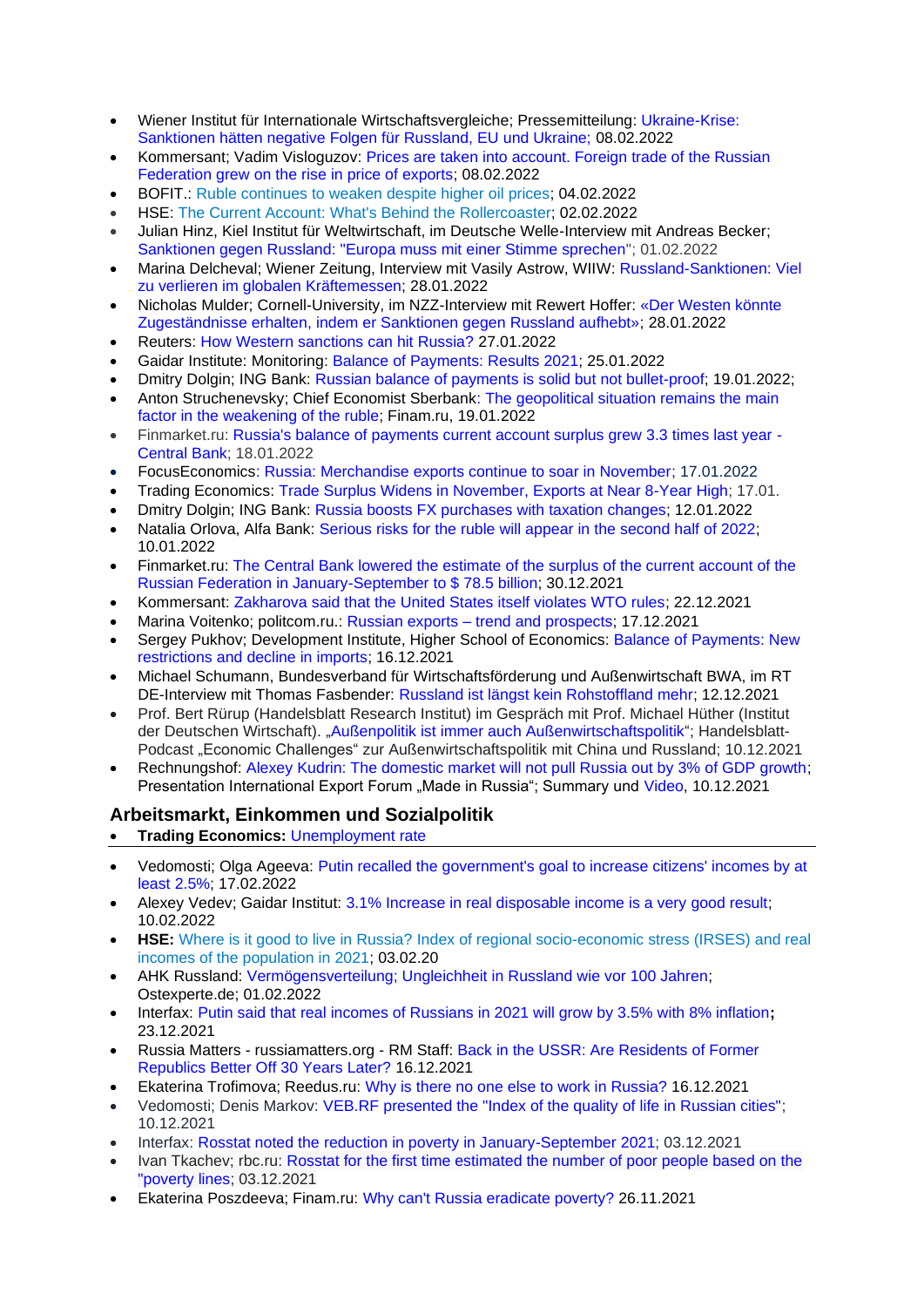- RIA Novosti: [Analysts predicted growth in income of Russians for the year;](https://ria.ru/20211122/dokhod-1760105483.html) 22.11.2021
- [Ekaterina Trofimova;](https://www.ridus.ru/users/152458/articles) Reedus.ru: [Who will benefit from an increase in the minimum wage in 2022?](https://www.ridus.ru/news/366799) 22.11.2021
- Marina Selina; iq.hse.ru: Chronic Poverty in Russia Has [Decreased](https://iq.hse.ru/en/news/527970668.html) in the Past Two Decades. Causes include income growth and government transfers; 10.11.2021
- Ekaterina Pozdeeva; FINAM: [What is happening on the Russian labor market;](https://www.finam.ru/analysis/newsitem/chto-proisxodit-na-rossiiyskom-rynke-truda-20211103-193000/) 03.11.2021
- Alexey Korenev; Finam: [The forecast for income growth for Russians has been](https://www.finam.ru/analysis/forecasts/prognoz-po-rostu-doxodov-rossiyan-snizhen-chto-predprimut-vlasti-20211018-193533/)  downgraded. [What will the authorities do?](https://www.finam.ru/analysis/forecasts/prognoz-po-rostu-doxodov-rossiyan-snizhen-chto-predprimut-vlasti-20211018-193533/) 18.10.2021
- Russland.capital: [Wohlstand der Russen im Jahr 2020 auf dem Niveau der frühen 2010er Jahre;](https://www.russland.capital/wohlstand-der-russen-im-jahr-2020-auf-dem-niveau-der-fruehen-2010er-jahre) 29.09.2021
- Russian Academy of Sciences: [Social policy in Russia: problems and solutions;](https://ecfor.ru/publication/sotsialnaya-politika-v-rossii-problemy-i-resheniya/) 114 Seiten; 12.07.2021
- Kseniya Abanokova, [Hai-Anh Dang:](https://www.iza.org/person/3376) [Poverty in Russia: A Bird's-Eye View of Trends and](https://www.iza.org/en/publications/dp/14544/poverty-in-russia-a-birds-eye-view-of-trends-and-dynamics-in-the-past-quarter-of-century)  [Dynamics in the past Quarter of Century;](https://www.iza.org/en/publications/dp/14544/poverty-in-russia-a-birds-eye-view-of-trends-and-dynamics-in-the-past-quarter-of-century) IZA Discussion Paper; July 2021

# **Pandemie und Bevölkerungsentwicklung**

- **AHK:** [Corona-Liveticker;](https://russland.ahk.de/corona-krise/liveticker) **Corona in Zahlen:** [Russland](https://www.corona-in-zahlen.de/weltweit/russland/), mit Chart 7-Tage Inzidenz **Worldometer:**  [Countries;](https://www.worldometers.info/coronavirus/#countries) Ländervergleich; **RBC.ru**: [Statistics](https://www.rbc.ru/tags/?tag=%D1%81%D1%82%D0%B0%D1%82%D0%B8%D1%81%D1%82%D0%B8%D0%BA%D0%B0)
- HSE daily: [Yevsey Gurvich: the transition to remote work helped smooth out the economic](https://daily.hse.ru/post/282)  [downturn in the most acute period of](https://daily.hse.ru/post/282) the coronacrisis; 15.02.2022
- BOFIT (Bank of Finland): [Death rate in Russia hit historical high last year; covid infections soar;](https://www.bofit.fi/en/monitoring/weekly/2022/vw202205_2/) BOFIT Weekly; 04.02.2022
- Russian Academy of Sciences: Interview with B.N. Porfiriev: Coronacrisis: in search of a ["vaccine" for the economy;](https://ecfor.ru/publication/koronakrizis-v-poiskah-vaktsiny-dlya-ekonomiki/) 08.12.2021
- Alexander Sokolov; Vedomosti: [Mortality in Russia over the past year has become a record since](https://www.vedomosti.ru/society/articles/2021/11/29/898151-umershih-antirekord)  [the war;](https://www.vedomosti.ru/society/articles/2021/11/29/898151-umershih-antirekord) 30.11.2021
- AHK Moskau Podcast: ["Putins Babys": Russlands Demografie](https://podcasts.google.com/feed/aHR0cHM6Ly9mZWVkcy5yZWRjaXJjbGUuY29tL2U5NmY1OTU3LTY2NzAtNDBkYS1hZTBkLWI4ODkyYTA1YmZkZQ/episode/ZWJmZmYxNzctMDUwYy00ZTI2LTk3ZDMtZDIxNDIxZTU5MmM5?sa=X&ved=0CAUQkfYCahcKEwi4x7a7tovyAhUAAAAAHQAAAAAQCg) (Gast: Ben Aris); 21.07.2021

## **Berichte von Außenwirtschaftsorganisationen; Wirtschaftsstatistiken**

## **Rosstat:** [Veröffentlichungskalender;](https://rosstat.gov.ru/announcements) **Trading Economics:** [Calendar;](https://tradingeconomics.com/russia/calendar) [News](https://tradingeconomics.com/russia/news)

## **Wirtschaftsdaten mit Charts:**

- Higher School of Economics, Moscow: [Macro-Monitor](https://dcenter.hse.ru/macromonitor)
- BOFIT (Bank of Finland): [BOFIT Russia Statistics;](https://www.bofit.fi/en/monitoring/statistics/russia-statistics/) Tag-Search: [Russia](https://www.bofit.fi/en/tag-search/?tag=Russia)
- Trading Economics: [Russia Indicators](https://tradingeconomics.com/russia/indicators)
- Finam.ru: ["Macro-Events"](https://www.finam.ru/macroevents/); Konjunkturdaten Russland und weltweit
- OECD: [Real GDP Forecast](https://data.oecd.org/gdp/real-gdp-forecast.htm)
- Harvard Kennedy School; Russia Matters: [Facts and Documents;](https://www.russiamatters.org/facts) [Economy;](https://www.russiamatters.org/facts/economy) [Back in the USSR](https://www.russiamatters.org/blog/back-ussr-are-residents-former-republics-better-30-years-later)
- International Trade Center: [Trade statistics;](https://www.trademap.org/Product_SelCountry_TS.aspx?nvpm=1%7c643%7c%7c%7c%7cTOTAL%7c%7c%7c2%7c1%7c1%7c2%7c2%7c1%7c1%7c1%7c1%7c1) Monthly, quarterly and yearly trade data.

## **GTAI: Russland - [Die wichtigsten Informationen auf einen Blick](https://www.gtai.de/gtai-de/trade/weltkarte/europa/russland-118766)**

- **GTAI-Wirtschaftsdaten kompakt:** [Russland;](https://www.gtai.de/gtai-de/trade/wirtschaftsumfeld/wirtschaftsdaten-kompakt/russland/wirtschaftsdaten-kompakt-russland-156830) 24.11.21; Eurasische Wirtschaftsunion; 28.11.21
- Hans-Jürgen Wittmann; GTAI, Moskau: [Russland knüpft 2022 an vorpandemisches Wachstum](https://www.gtai.de/gtai-de/trade/wirtschaftsumfeld/wirtschaftsausblick/russland/russland-knuepft-2022-an-vorpandemisches-wachstum-an-584942)  [an;](https://www.gtai.de/gtai-de/trade/wirtschaftsumfeld/wirtschaftsausblick/russland/russland-knuepft-2022-an-vorpandemisches-wachstum-an-584942) 09.12.2021
- Hans-Jürgen Wittmann, Gerit Schulze: Branchencheck: [Russlands Wirtschaft entwickelt Resilienz](https://www.gtai.de/gtai-de/trade/branchen/branchencheck/russland/russlands-wirtschaft-entwickelt-resilienz-gegen-corona-583528)  [gegen Corona;](https://www.gtai.de/gtai-de/trade/branchen/branchencheck/russland/russlands-wirtschaft-entwickelt-resilienz-gegen-corona-583528) 01.12.2021; [Rohstoffförderung;](https://www.gtai.de/gtai-de/trade/branchen/branchenmeldung/russland/rohstofffoerderung-583512) 01.12.2021
- Hans-Jürgen Wittmann: [SWOT Analyse: Attraktiver Markt mit steigenden Risiken;](https://www.gtai.de/gtai-de/trade/wirtschaftsumfeld/swot-analyse/russland/attraktiver-markt-mit-steigenden-risiken-584182) 01.12.2021
- Gerit Schulze: [Software und Impfstoffe sind Russlands neue Exportstars.](https://www.gtai.de/gtai-de/trade/russland/wirtschaftsumfeld1/software-und-impfstoffe-sind-russlands-neue-exportstars-535440) Russlands Außenhandelsbilanz 2020. Wichtigste Liefer- und Abnahmeländer; 24.11.2021
- Gerit Schulze, Hans-Jürgen Wittmann: [Wie entwickeln sich Russlands wichtigste](https://www.gtai.de/gtai-de/trade/branchen/branchenbericht/russland/wie-entwickeln-sich-russlands-wichtigste-wirtschaftszweige-2022--757280)  [Wirtschaftszweige r 2022](https://www.gtai.de/gtai-de/trade/branchen/branchenbericht/russland/wie-entwickeln-sich-russlands-wichtigste-wirtschaftszweige-2022--757280) mit [Energiewende mit Atom-](https://www.gtai.de/gtai-de/trade/branchen/branchenbericht/russland/wie-entwickeln-sich-russlands-wichtigste-wirtschaftszweige-2022--757280#757260) und Windkraft; 22.11.2021
- Special Russland: [Russlands Wirtschaft zeigt sich robust in der Corona-Krise](https://www.gtai.de/gtai-de/trade/specials/special/russland/russlands-wirtschaft-zeigt-sich-robust-in-der-coronakrise--242418)
- Hans-Peter Pöhlmann: [Niedrige Impfquote beschert Russland neuen Corona-Sturm;](https://www.gtai.de/gtai-de/trade/wirtschaftsumfeld/bericht-wirtschaftsumfeld/russland/niedrige-impfquote-beschert-russland-neuen-coronasturm-741076) 02.11.2021
- Hans-Jürgen Wittmann: [Für Russlands Ölindustrie ändert sich das Klima;](https://www.gtai.de/gtai-de/trade/branchen/branchenbericht/russland/fuer-russlands-oelindustrie-aendert-sich-das-klima-685510) 13.08.2021
- Hans Peter Pöhlmann: [In der EAWU kommt die Konjunktur in Fahrt;](https://www.gtai.de/gtai-de/trade/wirtschaftsumfeld/bericht-wirtschaftsumfeld/eawu/in-der-eawu-kommt-die-konjunktur-in-fahrt-683992) 06.08.2021
- Hans-Jürgen Wittmann: [Fachkräftemangel und Inflation lassen russische Löhne steigen;](https://www.gtai.de/gtai-de/trade/wirtschaftsumfeld/lohn-und-lohnnebenkosten/russland/fachkraeftemangel-und-inflation-lassen-russische-loehne-steigen-675762) 27.07.2021
- Hans-Jürgen Wittmann: [Russlands Handelspolitik forciert einseitigen Protektionismus;](https://www.gtai.de/gtai-de/meta/ueber-uns/was-wir-tun/schwerpunkte/offene/russlands-handelspolitik-forciert-einseitigen-protektionismus-646142) 02.06.2021
- Karin Appel: [EU-Russland Sanktionen;](https://www.gtai.de/gtai-de/trade/zoll/special/russland/gtai-special-russland-sanktionen-65188) 29.05.2021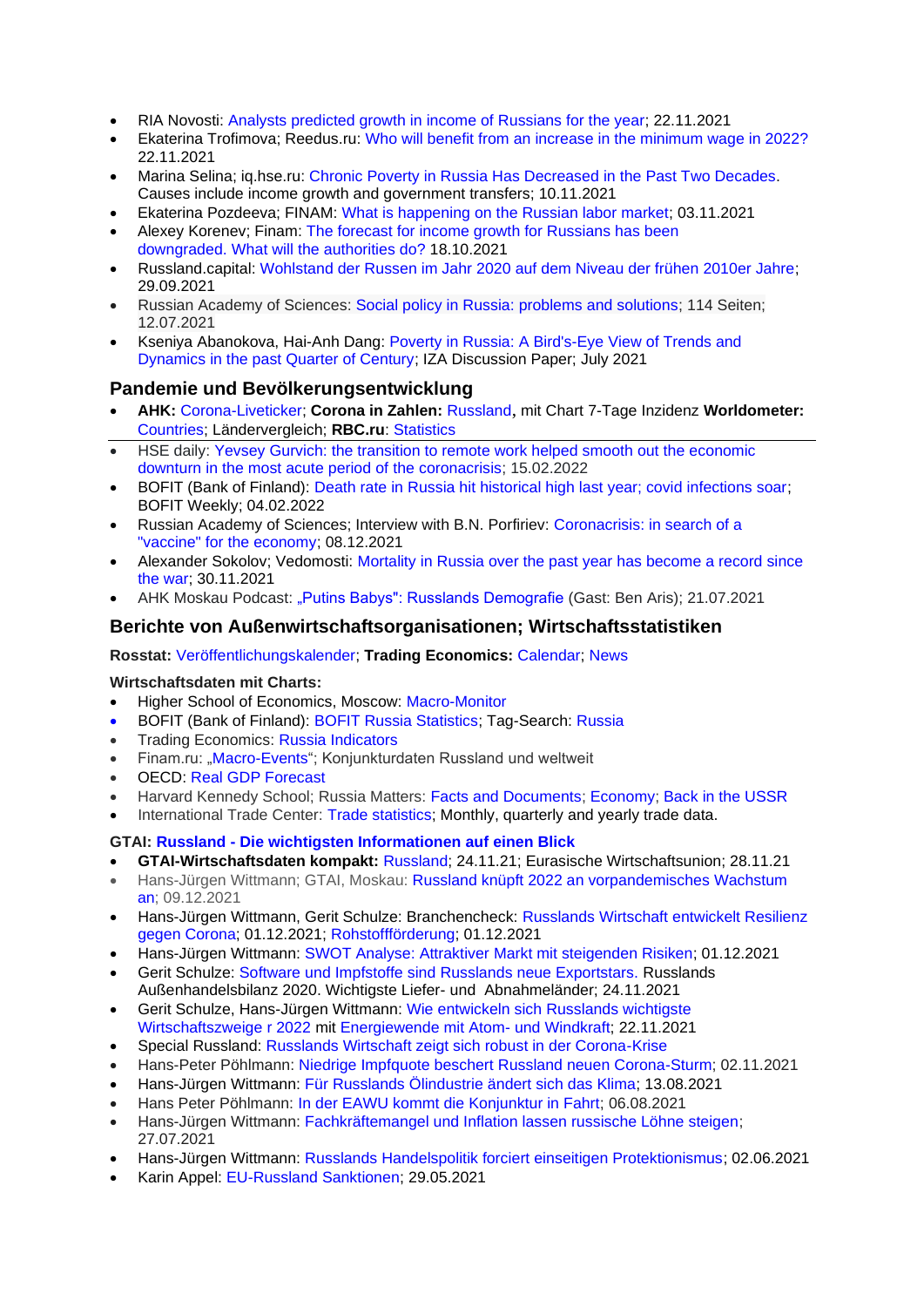Gerit Schulze (GTAI Russland) im Gespräch mit Thomas Baier (AHK Russland-Podcast "Zaren. [Daten. Fakten"\).](https://podcasts.google.com/feed/aHR0cHM6Ly9mZWVkcy5yZWRjaXJjbGUuY29tL2U5NmY1OTU3LTY2NzAtNDBkYS1hZTBkLWI4ODkyYTA1YmZkZQ?sa=X&ved=0CAMQ4aUDahcKEwi4zqm44uzwAhUAAAAAHQAAAAAQAg) [Sputnik V und die russische Pharma-Branche;](https://podcasts.google.com/feed/aHR0cHM6Ly9mZWVkcy5yZWRjaXJjbGUuY29tL2U5NmY1OTU3LTY2NzAtNDBkYS1hZTBkLWI4ODkyYTA1YmZkZQ/episode/YmU4MTBjYWEtMjQ2Yi00Y2RhLTg2MzgtMmMyZjI3ZTBlYjFm?sa=X&ved=0CAUQkfYCahcKEwiY0cGy1dfwAhUAAAAAHQAAAAAQAg) 19.05.2021

#### **AHK-Russland/GTAI: [Russland in Zahlen](https://russland.ahk.de/infothek/medien/russland-in-zahlen)**; **[Branchencheck](https://russland.ahk.de/infothek/medien/branchen)**

**WKO: [Die russische Wirtschaft;](https://www.wko.at/service/aussenwirtschaft/die-russische-wirtschaft.html)** 14.10.2021; [Wirtschaftsbericht: Russische Föderation;](https://www.wko.at/service/aussenwirtschaft/russische-foederation-wirtschaftsbericht.pdf) Oktober 2021; [Statistik: Länderprofil Russland](https://www.wko.at/service/aussenwirtschaft/die-russische-wirtschaft.html#heading_statistik_laenderprofil)**,** Oktober 2021; [Länderprofile weltweit](https://www.wko.at/service/zahlen-daten-fakten/laenderprofile-weltweit.html)

**ING Bank, Amsterdam:** [Directional Economics EMEA –](https://think.ing.com/reports/directional-economics-emea-core-problems/) Core Problems; 13.12.2021 **Euler Hermes:** Russia – [Economic Overview;](https://www.eulerhermes.com/en_global/economic-research/country-reports/Russia.html#link_internal_3) July 2021

**Österreichische Nationalbank:** Schwerpunkt Zentral-, Ost- [und Südosteuropa; Konjunkturanalyse](https://www.oenb.at/Geldpolitik/schwerpunkt-zentral-ost-und-suedosteuropa-cesee/konjunkturanalyse.html) **Statistisches Bundesamt:** [Länderprofil Russlsche Föderation;](https://www.destatis.de/DE/Themen/Laender-Regionen/Internationales/_inhalt.html#sprg250204) [PDF;](https://www.destatis.de/DE/Themen/Laender-Regionen/Internationales/Laenderprofile/russische-foederation.pdf;jsessionid=9C6397A006DE807FD8FD0A11CC5DAC56.live742?__blob=publicationFile) 27.08.2021

**Harvard Kennedy School;** Belfer Center for Science and International Affairs: [Facts and Documents;](https://www.russiamatters.org/facts) Russia Matters - russiamatters.org - RM Staff: [Back in the USSR: Are Residents of Former Republics](https://www.russiamatters.org/blog/back-ussr-are-residents-former-republics-better-30-years-later)  [Better Off 30 Years Later?](https://www.russiamatters.org/blog/back-ussr-are-residents-former-republics-better-30-years-later) Kommentierte Charts zur sozio-ökonomischen Entwicklung der ehemaligen Republiken der Sowjetunion seit 1981; 16.12.2021

**arte.tv.de:** Mit offenen Karten: Russland - Ein Land voller [Kontraste;](https://www.arte.tv/de/videos/103960-007-A/mit-offenen-karten/) Video, 13 Min.; 09.10.2021 **CNBC; Holly Ellyatt:** [5 charts show Russia's economic highs and lows under Putin;](https://www.cnbc.com/2021/10/11/russias-economy-under-president-putin-in-charts.html) 11.10.2021 **Russisches Wirtschaftsministerium**: [The results of the foreign economic activity of the Russian](https://economy.gov.ru/material/file/ab03f167412ee7cbc60d8caf776bab70/itogi_ved_v_2020g_i_1_polugodie_2021.pdf)  [Federation in 2020 and the first half of 2021;](https://economy.gov.ru/material/file/ab03f167412ee7cbc60d8caf776bab70/itogi_ved_v_2020g_i_1_polugodie_2021.pdf) 20.10.2021

**Landeszentrale Politische Bildung BW:** [Wirtschaft in Russland;](https://osteuropa.lpb-bw.de/russland-wirtschaft) in: Infoportal östliches Europa; **finanz-links.de:** [Links zu Wirtschaftsdaten für Russland \(internationale + russische Quellen\)](https://www.finanz-links.de/wirtschaft/russland.htm) **Helaba:** [Handbuch der Wirtschaftsindikatoren;](https://www.helaba.de/blueprint/servlet/resource/blob/docs/478732/2ea66c6cc795fac1c80a15e480ab9c24/report-20181023-handbuch-der-wirtschaftsindikatoren-data.pdf) 2018; **Unicredit:** [Glossare,](https://www.unicreditresearch.eu/index.php?id=glossary) [deutsch](https://www.unicreditresearch.eu/fileadmin/user_upload/Glossar_DE.pdf) und [englisch](https://www.unicreditresearch.eu/fileadmin/user_upload/Glossar_EN.pdf) **Zeitschriften:** [SSRN](https://papers.ssrn.com/sol3/Results.cfm?RequestTimeout=50000000)

## **Nord Stream 2 und der europäische Erdgasmarkt**

**Links:** [NEWSTRAL;](https://newstral.com/de/search/articles?utf8=%E2%9C%93&q=Nord+Stream) [Flipboard;](https://flipboard.com/topic/de-nordstream2) [Weltflimmern;](https://www.weltflimmern.de/nord%20stream%202) [NewsNow;](https://www.newsnow.co.uk/h/Industry+Sectors/Energy~Utilities/Natural+Gas/Nord+Stream+2) [energate-messenger](https://www.energate-messenger.de/themen/Nord-Stream-2?) [\(Podcast;](https://irgendwas-mit-energie-energate.podigee.io/6-das-verrueckte-gasjahr-2021) [Webtalk\)](https://www.energate-messenger.de/webtalk/aufzeichnungen/) [Moscow Times;](https://www.themoscowtimes.com/tag/gas) [RND;](https://www.rnd.de/themen/nord-stream-2/) [OZ;](https://www.ostsee-zeitung.de/nordstream-2) [Zeit;](https://www.zeit.de/thema/nord-stream-2) [FAZ;](https://www.faz.net/aktuell/wirtschaft/thema/nord-stream-2) [WiWo;](https://www.wiwo.de/suche/?sw=Nord%20Stream) [SZ;](https://www.sueddeutsche.de/thema/Nord_Stream_2) [HB,](https://www.handelsblatt.com/themen/nord-stream-2) [Telepolis,](https://www.heise.de/tp/thema/Nord-Stream-2) [SNA;](https://snanews.de/product_nord-stream-2/) [RT DE;](https://de.rt.com/tag/Nordstream_2/) [Kommersant;](https://www.kommersant.ru/theme/3411) [RBC;](https://www.rbc.ru/tags/?tag=%D0%A1%D0%B5%D0%B2%D0%B5%D1%80%D0%BD%D1%8B%D0%B9%20%D0%BF%D0%BE%D1%82%D0%BE%D0%BA-2) [RBCgasprices;](https://www.rbc.ru/story/615d8a9a9a7947d89de81ed4) [vesti.ru;](https://www.vesti.ru/theme/2490) [Interfax;](https://www.interfax.ru/tags/%D1%E5%E2%E5%F0%ED%FB%E9+%EF%EE%F2%EE%EA+2) [RIA;](https://ria.ru/product_Severnyjj_potok-2/) [iz.ru;](https://iz.ru/tag/severnyi-potok-2) [Inosmi,](https://inosmi.ru/tags/product_Severnyjj_potok_2/) [DLF,](https://www.deutschlandfunk.de/suchergebnisse.448.de.html?search:word=Nord+Stream&search:resultsPerPage=50&search:sort=date&search:withNews:0=WithNews&search:submit=1) [Tagesschau;](https://www.tagesschau.de/thema/nord_stream_2/) [ARD-Media](https://www.ardmediathek.de/suche/Erdgas/)[+Audio;](https://www.ardaudiothek.de/suche?q=Nord%20%20Stream) [ZDF;](https://www.zdf.de/nachrichten/thema/nord-stream-2-142.html) [DW-](https://www.dw.com/ru/nord-stream-kompanija/t-17949730)[RF;](https://www.dw.com/ru/nord-stream-kompanija/t-17949730) [DW-D;](https://www.dw.com/search/de?languageCode=de&origin=gN&item=Nord+Stream+2&searchNavigationId=9077) [DW-EN;](https://www.dw.com/search/?languageCode=en&item=Nord%20Stream%202&searchNavigationId=9097&sort=DATE&resultsCounter=30) [DW:Gazprom;](https://www.dw.com/de/gazprom/t-17599973) [NDR;](https://www.ndr.de/nachrichten/info/Erdgas,erdgas213.html) [KARENINA;](https://www.karenina.de/category/news/wirtschaft/?seotag=Nord+Stream+2) [Euractiv;](https://www.euractiv.com/sections/pipeline-politics/) [NewEurope,](https://www.neweurope.eu/author/kostis-geropoulos/) [EuroTopics;](https://www.eurotopics.net/de/232139/nord-stream-2) [Atlantic](https://www.atlanticcouncil.org/issue/geopolitics-energy-security/)  [Council;](https://www.atlanticcouncil.org/issue/geopolitics-energy-security/) [Jamestown;](https://jamestown.org/region/russia/) [Oxford Institute for Energy Studies;](https://www.oxfordenergy.org/publication-category/gas-programme/) [DIW;](https://www.diw.de/de/diw_01.c.698673.de/thema_energiewirtschaft.html) Nord Stream 2 AG: [Sitemap](https://www.nord-stream2.com/de/sitemap/)

#### **Überblick und Geschichte:**

- NZZ: [Neueste Entwicklungen/Überblick](https://www.nzz.ch/wirtschaft/pipeline-projekt-nord-stream-2-die-neusten-entwicklungen-ld.1483495)
- NZZ; Birgit Voigt, Michael Furger: [Massiv steigende Heizkosten in Europa, russischer](https://nzzas.nzz.ch/hintergrund/gas-krise-mit-russland-die-wichtigsten-hintergruende-ld.1662754)  [Truppenaufmarsch: Die Hintergründe im Krieg ums Erdgas;](https://nzzas.nzz.ch/hintergrund/gas-krise-mit-russland-die-wichtigsten-hintergruende-ld.1662754) 01.01.2022
- Deutsche Welle: [Energieversorgung: Der ewige Zankapfel Nord Stream 2:](https://www.dw.com/de/nord-stream-2-und-der-konflikt-zwischen-russland-der-ukraine-und-europa/a-60590796) 01.02.2022
- Deutschlandfunk [Thema: Nord Stream 2: Wie abhängig ist Deutschland von russischen Erdgas](https://www.deutschlandfunk.de/nord-stream-2-wie-abhaengig-ist-deutschland-von-russischem.2897.de.html?dram:article_id=483727)
- Erklärvideos: Daniel Reißmann: [Nord Stream 2,](https://www.youtube.com/watch?v=L1ObWXBHnYE) 10 Min.; Explainity: [Nord Stream 2 einfach](https://www.youtube.com/watch?v=FAxs9HFIPTc)  [erklärt;](https://www.youtube.com/watch?v=FAxs9HFIPTc) 3 Min.; 05.05.2021; Lapsen: [Was steckt hinter Nord Stream 2;](https://www.youtube.com/watch?v=RP8PdTojPVw) 8 Min.; 03.02.2021
- Diane Elijah; ICIS: [TOPIC PAGE: Nord Stream 2;](https://www.icis.com/explore/resources/news/2021/07/12/10463483/topic-page-nord-stream-2) Nachrichten-Chronik 2020/2021; 17.12.2021
- Handelsblatt: Die wichtigsten Fakten zum [Pipelineprojekt](https://www.handelsblatt.com/finanzen/nord-stream-2-die-wichtigsten-fakten-zum-pipelineprojekt-nord-stream-2/26154910.html?ticket=ST-33334-Zu2qsMraSBQiLvPqt2B3-ap3) Nord Stream 2; 22.07.2021
- Phoenix-Plus; Michael Krons, Kristian Wiegand: [Nord Stream 2;](https://www.ardmediathek.de/video/phoenix-vor-ort/phoenix-plus-nordstream-2/phoenix/Y3JpZDovL3dkci5kZS9CZWl0cmFnLTY0ZmIyNjFiLTdmMmMtNGZjYS1hNjY4LWZjZmQ0OTVhYTRhYg/) Video, 28 Min.; 25.05.2021
- ZDF; Arne Lorenz: Nord Stream 2 Der [wahre Preis der Pipeline;](https://www.zdf.de/dokumentation/zdfzoom/zdfzoom-nord-stream-2-100.html) Video, 29 Min. 18.08.2021
- **BDEW:** [Daten und Grafiken Gas;](https://www.bdew.de/service/daten-und-grafiken/?tags=gas) [Erdgasaufkommen nach Herkunft;](https://www.bdew.de/service/daten-und-grafiken/erdgasaufkommen-nach-herkunft/) [Erdgasaufkommen und](https://www.bdew.de/service/daten-und-grafiken/erdgasaufkommen-und-verbrauch-deutschland/)  [verbrauch](https://www.bdew.de/service/daten-und-grafiken/erdgasaufkommen-und-verbrauch-deutschland/)
- **Zukunft Gas:** [Diversität im Gasimport sichert die Versorgung](https://gas.info/energie-gas/erdgas/entstehung-erdgas/import-und-herkunft-erdgas#:~:text=In%202020%20betrug%20der%20Anteil,%C3%BCbrigen%20europ%C3%A4ischen%20L%C3%A4ndern%20(Statista).)
- **Gazpromexport:** [Gas supplies to Europe;](http://www.gazpromexport.ru/en/statistics/) Project [Nord Stream 2](http://www.gazpromexport.ru/en/projects/transportation/5/)
- **Nord Stream 2 AG**; Steffen Ebert, Communications Manager Germany: [Nord Stream 2](https://www.wirtschaftsrat.de/wirtschaftsrat.nsf/id/8CC4EFC089AC41E1C125868E00356C0B/$file/NordStream2_WiRatCDUMV_20210225.pdf)  [Sichere Energieversorgung für Europa;](https://www.wirtschaftsrat.de/wirtschaftsrat.nsf/id/8CC4EFC089AC41E1C125868E00356C0B/$file/NordStream2_WiRatCDUMV_20210225.pdf) Präsentation vom 25.02.2021
- **Nord Stream 2 AG:** [Dokumente und Karten;](https://www.nord-stream2.com/de/media-info/dokumente/) [Projekt-Meilensteine 2013-2021;](https://www.nord-stream2.com/de/pdf/document/480/) Oktober.2021; Hintergrundpapier, Projektbegründung: [Nord Stream 2; Die neue Pipeline für Europas](https://www.nord-stream2.com/de/pdf/document/4/)  [Energiezukunft;](https://www.nord-stream2.com/de/pdf/document/4/) Februar 2021;

Infografik: [Nord Stream 2 stärkt den europäischen Binnenmarkt;](https://www.nord-stream2.com/de/pdf/document/119/) April 2020

- **Geschichte:** Bau der Erdgastrasse Sojus und das "Erdgas-Röhren-Geschäft": MDR/Arte: Jahrhundertbauwerk Trasse - [Wie das russische Erdgas in den Westen kam;](https://www.mdr.de/tv/programm/sendung-710718.html#:~:text=den%20Westen%20kam-,Jahrhundertbauwerk%20Trasse%20%E2%80%93%20wie%20das%20russische%20Erdgas%20in%20den%20Westen%20kam,die%20Pipeline%2DProjekte%20auch%20politisch.) Video, 90 Min.; 2019; Ausschnitte: MDR Zeitreise:, [Russisches Erdgas für den Westen;](https://www.ardmediathek.de/video/mdr-zeitreise/russisches-erdgas-fuer-den-westen/mdr-fernsehen/Y3JpZDovL21kci5kZS9iZWl0cmFnL2Ntcy8yNDFhN2VlZi1mMmVkLTQ2YmQtYWIxYy0yMTg2ODYwMmY4MzY/) Video, 30 Min.; [Sozialistischer Tauschhandel: Arbeit gegen Erdgas;](https://www.ardmediathek.de/video/sozialistischer-tauschhandel-arbeit-gegen-erdgas/mdr-fernsehen/Y3JpZDovL21kci5kZS9iZWl0cmFnL2Ntcy9mMDI0Y2QwZi0wZmEyLTRlNjQtOTllYi05OWZmOWY0ZTlkMzc/) Video, 7 Min; 28.11.2021;
- NDR.de/geschichte; Katharina Tamme: [Ostsee-Pipeline Nord Stream 1](https://www.ndr.de/geschichte/schauplaetze/Nord-Stream-Vor-zehn-Jahren-stroemt-erstes-Gas-durch-Ostsee-Pipeline,nordstream622.html) 06.09.2021
- Ben Knight; Deutsche Welle: [Die Geschichte des Nord Stream Projekts;](https://www.dw.com/de/die-geschichte-des-nord-stream-projekts/a-58634008) 25.07.2021
- **Udo Leuschner:** [Energie-Chronik; Nord Stream](https://www.udo-leuschner.de/energie-chronik/ypipelines.htm#nordstream)
- RBC.ru; Georgy Peremitin: [Work with obstacles: a chronicle of the construction of Nord Stream 2;](https://www.rbc.ru/photoreport/15/12/2021/6006d7589a794728a1584233) 15.12.2021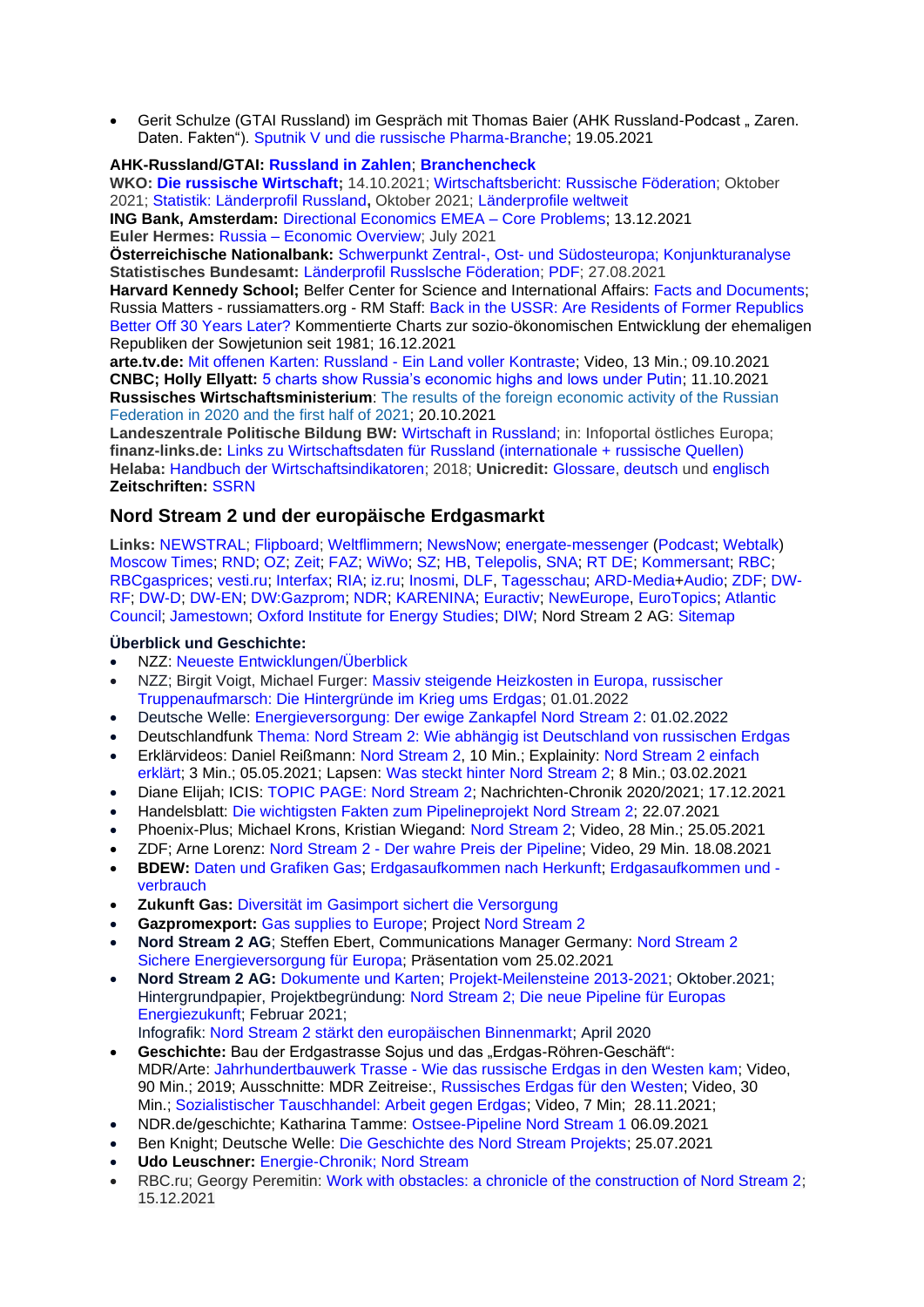## **Analysen zum Erdgasmarkt und zu Nord Stream 2**

- Alexander Novak, Deputy Prime Minister of the Russian Federation; energypolicy.r[u: The global](https://energypolicy.ru/mirovoj-energeticheskij-krizis-kto-vinovat-i-chto-delat/business/2022/13/16/)  [energy crisis: who is to blame and what to do?](https://energypolicy.ru/mirovoj-energeticheskij-krizis-kto-vinovat-i-chto-delat/business/2022/13/16/) 16.02.2022
- MDR: [Kemfert: Deutschland durch Nord Stream 2 erpressbar;](https://www.mdr.de/nachrichten/deutschland/politik/kemfert-deutschland-nord-stream-erpressbar-100.html) in ihrem [MDR-Podcast](https://www.mdr.de/nachrichten/podcast/kemfert-klima/audio-russland-ukraine-nord-stream-gas-100.html) meint Prof. Claudia Kemfert, Leiterin der Abteilung Energie, Verkehr, Umwelt des Deutschen Instituts für Wirtschaftsforschung in Berlin, die Pipeline sei nicht notwendig; 09.02.2022
- intellinews.com: [North Macedonia, Bosnia and Moldova most dependent on Russian gas;](https://www.intellinews.com/north-macedonia-bosnia-and-moldova-most-dependent-on-russian-gas-234239/?source=russia) 08.02.2022
- VNG-Vorstandsvorsitzender Ulf Heitmüller im MDR-Aktuell-Interview zur aktuellen Situation der Erdgasversorgung in Deutschland: [Gashandelskonzern](https://www.mdr.de/nachrichten/deutschland/wirtschaft/ukraine-russland-ergasversorgung-deutschland-100.html) VNG: "Die Russen sind verlässliche [Vertragspartner";](https://www.mdr.de/nachrichten/deutschland/wirtschaft/ukraine-russland-ergasversorgung-deutschland-100.html) Text + [Audio,](https://www.mdr.de/nachrichten/deutschland/wirtschaft/audio-1950420.html) 15 Min.; 04.02.2022
- Christoph Merkel, Iñaki Merkel de Gurtubay; Merkel Energy GmbH, Essen: [Konsequenzen der](https://gwf-gas.de/wp-content/uploads/2022/01/GE_01-02_2022_fb_Merkel.pdf)  [europäischen Energiemarktkrise. Wie auf die aktuellen Herausforderungen reagieren?;](https://gwf-gas.de/wp-content/uploads/2022/01/GE_01-02_2022_fb_Merkel.pdf) in: gwf Gas+Energie 1-2/2022, S. 72-84; 12.01.2022
- DZ-Bank, Gabor Vogel: [Russland-Ukraine-Konflikt und die europäische Erdgasversorgung;](https://dzresearchblog.dzbank.de/content/dzresearch/de/2022/02/russland-ukrainekonfliktunddieeuropaeischeerdgasversorgung.html) 04.02.2022
- Oxford Institute for Energy Studies: [Gas Programme Publications](https://www.oxfordenergy.org/publication-category/gas-programme/) [Quarterly Gas Review –](https://www.oxfordenergy.org/publications/quarterly-gas-review-issue-16/) Issue 16 b*y:* [Mike Fulwood](https://www.oxfordenergy.org/authors/mike-fulwood/) , [Jack Sharples](https://www.oxfordenergy.org/authors/jack-sharples/) , [Katja Yafimava.](https://www.oxfordenergy.org/authors/katja-yafimava/) The recent geopolitical tensions between Russia and the West over the Russian build-up of troops close to the Ukrainian border have renewed public debate over Europe's dependence on hydrocarbons imported from Russia, and natural gas in particular; 01.02.2022 mit [Podcast;](https://www.oxfordenergy.org/publications/oxford-energy-podcast-quarterly-gas-review-the-impact-of-conflict-in-ukraine-on-the-european-gas-market/) 02.02.2022.
- Moscow Times; Peter Rutland: [Russia Has Upper Hand on Energy Sanctions;](https://www.themoscowtimes.com/2022/02/01/russia-has-upper-hand-on-energy-sanctions-a76218) 01.02.2022
- Ben Aris, bne Intellinews: [Can Russia cut off gas supplies to Europe?](https://www.intellinews.com/can-russia-cut-off-gas-supplies-to-europe-233308) 28.01.2022
- OSW Warsaw; [Szymon Kardas:](https://www.osw.waw.pl/en/eksperci/szymon-kardas) [Russia: the major gas sector indices of 2021;](https://www.osw.waw.pl/en/publikacje/analyses/2022-01-27/russia-major-gas-sector-indices-2021) 27.01.2022
- Deutsche Welle; Thomas Kohlmorgen: [Energiesicherheit: Deutschlands riskante Abhängigkeit von](https://www.dw.com/de/deutschlands-riskante-abh%C3%A4ngigkeit-von-putins-gas/a-60553019)  [Putins Gas;](https://www.dw.com/de/deutschlands-riskante-abh%C3%A4ngigkeit-von-putins-gas/a-60553019) 27.01.2022
- Bruegel Blog**;** McWilliams, B., Sgaravatti, G., Tagliapietra, S. and G. Zachmann (2022): ['Can](https://www.bruegel.org/2022/01/can-europe-survive-painlessly-without-russian-gas/)  [Europe survive painlessly without Russian gas?',](https://www.bruegel.org/2022/01/can-europe-survive-painlessly-without-russian-gas/) 27.01.2022
- Wall Street Journal; Bojan Pancevski, Georgi Kantchev: [Germany's Reliance on Russian Gas](https://www.wsj.com/articles/germanys-reliance-on-russian-gas-limits-europes-options-in-ukraine-crisis-11642939203)  [Limits Europe's Options in Ukraine Crisis;](https://www.wsj.com/articles/germanys-reliance-on-russian-gas-limits-europes-options-in-ukraine-crisis-11642939203) 23.01.2022
- Sergey Kapitanov; Gas Market Analyst, skolkovo.ru: [Lessons from the gas crisis in Europe;](https://energypolicy.ru/uroki-gazovogo-krizisa-v-evrope/gaz/2021/12/22/) energypolicy.ru; 22.12.2021
- Energate Podcast: [Das verrückte Gasjahr 2021 -](https://irgendwas-mit-energie-energate.podigee.io/6-neue-episode) mit Dr. Heiko Lohmann; 07.12. 2021; siehe auch Energate Web-Cast: [Preisturbulenzen 2021: Eine Ausnahme oder die neue Normalität?;](https://www.youtube.com/watch?v=WwIuLsfuh1w&t=117s) 08.12.21
- MDR Umschau: [Streit ums Gas: Wie abhängig sind wir von Russland?](https://youtu.be/MfIIiCnnacM?t=164) Video, 9 Min., 16.11.2021
- Gerald Hosp; NZZ: [Europas Erdgasproblem ist hartnäckig: Russland hat derzeit die Trümpfe in](https://www.nzz.ch/wirtschaft/hohe-gaspreise-russland-hat-die-truempfe-fuer-erdgas-in-der-hand-ld.1656606)  [der Hand;](https://www.nzz.ch/wirtschaft/hohe-gaspreise-russland-hat-die-truempfe-fuer-erdgas-in-der-hand-ld.1656606) 27.11.2021
- Russland-Analysen Nr.410 vom 24.11.2021: [Erdgashandel;](https://www.laender-analysen.de/russland-analysen/410/) Analyse von Heiko Pleines (Forschungsstelle Osteuropa an der Universität Bremen): [Der deutsch-russische Erdgashandel.](https://www.laender-analysen.de/russland-analysen/410/der-deutsch-russische-erdgashandel-die-ursachen-der-aktuellen-spannungen/)  [Die Ursachen der aktuellen Spannungen;](https://www.laender-analysen.de/russland-analysen/410/der-deutsch-russische-erdgashandel-die-ursachen-der-aktuellen-spannungen/) Statistik: [Der russisch-deutsche Erdgashandel](https://www.laender-analysen.de/russland-analysen/410/der-deutsch-russische-erdgashandel/)
- RIA Novosti: [The RAS explained the jump in gas prices in Europe;](https://ria.ru/20211126/gaz-1760936261.html) 26.11.2021
- Benjamin Bidder und Claus Hecking; Der Spiegel: [Was bedeutet der Stopp von Nord Stream 2](https://www.spiegel.de/wirtschaft/service/nord-stream-2-was-bedeutet-der-stopp-des-pipeline-projekts-fuer-unsere-gasversorgung-a-65210bfb-12ff-40ac-be86-29c726b10451)  [für unsere Gasversorgung?](https://www.spiegel.de/wirtschaft/service/nord-stream-2-was-bedeutet-der-stopp-des-pipeline-projekts-fuer-unsere-gasversorgung-a-65210bfb-12ff-40ac-be86-29c726b10451) Die Bundesnetzagentur hat das umstrittene Pipeline-Projekt fürs Erste gestoppt. Droht nun Russlands Rache? Und steigen die Preise? 16. November 2021
- Kirsten Westphal (Stiftung Wissenschaft und Politik) im Spiegel-Interview mit Benjamin Bidder: [Gasstreit mit Europa »Es ist absurd, Gesten des guten Willens von Russland zu erwarten«](https://www.spiegel.de/wirtschaft/service/russlands-rolle-in-der-gaskrise-europa-ist-sehenden-auges-in-diese-situation-gelaufen-a-cd03b0c6-41d2-41db-b902-68bb0f46580d) Moskau lässt Brüssel seine Macht spüren – doch die Voraussetzungen dafür haben Deutschland und die EU selbst mit ihrer naiven Politik geschaffen; 15. November 2021
- Kirsten Westphal (Stiftung Wissenschaft und Politik): Nord Stream 2 [Deutschlands Dilemma;](https://www.swp-berlin.org/publikation/nord-stream-2-deutschlands-dilemma) SWP-Aktuell Nr. 33, 20.04.2021
- Kirsten Westphal (Stiftung Wissenschaft und Politik) im Interview mit Astrid Dähn und Jörg-Rainer Zimmermann (Neue Energie): ["Nord Stream 2 ist für uns eine Art Versicherungspolice";](https://www.neueenergie.net/politik/weltweit/nord-stream-2-ist-fuer-uns-eine-art-versicherungspolice) 04.03.2021
- SNA: Prof. Claudia Kemfert im Interview mit dem Verein der ausländischen Presse: [DIW-](https://snanews.de/20211112/diw-oekonomin-kemfert-video-4292333.html)[Ökonomin Kemfert sieht Russlands Mitverantwortung für Energiekrise –](https://snanews.de/20211112/diw-oekonomin-kemfert-video-4292333.html) Video; 12.11.2021
- [Agata Łoskot-Strachota](https://www.osw.waw.pl/en/eksperci/agata-loskot-strachota) (OSW Warsaw): Russian gas on [the EU market: increased](https://www.osw.waw.pl/en/publikacje/analyses/2021-11-10/russian-gas-eu-market-increased-transmission-and-continuing)  [transmission and continuing uncertainty;](https://www.osw.waw.pl/en/publikacje/analyses/2021-11-10/russian-gas-eu-market-increased-transmission-and-continuing) 10.11.2021
- Analytical Center of the Russian Government: [Price shocks and expectations in energy](https://ac.gov.ru/news/page/mirovomu-energeticeskomu-rynku-nuzny-specialnye-mehanizmy-podderzki-stabilnosti-27083)  [markets; Energy Bulletin](https://ac.gov.ru/news/page/mirovomu-energeticeskomu-rynku-nuzny-specialnye-mehanizmy-podderzki-stabilnosti-27083) 101, Oct 2021; 08.11.2021; [Russian gas on the world stage; Energy](https://ac.gov.ru/uploads/2-Publications/energo/2021/Energo_100.pdf)  [Bulletin 100, Sep. 2021](https://ac.gov.ru/uploads/2-Publications/energo/2021/Energo_100.pdf)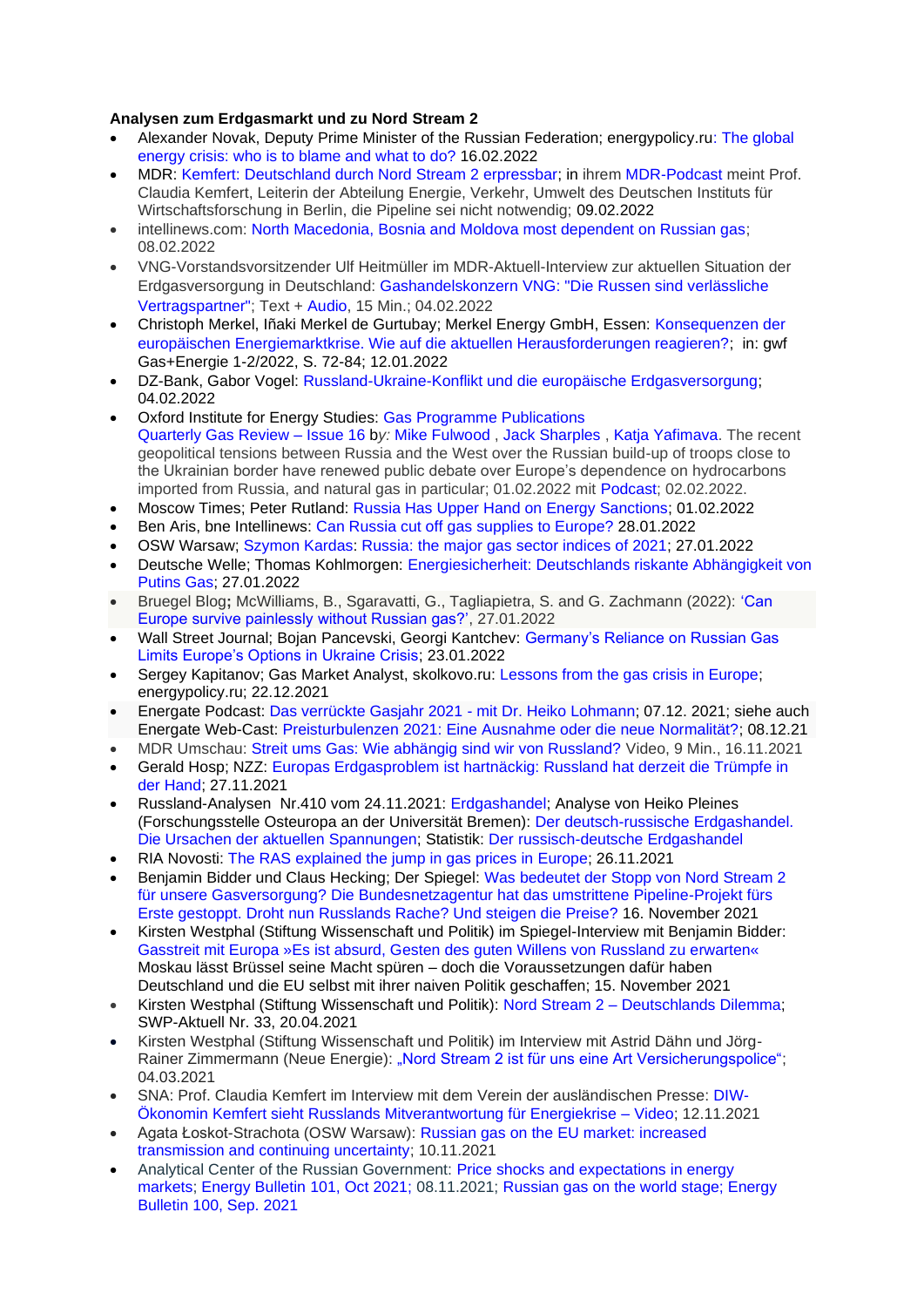- Bne Intellinews: [The ins and outs of Nord Stream 2's certification;](https://www.intellinews.com/the-ins-and-outs-of-nord-stream-2-s-certification-225959/?source=russia) 05.11.2021
- Udo Leuschner; Energie-Chronik: [Zertifizierung gestoppt: Nord Stream 2 AG muss erst noch](https://www.udo-leuschner.de/energie-chronik/211103.htm)  [eine deutsche Tochter gründen;](https://www.udo-leuschner.de/energie-chronik/211103.htm) 03.11.2021
- Katja Yafimava, Senior Research Fellow, OIES: [Nord Stream 2: when will the gas flows start?](https://www.oxfordenergy.org/wpcms/wp-content/uploads/2021/10/Gas-Quarterly-Review-Issue-15.pdf) in: Oxford Institute for Energy Studies: Quarterly Gas Review: Short- and Medium-Term Outlook for Gas Markets, October 2021
- Handelsblatt-Jahrestagung 2021 Dekarbonisierung in der Industrie: [Zahlen, Daten und Fakten](https://veranstaltungen.handelsblatt.com/dekarbonisierung/zahlen-daten-und-fakten-zur-aktuellen-gaspreisentwicklung/)  [zur aktuellen Gaspreisentwicklung;](https://veranstaltungen.handelsblatt.com/dekarbonisierung/zahlen-daten-und-fakten-zur-aktuellen-gaspreisentwicklung/) [PDF:](https://veranstaltungen.handelsblatt.com/dekarbonisierung/wp-content/uploads/2021/11/gaspreisentwicklung.pdf) 28./29.10.2021
- [Dr. Wolfgang Peters](https://gasvaluechain.com/about/) (Gas Value Chain Company; bis 2016 CEO "RWE Supply & Trading CZ") im Gespräch mit Thomas Baier: (AHK Russland Podcast "Zaren, Daten, Fakten"): "Gaspreis: [Warum ist er so hoch?";](https://podcasts.google.com/feed/aHR0cHM6Ly9mZWVkcy5yZWRjaXJjbGUuY29tL2U5NmY1OTU3LTY2NzAtNDBkYS1hZTBkLWI4ODkyYTA1YmZkZQ/episode/OGFhOWQ2MTQtZjBjMi00NWRiLThjMzAtMTFjNDdiY2ZmZjkw?sa=X&ved=0CAUQkfYCahcKEwiop63e_-fzAhUAAAAAHQAAAAAQAg) 54 Min.; 24.10.2021
- Marcel Salikov; Carnegie Moscow: [Can Russia Really Solve Europe's Gas Woes on Its Own?](https://carnegiemoscow.org/commentary/85632) 22.10.2021
- Bundesverband Erdgas, Erdöl- und Geoenergie: Podcast mit Ludwig Möhring: [Die](https://energie-update.podigee.io/4-folge-3)  [Zukunftspositionierung der:Erdgas-](https://energie-update.podigee.io/4-folge-3) und Erdölindustrie; 11 Min.; 21.10.2021
- BBC Reality Check; Jake Horton: [Europe gas prices: How far is Russia responsible?](https://www.bbc.com/news/58888451) 18.10.2021; russland.news/Urs P. Gasche, infosperber.ch: [Erdgaspreise: Einige Medien beschuldigen Putin](http://www.russland.news/erdgaspreise-einige-medien-beschuldigen-putin-gerne-vorschnell/)  [gerne vorschnell;](http://www.russland.news/erdgaspreise-einige-medien-beschuldigen-putin-gerne-vorschnell/) 20.10.2021
- LBBW: [Kapitalmarktkompass: Energiemärkte und Lieferengpässe im Fokus;](https://www.lbbw.de/konzern/research/2021/kapitalmarktkompass/lbbw-kapitalmarktkompass-update-20211019_adr3ztnwsj_m.pdf) 18.10.2021
- ARD, Kontraste: [Droht uns eine Energiepreiskrise;](https://www.daserste.de/information/politik-weltgeschehen/kontraste/videosextern/droht-uns-eine-energiepreiskrise-102.html) Video, 10 Min.; 14.10.2021
- Deutscher Bundestag; Fachbereich Europa; MR Dr. Roland Derksen, Ref. jur. Peter Gote: [Aktueller Begriff Europa: Das OLG Düsseldorf zur Regulierung von Nord Stream 2 durch die](https://www.bundestag.de/resource/blob/863884/a4b46ea77d644df3471d5ec112b6db5a/Nord-Stream-2-data.pdf)  [Bundesnetzagentur;](https://www.bundestag.de/resource/blob/863884/a4b46ea77d644df3471d5ec112b6db5a/Nord-Stream-2-data.pdf) 01.10.2021
- [Mike Fulwood,](https://www.oxfordenergy.org/authors/mike-fulwood/) [Jack Sharples;](https://www.oxfordenergy.org/authors/jack-sharples/) Oxford Institute for Energy Studies: [Why are gas prices so high?](https://www.oxfordenergy.org/wpcms/wp-content/uploads/2021/09/Why-Are-Gas-Prices-So-High.pdf) Bericht mit [Podcast;](https://www.oxfordenergy.org/publications/oxford-energy-podcast-why-are-gas-prices-so-high/) 27.09.2021
- Tagliapietra, S. and G. Zachmann; Bruegel Blog: ['Is Europe's gas and electricity price surge a](https://www.bruegel.org/2021/09/is-europes-gas-and-electricity-price-surge-a-one-off/)  [one-off?';](https://www.bruegel.org/2021/09/is-europes-gas-and-electricity-price-surge-a-one-off/) 13.09.2021
- Lothar Gries; Tagesschau.de-Analyse: [Braucht Europa diese Pipeline?](https://www.tagesschau.de/wirtschaft/weltwirtschaft/nordstream-zwei-gasversorgung-pipeline-energie-russland-101.html) 21.07.2021
- Bundesnetzagentur, Bundeskartellamt: [Monitoringbericht Energie 2020;](https://www.bundeskartellamt.de/SharedDocs/Publikation/DE/Berichte/Energie-Monitoring-2020.pdf?__blob=publicationFile&v=4) Januar 2021
- Thilo Schäfer; Institut der Deutschen Wirtschaft, im Dlf-Interview: [Brauchen wir Nordstream 2](https://www.ardaudiothek.de/episode/umwelt-und-verbraucher/brauchen-wir-nordstream-2-zur-energieversorgung-interview-thilo-schaefer-iw/deutschlandfunk/85460744)  [zur Energieversorgung?](https://www.ardaudiothek.de/episode/umwelt-und-verbraucher/brauchen-wir-nordstream-2-zur-energieversorgung-interview-thilo-schaefer-iw/deutschlandfunk/85460744) 22.01.2021
- KfW Research Fokus Volkswirtschaft; Fabian Pflume, Dr. Daniel Römer : [Bedeutung der EU-](https://www.kfw.de/PDF/Download-Center/Konzernthemen/Research/PDF-Dokumente-Fokus-Volkswirtschaft/Fokus-2021/Fokus-Nr.-325-Maerz-2021-Bedeutung-der-EU-Erdgasexporte-fuer-das-Erreichen-der-Klimaziele.pdf)[Erdgasimporte für das Erreichen der Klimaziele;](https://www.kfw.de/PDF/Download-Center/Konzernthemen/Research/PDF-Dokumente-Fokus-Volkswirtschaft/Fokus-2021/Fokus-Nr.-325-Maerz-2021-Bedeutung-der-EU-Erdgasexporte-fuer-das-Erreichen-der-Klimaziele.pdf) 17.03.2021

#### **Berichte, Kommentare, Interviews, Diskussionen zu Erdgasmarkt und Nord Stream 2**

- ARD, Monitor: [Putins Gas: Wie Deutschland sich erpressbar machte;](https://www1.wdr.de/daserste/monitor/sendungen/putins-gas-100.html) 10.02.2022
- ARD, Monitor: [Dubiose Netzwerke: Russlands treue SPD-Genossen;](https://www.ardmediathek.de/video/monitor/dubiose-netzwerke-russlands-treue-spd-genossen/das-erste/Y3JpZDovL3dkci5kZS9CZWl0cmFnLTI1NjI3N2I5LTY1YTAtNDEwNC1iMTJiLTBkNGMxNGMyNTE3OQ/) 10.02.2022
- ARD-Studio Brüssel; Jakob Mayr: [Energieabhängigkeit](https://www.tagesschau.de/wirtschaft/weltwirtschaft/russland-europa-gas-abhaengigkeit-101.html) von Russland. Europas offene Flanke; 07.02.2022
- Jörg Krämer, Chef-Volkswirt Commerzbank: [Tagesschau 24-Interview zur Krise in der Ukraine](https://tv.prime-intra.net/tv/cu/2022/02/07/9e6a3089d040a67e3f2b96a08480e0403479a9c55531e7d7224baec966404209a61db5a7bc5e30307219de7ab35d1e5296c5414db5997b32ba24d55c6c20ada0_1644229662000_0.mp4)  [und zu Erdgaslieferungen aus Russland;](https://tv.prime-intra.net/tv/cu/2022/02/07/9e6a3089d040a67e3f2b96a08480e0403479a9c55531e7d7224baec966404209a61db5a7bc5e30307219de7ab35d1e5296c5414db5997b32ba24d55c6c20ada0_1644229662000_0.mp4) 07.02. 2022
- Finanz.ru: [Gerhard Schroeder will join the board of directors of Gazprom;](https://www.finanz.ru/novosti/aktsii/gerkhard-shreder-voydet-v-sovet-direktorov-gazproma-1031162700) 04.02.2022
- [Ekaterina Trofimova](https://www.ridus.ru/users/152458/articles) , Reedus: [Will Russia arrange a gas apocalypse for Europe?](https://www.ridus.ru/news/372822) 03.02.2022
- Russland .Capital: [Borrell: Russland schuldlos an steigenden Gaspreisen in Europa;](https://www.russland.capital/borrell-russland-schuldlos-an-steigenden-gaspreisen-in-europa) 02.02.2022
- RND/dpa: Eon-Chef Birnbaum: ["Wir brauchen russisches Gas" –](https://www.rnd.de/wirtschaft/energie-eon-chef-birnbaum-gas-aus-russland-notwendig-nord-stream-2-hilfreich-FDL35E63L64QD6QHVLFD3YGWWQ.html) Nord Stream 2 .energiewirtschaftlich hilfreich": 01.02.2022
- RND, Matthias Koch: [Lösung LNG? Wie Habeck die Energie-Abhängigkeit von Russland](https://www.rnd.de/politik/energie-wie-habeck-die-abhaengigkeit-von-russland-mit-lng-mindern-will-PXDAO66QM5AEJIH2INOT3MLVBY.html)  [mindern will;](https://www.rnd.de/politik/energie-wie-habeck-die-abhaengigkeit-von-russland-mit-lng-mindern-will-PXDAO66QM5AEJIH2INOT3MLVBY.html) 01.02.2022
- FAZ: [EU-KOMMISSION: Genehmigung für Nord Stream 2 liegt auf Eis;](https://www.faz.net/aktuell/wirtschaft/nord-stream-2-genehmigung-der-eu-kommission-liegt-auf-eis-17769559.html) 01.02.2022
- RND: [Zulassung von Nord Stream 2 nicht mehr in der ersten Jahreshälfte;](https://www.rnd.de/politik/nord-stream-2-zulassung-nicht-mehr-in-der-ersten-jahreshaelfte-46EDFRUIFMHNWQO62AZMIJVXA4.html) 30.01.2022
- **Gerhard Schröder** im Gespräch mit Béla Anda im Podcast "Die Agenda": [Krieg in Europa? –](https://www.a-b-c-communication.de/podcasts/) [Die Krise in der Ukraine;](https://www.a-b-c-communication.de/podcasts/) zu [Nord Stream Min. 19 bis 25;](https://youtu.be/25i-2h5i3NQ?t=1159) 28.01.2022; [Energie-Politik –](https://gerhardschroeder.podigee.io/29-neue-episode) Wieviel [Ausstieg können wir uns leisten?](https://gerhardschroeder.podigee.io/29-neue-episode) zu [Nord Stream ab Min. 8;](https://youtu.be/psTIr1lQLUk?t=472) 28.10.2021
- Die Zeit: [Gerhard Schröder wirft Ukraine "Säbelrasseln" vor.](https://www.zeit.de/politik/2022-01/gerhard-schroeder-ukraine-saebelrasseln-osteuropa-russland) Der Altkanzler kritisiert die Ukraine für ihr Aufrüstungsgesuch, die Position der Bundesregierung hält er für vernünftig. Mit einer russischen Invasion rechnet er nicht; 28.01.2022
- RND: [Erhält Nord Stream 2 nun die Zertifizierung? Deutsche Tochterfirma gegründet;](https://www.rnd.de/politik/nord-stream-2-kommt-nun-die-zertifizierung-deutsche-tochterfirma-gegruendet-WQSPRPU342LRZKWMFV27IWWE74.html) 26.01.2022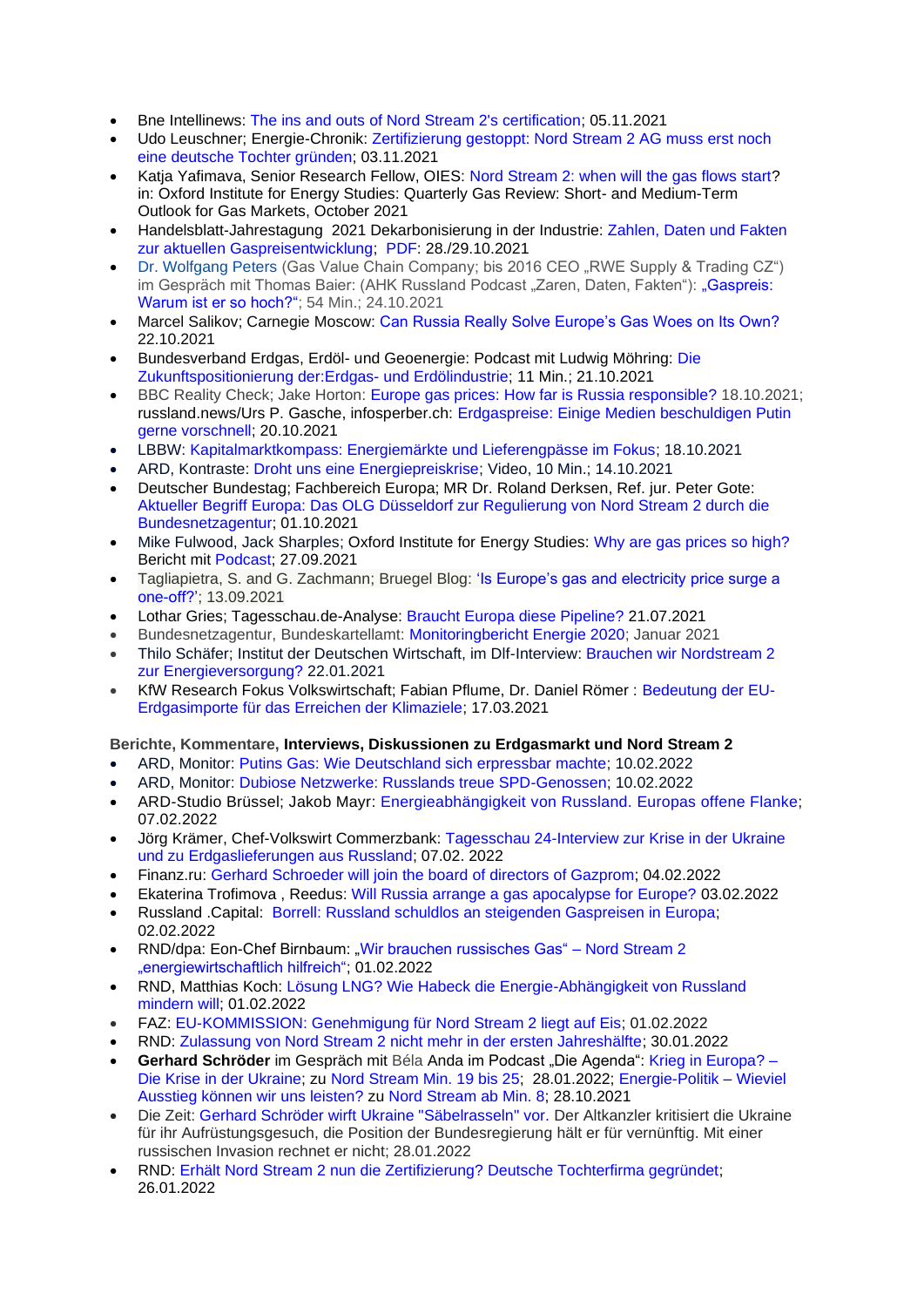- Sebastian Zimmermann; Euronews: [Die stille Pipeline: Geht Nord Stream 2 jemals an den Start?;](https://de.euronews.com/2022/01/23/erdgas-pipeline-nord-stream-2-russland-deutschland-ukraine) 23.01.2022
- Gabor Steingart; Focus-Gastbeitrag: Ein lupenreines Putin-Projekt? Die 7 wichtigsten Fragen und [Antworten zu Nord Stream 2;](https://www.focus.de/politik/experten/gastbeitrag-von-gabor-steingart-lupenreine-putin-veranstaltung-die-7-wichtigsten-fragen-und-antworten-zu-nord-stream-2_id_41527261.html) 21.01.2022
- Die Welt: Frankreichs Wirtschafts- und Finanzminister Bruno le Maire im Interview mit Tobias Kaiser: Wir sind zu abhängig von russischem Gas"; 16.01.2022
- Reuters; Dmitry Zhdannikov et al.: [U.S. talks to energy firms on EU gas supply in case of Russia-](https://www.reuters.com/business/energy/exclusive-us-talks-energy-firms-over-eu-gas-supply-case-russia-ukraine-conflict-2022-01-15/)[Ukraine conflict;](https://www.reuters.com/business/energy/exclusive-us-talks-energy-firms-over-eu-gas-supply-case-russia-ukraine-conflict-2022-01-15/) 15.01.2022
- Wirtschaftswoche; Florian Güßgen: [NORD STREAM 2; Diese Pipeline wird noch für mächtig](https://www.wiwo.de/politik/deutschland/nord-stream-2-diese-pipeline-wird-noch-fuer-maechtig-aerger-sorgen/27913872.html)  [Ärger sorgen;](https://www.wiwo.de/politik/deutschland/nord-stream-2-diese-pipeline-wird-noch-fuer-maechtig-aerger-sorgen/27913872.html) 09.01.2022
- Focus: [Ende des Zoffs mit Putin? Während Baerbock blockt, spricht SPD-General Kühnert](https://www.focus.de/politik/deutschland/ende-des-zoffs-mit-putin-waehrend-baerbock-bockt-spricht-spd-general-kuehnert-klartext-zu-nord-stream-2_id_36685321.html)  [Klartext zu Nord Stream 2;](https://www.focus.de/politik/deutschland/ende-des-zoffs-mit-putin-waehrend-baerbock-bockt-spricht-spd-general-kuehnert-klartext-zu-nord-stream-2_id_36685321.html) 09.01.2022
- Luzerner Zeitung; Gregory Remez: [Gasstreit zwischen Russland und Europa eskaliert: Guckt die](ttps://www.luzernerzeitung.ch/wirtschaft/analyse-gasstreit-zwischen-russland-und-europa-guckt-die-schweiz-am-ende-in-die-roehre-ld.2232509)  [Schweiz am Ende in die Röhre?](ttps://www.luzernerzeitung.ch/wirtschaft/analyse-gasstreit-zwischen-russland-und-europa-guckt-die-schweiz-am-ende-in-die-roehre-ld.2232509) 05.01.20221
- t-online: [Uniper-Chef: Aus für Nord Stream 2 wäre Risiko für Gasbedarf;](https://www.t-online.de/region/duesseldorf/news/id_91420988/uniper-chef-aus-fuer-nord-stream-2-waere-risiko-fuer-gasbedarf.html) 04.01.2022
- Kommersant: [Uniper CEO expects Nord Stream 2 approval in mid-2022;](https://www.kommersant.ru/doc/5155662?from=doc_top) 04.01.2022
- Russland.Capital: [Nord Stream 2 bereit für den Start;](https://www.russland.capital/nord-stream-2-bereit-fuer-den-start) 30.12.2021
- SNA: "Unkluges Sägen am Ast" [Putin über Schwierigkeiten mit Nord Stream 2,](https://snanews.de/20211224/unkluges-saegen-am-ast-4802621.html) 24.12.2021
- RND: [Gaspipeline Nord Stream 2 ist fertig –](https://www.rnd.de/politik/nord-stream-2-ist-fertig-geht-die-gaspipeline-auch-in-betrieb-7CQJ2VRFZNU7J5EEKAHAZKMEGU.html) doch geht sie auch in Betrieb? 23.12.2021
- Dagmar Henn; RT DE: Ein kalter Winter Insolvente Versorger und geopolitische Spielchen; 23.12.2021
- Daniel Wetzel; Die Welt: [USA schicken Tanker-Flotte nach Europa –](https://www.welt.de/wirtschaft/article235842776/USA-schicken-Tanker-Flotte-nach-Europa-und-durchkreuzen-Putins-Gas-Kalkuel.html) und durchkreuzen Putins [Gas-Kalkül;](https://www.welt.de/wirtschaft/article235842776/USA-schicken-Tanker-Flotte-nach-Europa-und-durchkreuzen-Putins-Gas-Kalkuel.html) 23.12.2021
- Economics Today: Putin's press conference adjusts European gas prices: 23.12.2021
- Russland.capital: [Gaspreise in Europa nähern sich der 2000-Dollar-Grenze;](https://www.russland.capital/gaspreise-in-europa-naehern-sich-der-2000-dollar-grenze) 21.12.2021
- Oliver Stock; WirtschaftsKurier/Focus: [Protokoll des Mega-Streits: Bei Nord-Stream 2 laufen](https://www.focus.de/politik/deutschland/kanzler-und-aussenministerin-protokoll-eines-mega-streits-bei-nord-stream-2-laufen-scholz-und-baerbock-auf-den-showdown-zu_id_28228365.html)  [Scholz und Baerbock auf Showdown zu;](https://www.focus.de/politik/deutschland/kanzler-und-aussenministerin-protokoll-eines-mega-streits-bei-nord-stream-2-laufen-scholz-und-baerbock-auf-den-showdown-zu_id_28228365.html) 21.12.2021
- SNA, Jelena Neuhausen: ["Geopolitisch war Nord Stream 2 ein Fehler" –](https://snanews.de/20211218/nord-stream-2-ein-fehler-habeck-4734188.html) Habeck zur Situation um [Ukraine;](https://snanews.de/20211218/nord-stream-2-ein-fehler-habeck-4734188.html) zu [Habeck-Interview](https://www.faz.net/aktuell/politik/inland/robert-habeck-ueber-klimaschutz-corona-und-nordstream-2-17689854.html?printPagedArticle=true#pageIndex_3) mit der "Frankfurter Allgemeinen Sonntagszeitung"; 13.12.2021
- Tagesschau.de: [Bundesnetzagentur](https://www.tagesschau.de/wirtschaft/weltwirtschaft/nord-stream-2-bundesnetzagentur-gas-101.html) bremst Wann geht Nord Stream 2 in Betrieb? 16.12.2021
- NTV: [Behörde wartet auf Unterlagen Nord Stream 2 startet wohl nicht vor Sommer;](https://www.n-tv.de/wirtschaft/Nord-Stream-2-startet-wohl-nicht-vor-Sommer-article23003818.html) 16.12.2021
- RBC.ru: [Germany excluded the decision on "Nord Stream-2" until July 2022;](https://www.rbc.ru/economics/16/12/2021/61bb19149a7947065ad35750) 16.12.2021
- [Ekaterina Trofimova](https://www.ridus.ru/users/152458/articles) , Reedus columnist: [Will Europe be able to deprive Russia of its main trump](https://www.ridus.ru/news/368733)  [card?](https://www.ridus.ru/news/368733) The European Commission proposes to ban the extension of long-term contracts for gas imports to the EU after 2049; 15.12.2021
- Maria Lisitsyna, Timofey Dzyadko; RBC.ru: Gazprom fulfilled the delivery plan under the transit [agreement with Kiev;](https://www.rbc.ru/business/15/12/2021/61ba1e1e9a79473f31542355) 15.12.2021
- Russland.capital: [FDP-Politiker: Nord Stream 2 nicht vor September 2022 am Netz;](https://www.russland.capital/fdp-politiker-nord-stream-2-nicht-vor-september-2022-am-netz) 14.12.2021
- RT.com: ["Sitting on two chairs": why gas prices in Europe have risen sharply after the statements](https://russian.rt.com/business/article/938150-gaz-evropa-ceny-rost)  [of the Foreign Minister of Germany about "Nord Stream 2";](https://russian.rt.com/business/article/938150-gaz-evropa-ceny-rost) 13.12.2021
- Bundeskanzler a.D. Gerhard Schröder im Phoenix-Interview mit Erhard Scherfer: [Gerhard](https://www.ardmediathek.de/video/phoenix-vor-ort-oder-gerhard-schroeder-zum-start-der-ampel-koalition/phoenix/Y3JpZDovL3Bob2VuaXguZGUvMjM5MTcwOQ/)  [Schröder zum Start der Ampel-Koalition;](https://www.ardmediathek.de/video/phoenix-vor-ort-oder-gerhard-schroeder-zum-start-der-ampel-koalition/phoenix/Y3JpZDovL3Bob2VuaXguZGUvMjM5MTcwOQ/) Video, 7 Min. ab Min. 6 zu Nord Stream 2.; 08.12.2021
- Gerhard Schröder: [Interview mit dem TV-Sender Welt;](https://youtu.be/IALRQDAXGC0?t=289) Video ab Min. 4:30 zu Russland und Nord Stream 2; 08.12.2021
- **Chatham House:** [Is Russia weaponizing gas and what does it mean for the European energy](https://www.chathamhouse.org/events/all/research-event/russia-weaponizing-gas-and-what-does-it-mean-european-energy-market)  [market?](https://www.chathamhouse.org/events/all/research-event/russia-weaponizing-gas-and-what-does-it-mean-european-energy-market) Yuriy Vitrenko, CEO, Naftogaz; Simon Pirani, Senior Research Fellow, Gas Research Programme, Oxford Institute of Energy Studies; Orysia Lutsevych, Head and Research Fellow, Ukraine Forum, Russia and Eurasia Programme, Chatham House; Video; 29.11.2021

# **Energiepolitik und Klimaschutz: Zusammenarbeit Deutschlands mit Russland/GUS und der Ukraine**

- RF-Wirtschaftsministerium: [Department of Competition, Energy Efficiency and Environment](https://economy.gov.ru/material/departments/d05/)
- Skolkovo Energy Center: [Monitoring world gas and oil markets; monthly](https://energy.skolkovo.ru/ru/senec/monitoring/)
- Rosstat: [On the oil market;](https://rosstat.gov.ru/announcements) Monthly
- Analytical center of the Russian Government: [Energy Bulletins](https://ac.gov.ru/publications/topics/topic/2290)
- OPEC: [Monthly Oil Market Report](https://www.opec.org/opec_web/en/publications/338.htm)
- Weltenergierat: [Energie für Deutschland](https://www.weltenergierat.de/publikationen/energie-fuer-deutschland/?cn-reloaded=1)
- European Leadership Network: [Russia;](https://www.europeanleadershipnetwork.org/search/?select-topics%5B%5D=russia&hidden-s=) [Energy](https://www.europeanleadershipnetwork.org/search/?topics-search=&select-topics%5B%5D=energy&select-topics%5B%5D=russia&hidden-s=&hidden-current-page=1)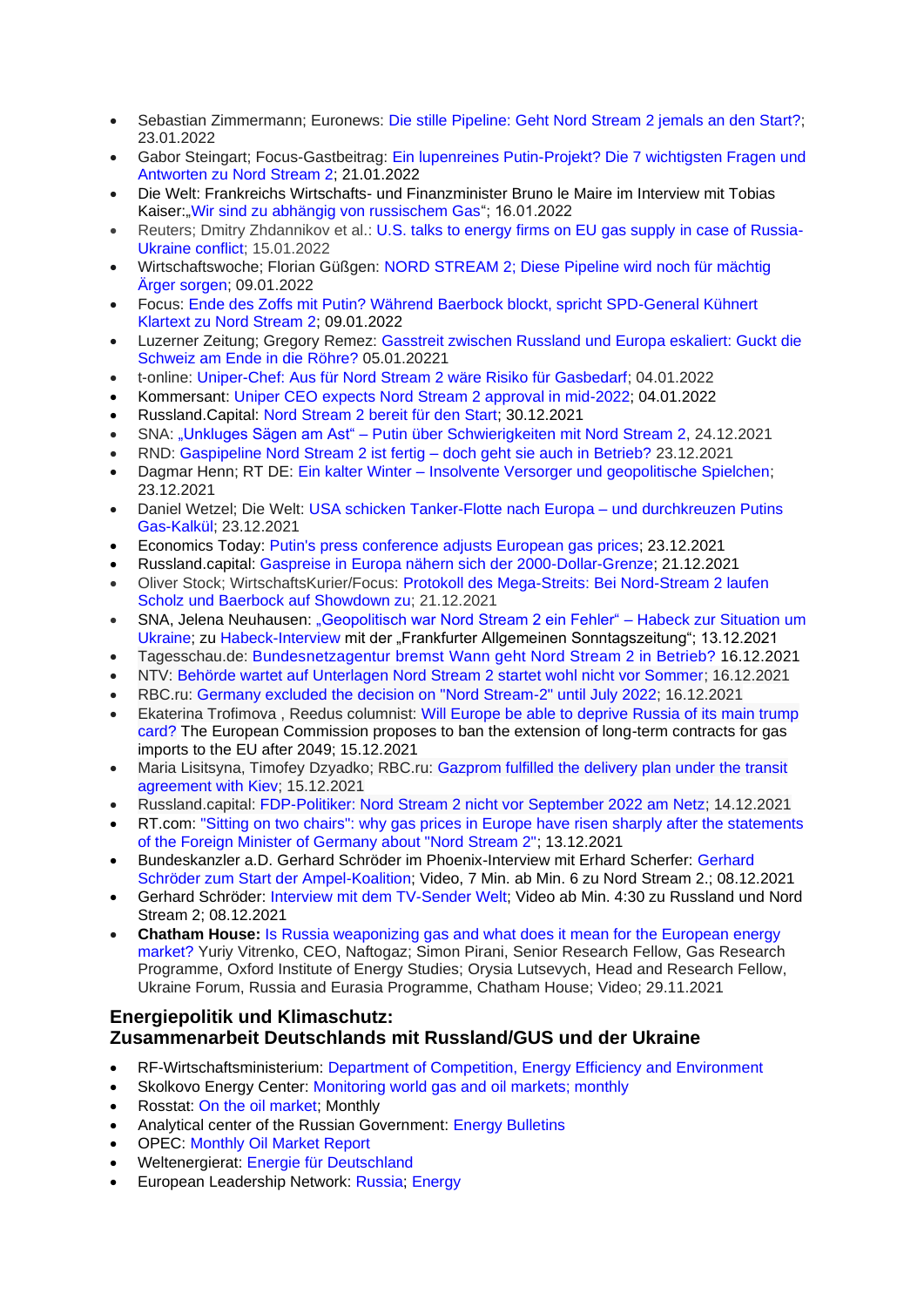- 3sat Makro; ZDF; Patrick Zeilhofer, Volker Wasmuth: [Wirtschaftsträume im Permafrost;](https://www.3sat.de/gesellschaft/makro/wirtschaftsdokumentation-wirtschaftstraeume-im-permafrost-100.html) 16.11.2021
- Phoenix plus; Birgit Virnich [Klima Global -](https://www.ardmediathek.de/video/phoenix-plus-klima-global-russland-2018/phoenix/Y3JpZDovL3dkci5kZS9CZWl0cmFnLTU2YTQxNjFmLWJkZjUtNGM0Zi04MGIxLTMwMzNiZGM0OWFhYQ/) Russland; Video, 16 Min.; 2018
- APA: [WIIW-Pressemeldung: Der Klimaeffekt einer "Europäischen Seidenstraße"](https://www.ots.at/presseaussendung/OTS_20220125_OTS0016/der-klimaeffekt-einer-europaeischen-seidenstrasse); 25.01.2022
- Boris Porfiriev (Russian Academy of Sciences): ["Climate Challenge for Sustainable](https://ecfor.ru/publication/klimaticheskaya-strategiya-rossii-v-usloviyah-globalnogo-energoperehoda/)  [Development"](https://ecfor.ru/publication/klimaticheskaya-strategiya-rossii-v-usloviyah-globalnogo-energoperehoda/); Magazine Expert; 17.01.2022
- Marina Voitenko; politcom.ru: [Energy transition: adjustment-2022;](http://politcom.ru/24405.html) 14.01.2022

#### **Energie und Klimaschutz auf dem Gaidar Forum 13.-14.01.2022 [Can Energy Transition Restart Economic Growth in Russia?](https://gaidarforum.ru/ru/programme-2022/3061/)**

- Gaidar Forum: [Anatoly Chubais: Russia by 2030 will be able to receive up to \\$ 40 billion from the](https://gaidarforum.ru/ru/news/3337/)  [sale of hydrogen](https://gaidarforum.ru/ru/news/3337/)
- Economy Times: Report on the most important sessions of the first day of the [XII Gaidar Forum](https://gaidarforum.ru/ru/) . ["The disadvantage of our economy is the excessive share of the state in it";](https://economytimes.ru/kurs-rulya/nedostatok-nashey-ekonomiki-izbytochnaya-dolya-v-ney-gosudarstva) 13.01.2022

#### **[Energy 2.0](https://gaidarforum.ru/ru/programme-2022/2740/)**

Moderator: [Sergey Brilev](https://gaidarforum.ru/ru/experts-2022/2791/) , TV presenter; President of the Global Energy Association **[Green Agenda: Strategic Challenges](https://gaidarforum.ru/ru/programme-2022/2511/)**

Moderator: [Andrey Sharonov](https://gaidarforum.ru/ru/experts-2022/3048/) , Vice President of Sberbank PJSC

- Vnesheconombank Institute; Andrey Klepach: Glasgow Results. [Russian Climate Agenda and](http://inveb.ru/ru/articles-menu/756-itogi-glazgo-rossijskaya-klimaticheskaya-povestka-i-vyvody-dlya-veb-rf-a-klepach)  [Conclusions for VEB.RF;](http://inveb.ru/ru/articles-menu/756-itogi-glazgo-rossijskaya-klimaticheskaya-povestka-i-vyvody-dlya-veb-rf-a-klepach) 27.12.2021
- "Der Pragmaticus" in Servus TV: [Die Rolle von Erdgas im Kampf gegen den Klimawandel;](https://www.servustv.com/aktuelles/v/aax6unmtp3uhyjkeq28c/) Video, 05 Min. Interviews mit Carola Millgramm (e-control) und Prof. Gabriel Felbermayr, 20.12.2021
- Maria Babanova, finam.ru: [Energy collapse-2021: the "black swan" that does not even think to fly](https://www.finam.ru/analysis/newsitem/energeticheskaya-kollaps-2021-chernyiy-lebed-kotoryiy-i-ne-dumaet-uletat-20211220-193155/)  [away;](https://www.finam.ru/analysis/newsitem/energeticheskaya-kollaps-2021-chernyiy-lebed-kotoryiy-i-ne-dumaet-uletat-20211220-193155/): COVID-19 and the collapse of supply chains, the greater interconnectedness of natural gas markets, strong volatility in energy prices during the so-called green transition; 20.12.2021
- Bernd Murawski; Russland kontrovers: [Russlands ambivalente Haltung zur Klimarettung;](http://www.russlandkontrovers.com/russlands-ambivalente-haltung-zur-klimarettung) 17.12.2021
- Economy Times: Meeting of the Grant Thornton Economic Club: [Energy transition in Russia and](http://economytimes.ru/kurs-rulya/energoperehod-v-rossii-i-mire-nashe-blagosostoyanie-zavisit-ot-togo-kakoy-energobalans)  [the world: "Our well-being depends on what energy balance they have";](http://economytimes.ru/kurs-rulya/energoperehod-v-rossii-i-mire-nashe-blagosostoyanie-zavisit-ot-togo-kakoy-energobalans) 14.12.2021
- Ko.ru: [Mikhail Krutikhin: It is time for the "great energy power" to redefine its priorities;](https://ko.ru/articles/velikoy-energeticheskoy-derzhave-pora-peresmatrivat-prioritety/) 10.12.2021
- kapital-rus: [Chubais predicted Russia's return to the 1990s;](https://kapital-rus.ru/news/384287-chubais_predrek_rossii_vozvraschenie_v_1990e/?utm_source=yxnews&utm_medium=desktop) 09.12.2021
- Mikhail Yushkov; RBC.ru: [Chubais compared carbon tax with a sledgehammer and warned](https://www.rbc.ru/economics/08/12/2021/61b09a619a79474e110e2cbf?utm_source=yxnews&utm_medium=desktop)  [against "90s light";](https://www.rbc.ru/economics/08/12/2021/61b09a619a79474e110e2cbf?utm_source=yxnews&utm_medium=desktop) 08.12.2021
- BOFIT, Bank of Finland: [Russia approves strategy for reducing greenhouse gas emissions](https://www.bofit.fi/en/monitoring/weekly/2021/vw202147_2/) 2021; EU's carbon border adjustment mechanism [could cause additional costs for Russian exporters;](https://www.bofit.fi/en/monitoring/weekly/2021/vw202147_3/) 26.11.2021
- Gerit Schulze, Hans-Jürgen Wittmann; GTAI: [Rohstoffförderung;](https://www.gtai.de/gtai-de/trade/branchen/branchenmeldung/russland/rohstofffoerderung-583512) 01.12.2021; ["Wie entwickeln](https://www.gtai.de/gtai-de/trade/branchen/branchenbericht/russland/wie-entwickeln-sich-russlands-wichtigste-wirtschaftszweige-2022--757280)  [sich Russlands wichtigste Wirtschaftszweige r 2022"](https://www.gtai.de/gtai-de/trade/branchen/branchenbericht/russland/wie-entwickeln-sich-russlands-wichtigste-wirtschaftszweige-2022--757280) mit ["Energiewende mit Atom-](https://www.gtai.de/gtai-de/trade/branchen/branchenbericht/russland/wie-entwickeln-sich-russlands-wichtigste-wirtschaftszweige-2022--757280#757260) und [Windkraft"](https://www.gtai.de/gtai-de/trade/branchen/branchenbericht/russland/wie-entwickeln-sich-russlands-wichtigste-wirtschaftszweige-2022--757280#757260) und ["Klimaschutz wird zum Marktfaktor"](https://www.gtai.de/gtai-de/trade/branchen/branchenbericht/russland/wie-entwickeln-sich-russlands-wichtigste-wirtschaftszweige-2022--757280#757278); 22.11.2021
- [Sergey Guriev:](https://nv.ua/opinion_author/guriev.html) [Why the Kremlin has turned green;](https://nv.ua/opinion/rossiya-o-chem-zagovoril-putin-gaz-severnyy-potok-2-novosti-rossii-50192990.html) nv.ua; Project Syndicate; 02.11.2021
- Hans-Jürgen Wittmann, GTAI, im Gespräch mit Thomas Baier, AHK-Russland-Podcast "Zaren, Daten, Fakten": [Klimawandel: Russlands neue Ziele;](https://russland.ahk.de/infothek/news/detail/klimawandel-russlands-neue-ziele) 03.11.2021
- Phoenix-Plus; Hans-Werner Fittkau: [Wasserstoff -](https://www.youtube.com/watch?v=jkWFvf7hcaw) Strategien; Video, 43 Min. 07.09.2021
- SWR2 Wissen; Jan-Uwe Stahr: [Wasserstoff als Klimaretter? Hoffnungsträger der](https://www.swr.de/swr2/wissen/wasserstoff-als-klimaretter-hoffnungstraeger-der-energiewende-102.html)  [Energiewende;](https://www.swr.de/swr2/wissen/wasserstoff-als-klimaretter-hoffnungstraeger-der-energiewende-102.html) Audio, 28 Min.; [Manuskript,](https://www.swr.de/swr2/wissen/wasserstoff-als-klimaretter-hoffnungstraeger-der-energiewende-swr2-wissen-2021-07-30-102.pdf) 30.07.2021
- ARD Alpha: Wasserstoff- [Retter aus der Klimakrise?](https://www.ardmediathek.de/video/planet-wissen/wasserstoff-retter-aus-der-klimakrise/ard-alpha/Y3JpZDovL3dkci5kZS9CZWl0cmFnLTk0Yzc5ZWE0LTBiZjQtNDI1OC04OWQ3LWQzNTMwY2Q0NDdjOA/) Video, 58 Min.; 16.04.2021
- BR Xenius; Christian Friedl, Boris Geiger: [Wasserstoff-Die Energie von morgen?](https://www.ardmediathek.de/video/xenius/wasserstoff-die-energie-von-morgen/br-fernsehen/Y3JpZDovL2JyLmRlL3ZpZGVvLzU2OGUwNTAzLTE3MGMtNDJlNC1iN2EyLWY1ZWJlNWE4YTkyNQ/) Video, 26 Min.; 24.04.2021
- BOFIT Policy Brief 7/2021; Heli Simola and Laura Solanko: [Russia's oil & gas sector in global](https://helda.helsinki.fi/bof/bitstream/handle/123456789/17970/bpb0721.pdf?sequence=1&isAllowed=y)  [energy transition;](https://helda.helsinki.fi/bof/bitstream/handle/123456789/17970/bpb0721.pdf?sequence=1&isAllowed=y) 25.05.2021
- [Ekaterina Trofimova](https://www.ridus.ru/users/152458/articles) , Reedus.ru: [What will happen to oil prices in 2022?](https://www.ridus.ru/news/367709) 02.12.201
- [Ekaterina Trofimova](https://www.ridus.ru/users/152458/articles) , Reedus.ru: [Who will pay for greening the oil and gas industry;](https://www.ridus.ru/news/367595) 01.12.2021
- BOFIT: [Russia approves strategy for reducing greenhouse gas emissions](https://www.bofit.fi/en/monitoring/weekly/2021/vw202147_2/) 2021; 26.11.2021
- BOFIT: [EU's carbon border adjustment mechanism could cause additional costs for Russian](https://www.bofit.fi/en/monitoring/weekly/2021/vw202147_3/)  [exporters;](https://www.bofit.fi/en/monitoring/weekly/2021/vw202147_3/) 26.11.2021
- Sergei Guriew (Professor Sciences Po, Paris) Wirtschaftswoche Gastbeitrag: [Russische](https://www.wiwo.de/politik/ausland/russische-klimapolitik-die-ueberraschende-kehrtwende-des-kreml/27786410.html) Klimapolitik – Die [überraschende](https://www.wiwo.de/politik/ausland/russische-klimapolitik-die-ueberraschende-kehrtwende-des-kreml/27786410.html) Kehrtwende des Kreml; Project Syndicate, 22.11.2021
- Natalia Pawlowa; SNA: [Grüne Wirtschaft: Wer zahlt für Produkte mit hohem CO2-Fußabdruck?](https://snanews.de/20211119/gruene-wirtschaft-co2-fussabdruck-4391287.html) 19.11.2021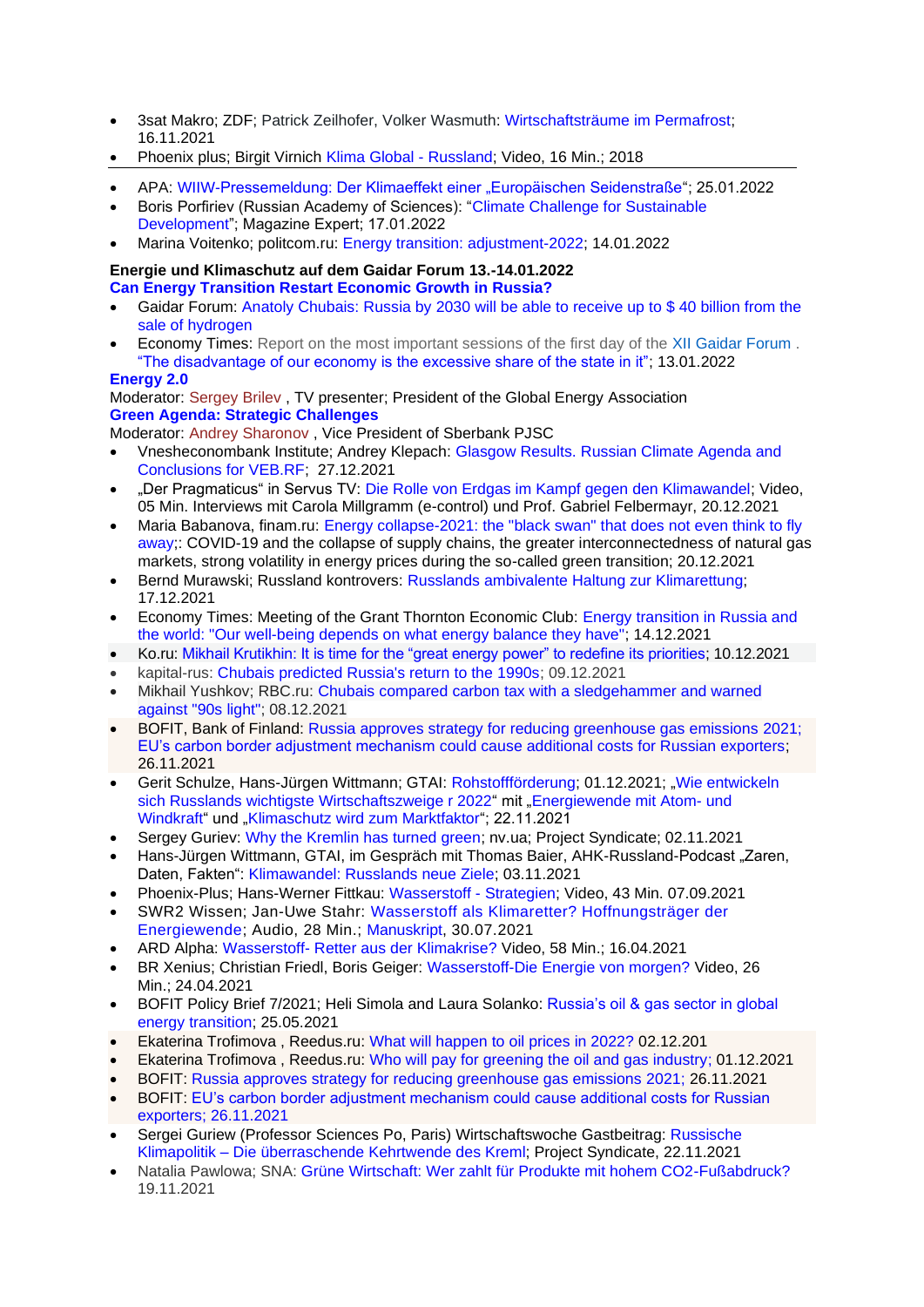- Dmitri Trenin; Carnegie Moscow: After COP26: [Russia's](https://carnegiemoscow.org/commentary/85789) Path to the Global Green Future; 16.11.2021
- Matthias Schepp; Vorstandsvorsitzender der Deutsch-Russischen Auslandshandelskammer: [Grußwort zum dena Energiewende-Kongress 2021;](https://www.youtube.com/watch?v=LFyEtbElJ-c) 15.11.2021
- Marina Voitenko; politcom.ru: [Climate Agenda: Ambition and Reality;](http://politcom.ru/24366.html) 12.11.2021
- SNA: Prof. Claudia Kemfert im Interview mit dem Verein der ausländischen Presse: [DIW-](https://snanews.de/20211112/diw-oekonomin-kemfert-video-4292333.html)[Ökonomin Kemfert sieht Russlands Mitverantwortung für Energiekrise –](https://snanews.de/20211112/diw-oekonomin-kemfert-video-4292333.html) Video; 12.11.2021
- AHK Russland: [Sekretariat des Deutsch-Russischen Energiedialogs nimmt seine Arbeit auf;](https://russland.ahk.de/infothek/news/detail/sekretariat-des-deutsch-russischen-energiedialogs-nimmt-seine-arbeit-auf) 11.11.2021
- Russland.capital: [Gref: Energiewende wird Russlands Wirtschaft stabilisieren;](https://www.russland.capital/gref-energiewende-wird-russlands-wirtschaft-stabilisieren) 09.11.2021
- Jake Cordell; Moscow Times: [Russia Faces \\$2T in Stranded Hydrocarbon Assets in Net Zero](https://www.themoscowtimes.com/2021/11/05/russia-faces-2t-in-stranded-hydrocarbon-assets-in-net-zero-world-a75491)  [World;](https://www.themoscowtimes.com/2021/11/05/russia-faces-2t-in-stranded-hydrocarbon-assets-in-net-zero-world-a75491) 05.11.2021;
- Ostexperte.de: [Forschungspapier zur Dekarbonisierung. Kosten der Energiewende in](https://ostexperte.de/kosten-der-energiewende-fur-russland/)  [Russland:](https://ostexperte.de/kosten-der-energiewende-fur-russland/)
- Mercure, JF., Salas, P., Vercoulen, P. et al. [Reframing incentives for climate policy action.](https://www.nature.com/articles/s41560-021-00934-2) Nat [Energy](https://www.nature.com/articles/s41560-021-00934-2) (2021),
- TASS: [Russia sees oil market risks that do not allow bigger output growth; The country expects](https://tass.com/economy/1357965)  [to see reduced demand for oil in Q4 2021 and Q1 2022;](https://tass.com/economy/1357965) 04.11.2021
- Stephan Laack, ARD-Studio Moskau: [Russlands Klimaziele. Die Last der billigen Energie;](https://www.tagesschau.de/ausland/asien/russland-klimaziele-101.html) 02.11.2021
- [Felix Light;](https://www.themoscowtimes.com/author/felix-light) Moscow Times: [Russia's Change in Tone on Climate Is Unlikely to Spark Rapid](https://www.themoscowtimes.com/2021/10/29/russias-change-in-tone-on-climate-is-unlikely-to-spark-rapid-green-transition-a75443)  [Green Transition;](https://www.themoscowtimes.com/2021/10/29/russias-change-in-tone-on-climate-is-unlikely-to-spark-rapid-green-transition-a75443) 29.10.2021
- Yuriy Melnikov; Senior Analyst, Energy Centre, Skolkovo: [Export of Hydrogen From Russia: A](https://valdaiclub.com/a/highlights/export-of-hydrogen-from-russia/)  [Balance Between Hype and Opportunities;](https://valdaiclub.com/a/highlights/export-of-hydrogen-from-russia/) Valdai Club; 29.10.2021
- Vladimir Drebentsov (Chief Advisor, Russian Energy Agency of the Ministry of Energy of Russia): [Energy Transition Challenges for the Russian Economy;](https://econs.online/articles/opinions/vyzovy-energoperekhoda-dlya-rossiyskoy-ekonomiki/) Econs.online; 28.10.2021
- [Tatiana Romanova](https://www.europeanleadershipnetwork.org/person/dr-tatiana-romanova/) (Associate professor, Saint Petersburg State University): [What are the](https://www.europeanleadershipnetwork.org/commentary/whar-are-the-prospects-for-an-eu-russian-climate-partnership/)  [prospects for an EU-Russian climate partnership?](https://www.europeanleadershipnetwork.org/commentary/whar-are-the-prospects-for-an-eu-russian-climate-partnership/) 27.10.2021
- Prof. Claudia Kemfert, DIW Berlin: [Die Energiewende ist nicht das Problem, sondern die](https://www.merkur.de/wirtschaft/energiewende-claudia-kemfert-klimaschutz-ampel-co2-steuer-erneuerbare-energien-diw-stimme-der-oekonomen-zr-91070553.html) [Lösung;](https://www.merkur.de/wirtschaft/energiewende-claudia-kemfert-klimaschutz-ampel-co2-steuer-erneuerbare-energien-diw-stimme-der-oekonomen-zr-91070553.html) Merkur-Gastbeitrag, 27.10.2021
- Prof. Claudia Kemfert; DIW, im Phoenix-Interview mit Stephan Kulle: [Phoenix-Tagesgespräch](https://www.phoenix.de/sendungen/ereignisse/phoenix-vor-ort/ua-live-phoenix-tagesgespraech-mit-energieexpertin-prof-claudia-kemfert-deutsches-institut-fuer-wirtschaftsforschung-a-2276145.html)  [zur Energiepreisentwicklung;](https://www.phoenix.de/sendungen/ereignisse/phoenix-vor-ort/ua-live-phoenix-tagesgespraech-mit-energieexpertin-prof-claudia-kemfert-deutsches-institut-fuer-wirtschaftsforschung-a-2276145.html) 14.10.2021:

# **Deutsch-russische Wirtschaftsbeziehungen**

**Ost-Ausschuss der Deutschen Wirtschaft:** Update [Russland](https://www.ost-ausschuss.de/de/oa-updates-zu-regionen)

**Russlandmeister.ru:** [Wirtschafts-](https://russlandmeister.ru/de#business-news) und [Firmenmeldungen](https://russlandmeister.ru/de#aktuelles)

**Deutsch-Russisches Jahr: Wirtschaft und Nachhaltige Entwicklung**: [Aktuelles](https://www.deutsch-russisches-themenjahr.de/de/drj2020/drj2020-aktuelle-meldungen) **Statistiken:** ExportManager-online.de: [Exporttrend Russland](https://exportmanager-online.de/themen/exporttrends/) (monatlicher Bericht zum bilateralen Außenhandel); Ost-Ausschuss: [Deutscher Osthandel;](https://www.ost-ausschuss.de/de/statistik) Monate 2021, Jahre 2021-2017; GTAI: [Wirtschaftsdaten;](https://www.gtai.de/resource/blob/18370/5eaafbd2aef7513a1820a917fc316bb1/GTAI-Wirtschaftsdaten_Mai_2021_Russland.pdf) Destatis: [Außenhandel;](https://www.destatis.de/DE/Themen/Wirtschaft/Aussenhandel/_inhalt.html;jsessionid=981FCD80EFF5D8656DD5D757E4DCD80D.live732) [Rangfolge der Handelspartner;](https://www.destatis.de/DE/Themen/Wirtschaft/Aussenhandel/Tabellen/rangfolge-handelspartner.html;jsessionid=016678E727ACA15B245C05443AF2B9FB.live742) GTAI: [Russland -](https://www.gtai.de/gtai-de/trade/wirtschaftsumfeld/wirtschaftsdaten-kompakt/russland/wirtschaftsdaten-kompakt-russland-156830) [Wirtschaftsdaten kompakt;](https://www.gtai.de/gtai-de/trade/wirtschaftsumfeld/wirtschaftsdaten-kompakt/russland/wirtschaftsdaten-kompakt-russland-156830) 24.11.2021; AHK: [Russland in Zahlen;](https://russland.ahk.de/infothek/medien/russland-in-zahlen) Russland-Analysen: [Daten und](https://www.laender-analysen.de/russland-analysen/399/daten-warenverkehr-russland-deutschland-eu/)  [Abbildungen zum Deutsch-Russischen und EU-Russischen Warenverkehr,](https://www.laender-analysen.de/russland-analysen/399/daten-warenverkehr-russland-deutschland-eu/) 09.03.2021

- GTAI; Gerrit Schulze: [Deutsche Wettbewerbsposition in Russland: China gewinnt immer mehr](https://www.gtai.de/gtai-de/trade/russland/wirtschaftsumfeld1/china-gewinnt-immer-mehr-marktanteile-799194)  [Marktanteile;](https://www.gtai.de/gtai-de/trade/russland/wirtschaftsumfeld1/china-gewinnt-immer-mehr-marktanteile-799194) 11.02.2022
- **Ost-Ausschuss der Deutschen Wirtschaft:** [Neuer Rekord im Osthandel -](https://www.ost-ausschuss.de/de/neuer-rekord-im-osthandel-halbe-billion-geknackt) Halbe Billion [geknackt;](https://www.ost-ausschuss.de/de/neuer-rekord-im-osthandel-halbe-billion-geknackt) 10.02.2022
- Destatis: [Erste Detaildaten zum Außenhandel Dezember 2021;](https://www.destatis.de/DE/Themen/Wirtschaft/Aussenhandel/Tabellen/aussenhandel-detaildaten.pdf?__blob=publicationFile) 09.02.2022
- IW-Kurzbericht; Sonja Beer: [Ukraine-Krise: Belastete Handelsbeziehungen zwischen](https://www.iwkoeln.de/studien/sonja-beer-belastete-handelsbeziehungen-zwischen-russland-und-deutschland.html)  [Deutschland und Russland;](https://www.iwkoeln.de/studien/sonja-beer-belastete-handelsbeziehungen-zwischen-russland-und-deutschland.html) 08.02.2022
- Deutsche Verkehrszeitung: ["Deutschland bleibt der wichtigste Handelspartner Russlands";](https://www.dvz.de/rubriken/politik/detail/news/deutschland-bleibt-der-wichtigste-handelspartner-russlands.html#:~:text=Deutschland%20ist%20und%20bleibt%20der,5%20%25%20h%C3%B6her%20als%20im%20Vorjahreszeitraum.) Interview mit Wladimir Nikitenko, Stellvertretender Delegierter der Deutschen Wirtschaft in Russland und Direktor der AHK Filiale Sankt Petersburg; 28.01.2022
- **Ost-Ausschuss der Deutschen Wirtschaft:** Update [Russland;](https://www.ost-ausschuss.de/de/oa-updates-zu-regionen) 28.01.2022
- Prof. Gabriel Felbermayr, Direktor des Österreichischen Instituts für Wirtschaftsforschung (WIFO), WELT-Gespräch: [Mögliche Sanktionen für Russland und eventuelle Auswirkungen auf](https://www.welt.de/politik/ausland/video236480933/WELT-Gespraech-Prof-Gabriel-Felbermayr-im-Interview.html)  [Deutschland;](https://www.welt.de/politik/ausland/video236480933/WELT-Gespraech-Prof-Gabriel-Felbermayr-im-Interview.html) 26.01.2022.
- Capital.de; Marina Zapf: [Wie wichtig ist Russland für die deutsche Wirtschaft?](https://www.capital.de/wirtschaft-politik/wie-wichtig-ist-russland-fuer-die-deutsche-wirtschaft) 19.01.2022
- IHK Düsseldorf: Virtuelle [Russland-Konferenz 2022:](https://www.duesseldorf.ihk.de/aussenwirtschaft/auslandsmaerkte/russland/veranstaltungsvorschau-russland-2598840)am 13.01.2022: Bericht von Jürgen Grosche: [Russlandkonferenz zeigt Chancen](https://www.ihkmagazin.de/russlandkonferenz/) sowie [Aufzeichnung der Konferenz/Programm/Hintergründe](https://www.duesseldorf.ihk.de/aussenwirtschaft/auslandsmaerkte/russland/aktuelles-aus-russland/russland-konferenz-2022-5350184)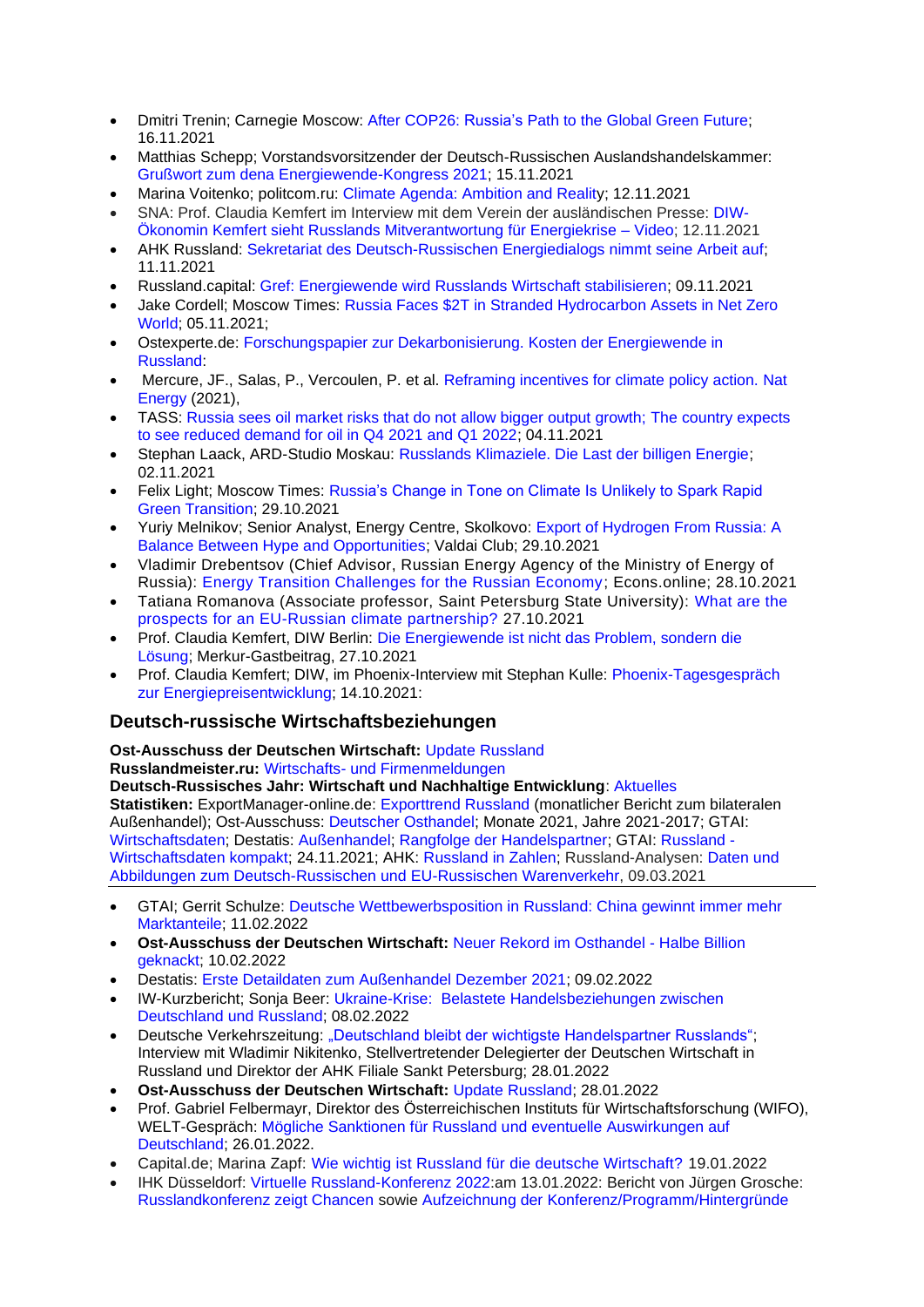- Daria Boll-Palievskaya / russland.NEWS: "Miteinander und nicht übereinander reden": digitale [Russland-Konferenz 2022 der IHK Düsseldorf;](https://www.russland.capital/miteinander-und-nicht-uebereinander-reden-digitale-russland-konferenz-2022) 14.01.2022
- AHK Russland: [Gespräch mit Ex-DIHT-Chef Hans Peter Stihl: Nur keine Angst vor Russland-](https://russland.ahk.de/news/detail?tx_news_pi1%5Bnews%5D=55709&cHash=33ff27d998b469d815a4372ddbf97772)[Engagement;](https://russland.ahk.de/news/detail?tx_news_pi1%5Bnews%5D=55709&cHash=33ff27d998b469d815a4372ddbf97772) 20.12.2021
- Jens Böhlmann: [Ost-Ausschuss-Kolumne: Hoffnung und mehr Hoffnung;](https://ostexperte.de/kolumne-hoffnung-und-mehr-hoffnung/) 15.12.2021
- Michael Schumann, Bundesverband für Wirtschaftsförderung und Außenwirtschaft BWA, im RT DE-Interview mit Thomas Fasbender: [Russland ist längst kein Rohstoffland](https://de.rt.com/programme/fasbender/128132-fasbender-im-gesprach-mit-michael/) mehr; 12.12.2021
- Russland Capital; Daria Boll-Palievskaya: ["Feste Grundlage": deutsch-russisches](https://www.russland.capital/feste-grundlage-deutsch-russisches-wirtschaftsforum)  [Wirtschaftsforum;](https://www.russland.capital/feste-grundlage-deutsch-russisches-wirtschaftsforum) 09.12.2021
- **Ost-Ausschuss:** [Geschäftsklima-Index Russland 2022: Der Optimismus ist zurück;](https://www.ost-ausschuss.de/de/der-wirtschaftliche-optimismus-ist-zurueck) 09.12.2021
- Jan Emendörfer; RND: [Der Handel zwischen Deutschland und Russland wächst trotz](https://www.rnd.de/wirtschaft/deutschland-und-russland-handel-waechst-trotz-spannungen-V3ELCNG6WBBKRN7Y6Z4FIGVSEQ.html)  [Spannungen;](https://www.rnd.de/wirtschaft/deutschland-und-russland-handel-waechst-trotz-spannungen-V3ELCNG6WBBKRN7Y6Z4FIGVSEQ.html) 06.12.2021
- **Ost-Ausschuss:** [Statement des Vorsitzenden Oliver Hermes zum Koalitionsvertrag;](https://www.ost-ausschuss.de/de/klares-bekenntnis-zur-vertiefung-der-zusammenarbeit-mit-osteuropa) 25.11.2021
- **GTAI;** Gerit Schulze: [Software und Impfstoffe sind Russlands neue Exportstars.](https://www.gtai.de/gtai-de/trade/russland/wirtschaftsumfeld1/software-und-impfstoffe-sind-russlands-neue-exportstars-535440) Russlands Außenhandelsbilanz 2020. Wichtigste Liefer- und Abnahmeländer; 24.11.2021
- **AHK Russland;** Thorsten Gutmann: Branchenforum-Diskussion: "Revolutionäre Pläne" von [Siemens und "intelligente Lokalisierung;](https://russland.ahk.de/infothek/news/detail/branchenforum-diskussion-siemens-revolutionaere-plaene-und-intelligente-lokalisierung) 22.11.2021"
- Natalia Pawlowa; SNA: [Branchenforum in Moskau: Intelligente Lokalisierung und revolutionäre](https://snanews.de/20211124/branchenforum-in-moskau-4443845.html)  [Pläne der deutschen Wirtschaft;](https://snanews.de/20211124/branchenforum-in-moskau-4443845.html) 24.11.2021
- **Ost-Ausschuss:** ["Kräftige Belebung des deutschen Außenhandels mit der Wachstumsregion im](https://www.ost-ausschuss.de/de/kraeftige-belebung-des-deutschen-aussenhandels-mit-der-wachstumsregion-im-osten)  [Osten"](https://www.ost-ausschuss.de/de/kraeftige-belebung-des-deutschen-aussenhandels-mit-der-wachstumsregion-im-osten) Der Ost-Ausschuss-Vorsitzende Oliver Hermes zur Entwicklung des deutschen Außenhandels mit Mittel- und Osteuropa in den ersten neun Monaten 2021; 17.11.2021
- **Tadzio Schilling (AEB-Generaldirektor**) im RT DE-Interview: Wirtschaft [Rückgrat der](https://de.rt.com/wirtschaft/125390-tadzio-schilling-wirtschaft-ruckgrat-beziehungen-beziehungen-zwischen-europa-russland/)  [Beziehungen zwischen Europa und Russland;](https://de.rt.com/wirtschaft/125390-tadzio-schilling-wirtschaft-ruckgrat-beziehungen-beziehungen-zwischen-europa-russland/) 11.10.2021
- **Jürgen Matthes; IW-Kurzbericht, Nr. 52:** [De-Globalisierung, Protektionismus und Krisen treffen](https://www.iwkoeln.de/studien/juergen-matthes-de-globalisierung-protektionismus-und-krisen-treffen-deutsches-exportmodell-hart-514030.html)  [deutsches Exportmodell hart,](https://www.iwkoeln.de/studien/juergen-matthes-de-globalisierung-protektionismus-und-krisen-treffen-deutsches-exportmodell-hart-514030.html) 02.08.2021

# **Internationale Beziehungen mit Russland; Politik in Russland**

**Pressesschau:** [Karenina;](https://www.karenina.de/category/news/presseschau/) [DRF;](https://www.deutsch-russisches-forum.de/category/pressespiegel) [Johnson's Russia List](https://russialist.org/) mit [Links](https://russialist.org/links/) **Links zu russischen Medien:** [EuroTopics;](https://www.eurotopics.net/de/142186/medien?search=&country=146435&language=0&art=0&circulation=0&typ=1#results) [Ulrich Heyden: Links](https://ulrich-heyden.de/links) **Video-Suche:** [Videomapster;](https://videomapster.com/search?q=Russland&category=) **Medien-Suche zu:** ["Russland";](https://www.weltflimmern.de/russland) ["Putin"](https://www.weltflimmern.de/Putin), ["Sanktionen"](https://www.weltflimmern.de/sanktionen); [NEWSTRAL;](https://newstral.com/de/search/articles?utf8=%E2%9C%93&q=Russland)

**Medien-Tags: Ukraine-Russland-Konflikt:** [MDR,](https://www.mdr.de/nachrichten/welt/osteuropa/politik/ukraine-russland-konflikt-100.html) [DLF](https://www.deutschlandfunk.de/ukraine-russland-konflikt-104.html) **Russland:** [RND;](https://www.rnd.de/themen/russland/) [SNA;](https://snanews.de/common_deutsch-russische-beziehungen+location_russland/) [n-tv;](https://www.n-tv.de/thema/russland) [DW-Fokus](https://www.dw.com/de/fokus-osteuropa/s-8451)  [Osteuropa;](https://www.dw.com/de/fokus-osteuropa/s-8451) [ZDF;](https://www.zdf.de/suche?q=Russland&synth=true&sender=Gesamtes+Angebot&from=&to=&attrs=&abName=ab-2021-05-31&abGroup=gruppe-c) [Tagesschau;](https://www.tagesschau.de/thema/russland/) [ARD-Audio,](https://www.ardaudiothek.de/suche/Russland%202022/) [ARD-Mediathek;](https://www.ardmediathek.de/suche/Putin/) [BR;](https://www.br.de/nachrichten/suche/?param=Russland) [Phoenix;](https://www.phoenix.de/russland-r-252413.html) [MDR,](https://www.mdr.de/nachrichten/welt/osteuropa/land-leute/russland-osteuropa-102.html) [vesti.ru;](https://www.vesti.ru/tag/%D0%93%D0%B5%D1%80%D0%BC%D0%B0%D0%BD%D0%B8%D1%8F) [Boersentreff.de;](https://www.boersentreff.de/top_news-russland.htm) [Augen geradeaus!](https://augengeradeaus.net/category/russland/) ; [Berliner Osteuropaexperten;](https://de-de.facebook.com/berliner.osteuropa.experten) [Russlandkontrovers](http://www.russlandkontrovers.com/) **Pragmaticus:** [Russland](https://www.derpragmaticus.com/d/russland/)

**Institute:** [SWP,](https://www.swp-berlin.org/themen/forschungsgebiete/russland-osteuropa-zentralasien) [DGAP;](https://dgap.org/de/forschung/expertise/russland-zentralasien) [Carnegie;](https://carnegiemoscow.org/?lang=en) [OSW;](https://www.osw.waw.pl/en/publikacje?f%5B0%5D=obszary%3A20) [Chatham House;](https://www.chathamhouse.org/regions/russia-and-eurasia/russia) [ECFR](https://ecfr.eu/category/wider/russia/)

**Zeitschriften:** [Russland-Analysen;](https://laender-analysen.de/russland-analysen/) [Ukraine-Analysen,](https://www.bpb.de/internationales/europa/ukraine/) [Internationale Politik;](https://internationalepolitik.de/de/regionen/europa/osteuropa/russische-foederation) [Osteuropa;](https://zeitschrift-osteuropa.de/laender/russland/) [Foreign](https://www.foreignaffairs.com/regions/russia-fsu)  [Affairs;](https://www.foreignaffairs.com/regions/russia-fsu) [Ostinstitut Wismar](https://www.ostinstitut.de/ost-letter)

**Russland-Analysen Nr. 408:** [Die deutsch-russischen Beziehungen nach den Wahlen;](https://laender-analysen.de/russland-analysen/408/) u.a. mit der Dokumentation: [Ausgewählte Publikationen zu den deutsch-russischen Beziehungen;](https://laender-analysen.de/russland-analysen/408/ausgewaehlte-publikationen-ueber-die-deutsch-russischen-beziehungen/?utm_source=newsletter&utm_medium=email&utm_campaign=Russland-Analysen+408&newsletter=Russland-Analysen+408) 15.10.2021 **Hannes Adomeit:** [Bilanz der deutschen Russlandpolitik seit 1990;](https://www.degruyter.com/document/doi/10.1515/sirius-2020-3004/html) in: SIRIUS – Zeitschrift für Strategische Analysen, Band 4 Heft 3; 05.06.2020; **Auswärtiges Amt:** [Russische Föderation](https://www.auswaertiges-amt.de/de/aussenpolitik/laender/russischefoederation-node) **Petersburger Dialog**: [Politik&Wirtschaft;](https://www.petersburgerdialog.de/category/politik/) [Berlin-Moskau](https://www.petersburgerdialog.de/category/berlin-moskau/)

**Deutscher Bundestag, Bibliothek: [Literaturtipps:](https://www.bundestag.de/dokumente/bibliothek/akt_lit/littipps/littipps-196824)** [Deutsch-russische Beziehungen;](https://www.bundestag.de/resource/blob/845440/37f1fb0e99ee28da2202bed2fc496d1c/littipp_Deutsch-russische-Beziehungen-data.pdf) 

[Literaturauswahl 2018-2021;](https://www.bundestag.de/resource/blob/845440/37f1fb0e99ee28da2202bed2fc496d1c/littipp_Deutsch-russische-Beziehungen-data.pdf) 03.06.2021; [Grenzkonflikte Belarus und Ukraine;](https://www.bundestag.de/resource/blob/871850/088e824a16ec8ecc36f264e47697e556/littipp_grenzkonflikte_belarus_und_ukraine-data.pdf) 13.12.2021

**AHK Russland: [Die Russland-Debatte](https://russland.ahk.de/infothek/medien/die-russland-debatte)**; Zusammenfassungen von Publikationen zur Russland-Politik **Ukraine-Konflikt**

- **Landeszentrale für politische Bildung BW:** [Der Ukraine-Konflikt;](https://www.lpb-bw.de/ukrainekonflikt) mit [Links](https://www.lpb-bw.de/ukraine-links) und aktuellen News
- Bundeszentrale für politische Bildung: [Russland,](https://www.bpb.de/internationales/europa/russland/) [Russland-Analysen;](https://www.bpb.de/internationales/europa/russland/analysen/) [Ukraine-Analysen](https://www.bpb.de/internationales/europa/ukraine/)
- ARD Funk; Mr.Wissen2goGeschichte: [Der Ukraine-Konflikt: Die Geschichte dahinter;](https://www.ardmediathek.de/video/der-ukraine-konflikt-die-geschichte-dahinter/funk/Y3JpZDovL2Z1bmsubmV0LzEyMDI0L3ZpZGVvLzE3ODgxNDE/) 10.02.2022
- ZDF: [Chronologie des Konflikts-Ukraine: Was seit der Krim-Annexion geschah;](https://www.zdf.de/nachrichten/politik/ukraine-konflikt-chronologie-100.html) 10.01.2022
- RBB-Doku von Claire Walding: "Krieg in Europa [Das Ukraine-Drama"](https://www.rbb-online.de/doku/k-l/krieg-in-europa---das-ukraine-drama.html); 87 Min.; 10.01.2022; [Die](https://www.zeit.de/kultur/film/2022-01/krieg-europa-ukraine-drama-film-dokumentation)  [Zeit-Rezension](https://www.zeit.de/kultur/film/2022-01/krieg-europa-ukraine-drama-film-dokumentation) von [Simone Brunner;](https://www.zeit.de/autoren/B/Simone_Brunner/index) 10.01.2022
- **ARD; Anne Will:** [Keine Entspannung im Konflikt mit Putin –](https://daserste.ndr.de/annewill/Keine-Entspannung-im-Konflikt-mit-Putin-wie-ist-ein-neuer-Krieg-zu-verhindern,annewill7368.html) wie ist ein neuer Krieg zu [verhindern?](https://daserste.ndr.de/annewill/Keine-Entspannung-im-Konflikt-mit-Putin-wie-ist-ein-neuer-Krieg-zu-verhindern,annewill7368.html) Diskussion mit Ursula von der Leyen, Lars Klingbeil, Norbert Röttgen, Sahra Wagenknecht und Constanze Stelzenmüller; 21.02.2022
- **ARD; Presseclub:** [Russland und Ukraine: Krieg oder kalter Frieden?](https://www1.wdr.de/daserste/presseclub/sendungen/russland-ukraine-108.html) Jörg Schönenborn diskutiert mit Gérard Foussier, Erik Kirschbaum, Paul-Anton Krüger, Helga Schmidt; mit [Linktipps](https://www1.wdr.de/daserste/presseclub/linktipps-russland-ukraine-102.html) und [Buchtipps;](https://www1.wdr.de/daserste/presseclub/buchtipps-russland-ukraine-102.html) 21.02.2022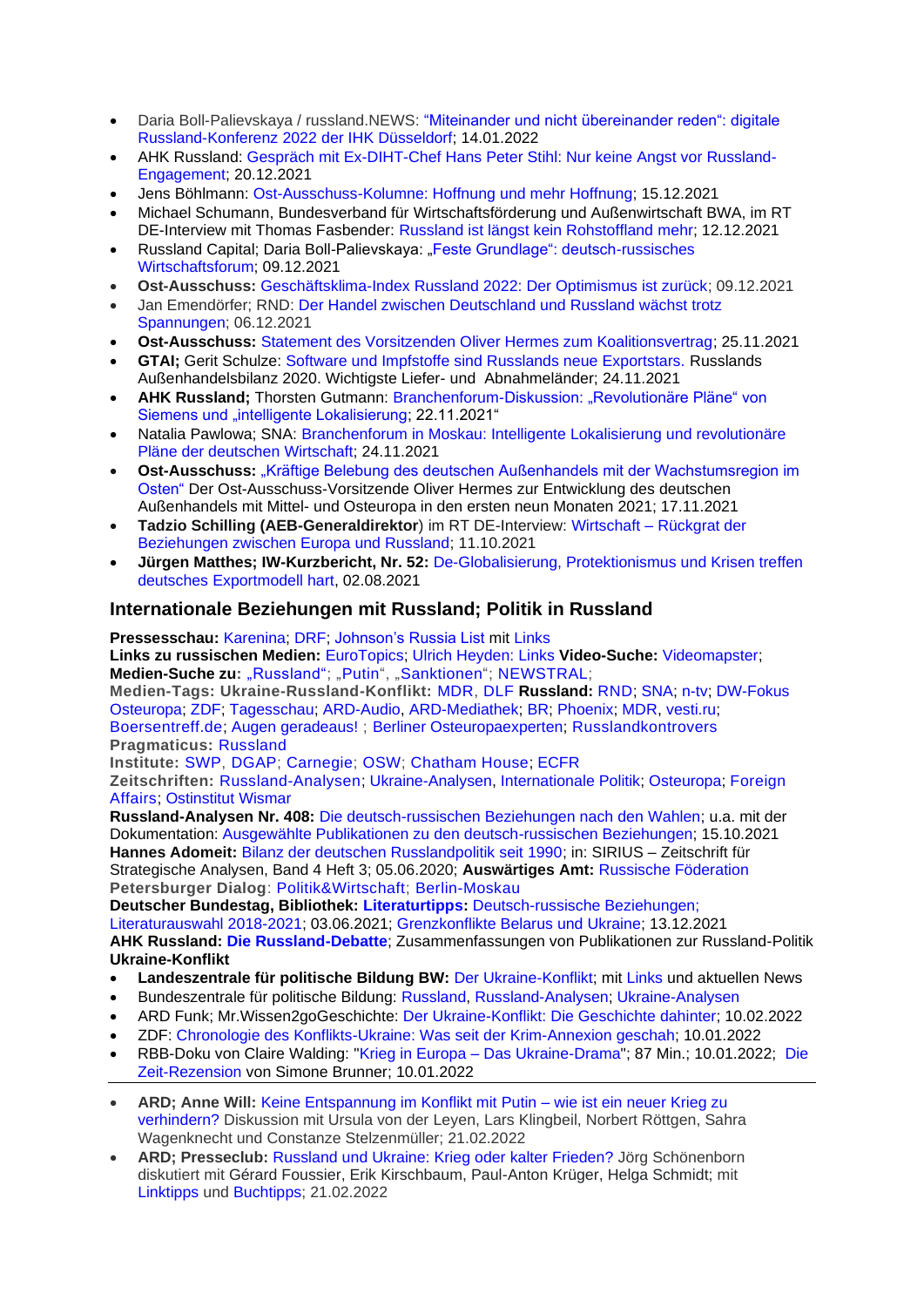- **Phoenix-Runde:** [Zwischen Zweifel und Zuversicht -](https://www.phoenix.de/sendungen/gespraeche/phoenix-runde/zwischen-zweifel-und-zuversicht---putin-und-der-westen-a-2483098.html) Putin und der Westen; Anke Plättner diskutiert mit: Rebecca Barth**,** freie Journalistin, z.Zt. in Kiew; Frank Elbe, Botschafter a.D. Rolf-Dieter Krause, ehem. ARD-Studioleiter Brüssel; Bojan Pancevski, The Wall Street Journal; 17.02.2022
- Klaus Ernst (Die Linke) im Gespräch mit Thomas Baier, AHK-Podcast "Zaren, Daten, Fakten": [Ukraine-Krise: Klaus Ernst im Gespräch;](https://podcasts.google.com/feed/aHR0cHM6Ly9mZWVkcy5yZWRjaXJjbGUuY29tL2U5NmY1OTU3LTY2NzAtNDBkYS1hZTBkLWI4ODkyYTA1YmZkZQ/episode/MDg0NjJlNTQtMDY5ZS00NzRiLThhMzUtNGI5NmYyNjQ4MmZi?sa=X&ved=0CA0QkfYCahcKEwj4pt2qtIn2AhUAAAAAHQAAAAAQAQ) Audio, 37 Min.; 17.02.2022
- **Stiftung Wissenschaft und Politik-Podcast:** [Claudia](https://www.swp-berlin.org/wissenschaftler-in/claudia-major) Major; [Margarete](https://www.swp-berlin.org/wissenschaftler-in/margarete-klein) Klein: [Militärische](https://www.swp-berlin.org/publikation/militaerische-eskalation-in-der-ukraine-was-will-russland-erreichen-welche-optionen-hat-der-westen)  Eskalation in der Ukraine – [was will Russland erreichen, welche Optionen hat der Westen?](https://www.swp-berlin.org/publikation/militaerische-eskalation-in-der-ukraine-was-will-russland-erreichen-welche-optionen-hat-der-westen) 17.02.2022
- **DLF:**["Zur Diskussion"](https://www.deutschlandfunk.de/zur-diskussion-102.xml): Putin droht, der Westen pariert [Lehren aus dem Konflikt mit Russland;](https://www.deutschlandfunk.de/putin-droht-der-westen-pariert-lehren-aus-dem-konflikt-mit-russland-dlf-c310d69b-100.html) Diskussionsleitung: Benjamin Dierks; Diskussionsgäste: Sabine Fischer, Forschungsgruppe Osteuropa und Eurasien, SWP, Berlin; **Michael Harms, Geschäftsführer Ost-Ausschuss der Deutschen Wirtschaft;** Andreas Löschel, Prof. für Umwelt-/Ressourcenökonomik, Nachhaltigkeit Ruhr-Uni Bochum; Michael Roth, SPD, MdB, Vorsitzender Auswärtiger Ausschuss; 16.02.2022
- **Phoenix-Runde:** [Scholz bei Putin –](https://www.phoenix.de/sendungen/gespraeche/phoenix-runde/scholz-bei-putin---gefahr-gebannt-a-2482318.html) Gefahr gebannt? Anke Plättner diskutiert mit: Gemma Pörzgen, Chefredakteurin Zeitschrift Ost-West; Andrey Gurkov, Deutsche Welle; Harald Kujat, General a.D; Friedbert Pflüger, Unternehmensberater, ehem. CDU-Politiker; 15.02.2022
- **ZDF "Markus Lanz":** [Diskussion zum Ukraine Konflikt;](https://www.zdf.de/gesellschaft/markus-lanz/markus-lanz-vom-15-februar-2022-100.html) Zu Gast: Alexander Graf Lambsdorff (FDP-MdB), Journalist Michael Bröcker [\(The Pioneer\)](https://www.thepioneer.de/), Politologin Daniela Schwarzer und der ukrainische Botschafter Andrij Melnyk; 15.02.2022
- Theo Sommer; Die Zeit-Kolumne "Fünf vor acht": [Russland-Ukraine-Konflikt: Die militärischen](https://www.zeit.de/politik/ausland/2022-02/russland-ukraine-konflikt-eu-usa-sicherheitspolitik-5vor8)  [Muskelspiele wären nicht nötig;](https://www.zeit.de/politik/ausland/2022-02/russland-ukraine-konflikt-eu-usa-sicherheitspolitik-5vor8) 15.02.2022
- **Ost-Ausschuss:** [Statement des Ost-Ausschuss-Vorsitzenden Oliver Hermes zu den Reisen von](https://www.ost-ausschuss.de/de/eskalationsdynamik-durchbrechen)  [Bundeskanzler Scholz nach Kiew und Moskau: Eskalationsdynamik durchbrechen;](https://www.ost-ausschuss.de/de/eskalationsdynamik-durchbrechen) 14.02.2022
- Jan Emendörfer; RND: [Russland-Experten zum Ukraine-Konflikt: Gefahr eines Krieges ist real;](https://www.rnd.de/politik/ukraine-konflikt-mit-russland-gefahr-eines-krieges-real-laut-experten-6NXFTBH7ZFF4TNCRG7CO35CF7Q.html) 11. Wirtschaftspolitische Gespräche des Ostinstituts Wismar; 14.02.2022
- **Ostinstitut Wismar:** 11. [Wirtschaftspolitische Gespräche : Neuer Bundestag, neue Abgeordnete,](https://www.ostinstitut.de/detail/11-wirt-schafts-poli-tische-gespraeche-des-ost-inst-ituts-wismar)  [neue Ostpolitik?](https://www.ostinstitut.de/detail/11-wirt-schafts-poli-tische-gespraeche-des-ost-inst-ituts-wismar) –Neue Ideen für die Gestaltung des Verhältnisses zu Russland; [Programm](https://www.ostinstitut.de/files/veranstaltungen/11_wirtschaftspolitische_gespraeche_programm.pdf) und [Präsentation von Prof. Steininger und Prof. Schramm;](https://www.ostinstitut.de/files/veranstaltungen/11.%20Wirtschaftspolitische%20Gespr%C3%A4che%20Vorstellungen%20einer%20neuen%20Russland-Politik%20-%2014.02.2022.pdf) 14.02.2022
- Der Stern: [Lafontaine: "Der Westen muss Putin-Versteher werden";](https://www.stern.de/gesellschaft/regional/lafontaine--der-westen-muss--putin-versteher--werden-31627378.html) 14.02.2022
- **AHK Russland, Pressemitteilung:** [Deutsche Wirtschaft hofft auf Scholz-Treffen mit Putin;](https://russland.ahk.de/news/detail/deutsche-wirtschaft-hofft-auf-scholz-treffen-mit-putin) 14.02.2022; Russland.capital: [Deutsch-Russische Auslandshandelskammer \(AHK\) besorgt über](https://www.russland.capital/deutsch-russische-auslandshandelskammer-ahk-besorgt-ueber-kriegsgefahr-und-medizinische-zwangstests)  [Kriegsgefahr und medizinische Zwangstests;](https://www.russland.capital/deutsch-russische-auslandshandelskammer-ahk-besorgt-ueber-kriegsgefahr-und-medizinische-zwangstests) 14.02.2022
- Klaus von Dohnanyi im DLF-Interview mit Philipp May: [Ukraine-Krise: Die Erweiterung der NATO](https://www.deutschlandfunk.de/interview-mit-klaus-von-dohnanyi-spd-ex-buergermeister-hh-zu-ukrainekrise-dlf-fa676f9c-100.html)  [nach 1990 war ein Fehler;](https://www.deutschlandfunk.de/interview-mit-klaus-von-dohnanyi-spd-ex-buergermeister-hh-zu-ukrainekrise-dlf-fa676f9c-100.html) 09.02.2022
- Alexander Rahr im Interview mit Milena Preradovic: ["Europa braucht Russland" -](https://www.youtube.com/watch?v=iRFoCz_Ue_g) [Punkt.PRERADOVIC.](https://www.youtube.com/watch?v=iRFoCz_Ue_g) Russland-Experte Prof. Alexander Rahr meint, Putin verlange angesichts der zahlreichen Nato-Militärbasen unweit der russischen Grenze zu Recht Sicherheitsgarantien. Ohne weitere Nato-Osterweiterung sei der Konflikt befriedet. Außerdem solle sich Europa auf eigene Interessen besinnen und sich von den USA emanzipieren; Video, 33 Min.; 08.02.2022
- **Alexander Rahr** im ZDF-Morgenmagazin-Interview mit Dunja Hayali: [Experte Rahr über Ukraine-](https://www.zdf.de/nachrichten/politik/ukraine-konflikt-russland-osteuropa-experte-rahr-100.html)[Krise-"Putin baut Drohkulisse auf";](https://www.zdf.de/nachrichten/politik/ukraine-konflikt-russland-osteuropa-experte-rahr-100.html) 26.01.2022
- AHK/Ostexperte.de: [Putin in China: Mehr russisches Öl und Gas;](https://ostexperte.de/putin-in-china-mehr-ol-und-gas/) 08.02.2022
- **Wiener Institut für Internationale Wirtschaftsvergleiche**; Pressemitteilung**:** [Ukraine-Krise:](https://wiiw.ac.at/press-release-ukraine-crisis-sanctions-would-have-negative-impact-on-russia-the-eu-and-ukraine-german-pnd-107.pdf)  [Sanktionen hätten negative Folgen für Russland, EU und Ukraine;](https://wiiw.ac.at/press-release-ukraine-crisis-sanctions-would-have-negative-impact-on-russia-the-eu-and-ukraine-german-pnd-107.pdf) [PDF;](https://wiiw.ac.at/possible-russian-invasion-of-ukraine-scenarios-for-sanctions-and-likely-economic-impact-on-russia-ukraine-and-the-eu-dlp-6044.pdf) 08.02.2022 ; [Bericht](https://www.russland.capital/ukraine-krise-sanktionen-haetten-negative-folgen-fuer-russland-eu-und-ukraine)  [von Russland.Capital;](https://www.russland.capital/ukraine-krise-sanktionen-haetten-negative-folgen-fuer-russland-eu-und-ukraine) 08.02.2022:
- AHK Russland: [Stratfor: Mehrere Szenarien für EU-Sanktionen gegen Russland;](https://russland.ahk.de/news/detail/stratfor-mehrere-szenarien-fuer-eu-sanktionen-gegen-russland) 04.02.2022
- **SWR2 Forum:** [Diplomatie oder Abschreckung –](https://www.swr.de/swr2/leben-und-gesellschaft/diplomatie-oder-abschreckung-was-kann-putin-noch-aufhalten-swr2-forum-2022-02-07-100.html) Was kann Putin noch aufhalten? Claus Heinrich diskutiert mit Dr. Andrew Denison, Transatlantic Networks; Dr. Reinhard Krumm, Friedrich-Ebert-Stiftung; Dr. Brigitta Triebel, KAS Ukraine; 04.02.2022
- **SWR2 Forum:** Putins Provokationen [Droht ein neuer Kalter Krieg mit Russland?](https://www.swr.de/swr2/leben-und-gesellschaft/putins-provokationen-droht-ein-neuer-kalter-krieg-mit-russland-100.html) Michael Risel diskutiert mit Prof. Dr. Jörg Baberowski - Osteuropahistoriker, Humboldt-Universität, Rüdiger von Fritsch - ehem. deutscher Botschafter, Katja Gloger, freie Journalistin; 13.01.2022
- SWR1 Leute: Udo Lielischkies, früherer ARD-Russland Korrespondent im Interview mit Wolfgang Heim: [Wohin führt Putin "sein" Russland?](https://www.ardmediathek.de/video/swr1-leute/udo-lielischkies-oder-russland-experte-oder-wohin-fuehrt-putin-sein-russland/swr/Y3JpZDovL3N3ci5kZS9hZXgvbzE2MDcxNjA/) Video, 32 Min.; 02.02.2022
- **Ost-Ausschuss:** [Beitrag von Oliver Hermes zum Konflikt um die Ukraine: Helsinki 2.0 statt](https://www.ost-ausschuss.de/de/helsinki-20-statt-kriegsgeschrei)  [Kriegsgeschrei;](https://www.ost-ausschuss.de/de/helsinki-20-statt-kriegsgeschrei) 01.02.2022
- Carnegie Moscow; Alexander Baunov: [The West Has Responded to Russia's Ultimatum. Is It](https://carnegiemoscow.org/commentary/86326)  [Enough?](https://carnegiemoscow.org/commentary/86326) 01.02.2022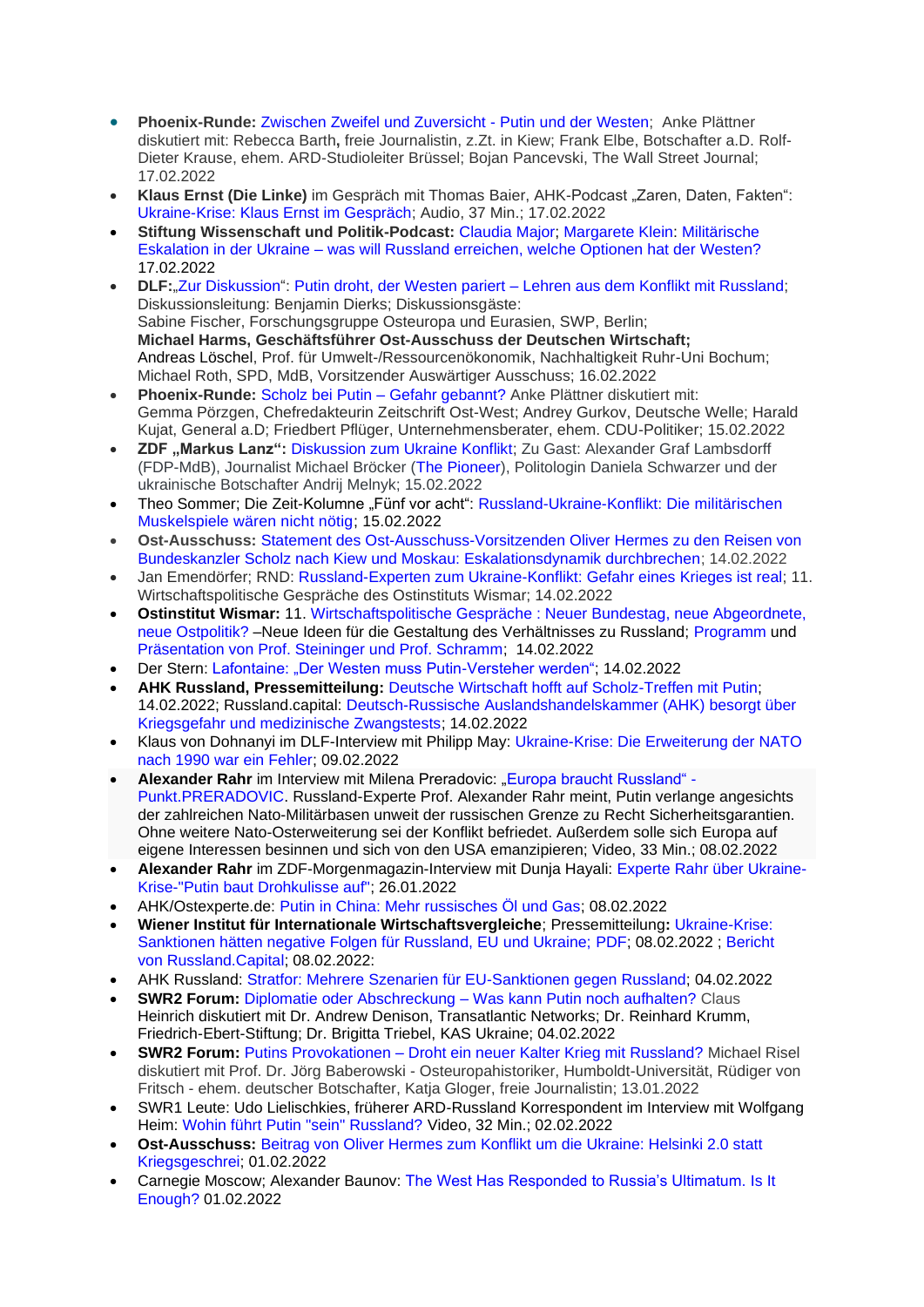- RND: [Kritik an Schröder nach Ukraine-Äußerungen: "Peinlich und eines Altkanzlers unwürdig";](https://www.rnd.de/politik/unionspolitiker-frei-scholz-muss-altkanzler-schroeder-widersprechen-OQXSKJ5LOUTJR6G225ODBZOQWQ.html) 29.01.2022
- **Gerhard Schröder** im Gespräch mit Béla Anda im Podcast "Die Agenda": [Krieg in Europa? –](https://www.a-b-c-communication.de/podcasts/) [Die Krise in der Ukraine;](https://www.a-b-c-communication.de/podcasts/) 28.01.2022; Energie-Politik – [Wieviel Ausstieg können wir uns leisten?](https://gerhardschroeder.podigee.io/29-neue-episode) zu Erdgas. Nord Stream ab Min. 8; 28.10.2021
- Marcus How, wiiw: [Political risks in Central, East and Southeast Europe in 2022;](https://wiiw.ac.at/political-risks-in-central-east-and-southeast-europe-in-2022-n-542.html) 28.01.2022
- ZDF: [Markus Lanz:](https://www.zdf.de/gesellschaft/markus-lanz/markus-lanz-vom-27-januar-2022-100.html) u.a. zur Ukraine mit Margarete Klein; Stiftung Wissenschaft und Politik, und Alexander Graf Lambsdorff; 27.01.2022
- [Theo Sommer;](https://www.zeit.de/autoren/S/Theo_Sommer/index.xml) Die Zeit-Kolumne: [USA-Russland: Diplomatie ist keine Zeitverschwendung](https://www.zeit.de/politik/ausland/2022-01/usa-russland-ukraine-aussenpolitik-konflikt/komplettansicht)**;**  25.01.2022; Karenina-Presseschau: [Theo Sommer plädiert für Interessenausgleich und](https://www.karenina.de/service/presseschau/russlandpolitik-diplomatie-ist-nicht-zeitverschwendung/)  [Kompromiss mit dem Kreml](https://www.karenina.de/service/presseschau/russlandpolitik-diplomatie-ist-nicht-zeitverschwendung/)
- **Deutsch-Russisches Forum:** [Forum ONLINE: "NATO und Russland auf Konfrontationskurs. Wie](https://www.deutsch-russisches-forum.de/russland-im-gespraech-am-24-januar/5577458)  [sollte sich die neue Bundesregierung verhalten?"](https://www.deutsch-russisches-forum.de/russland-im-gespraech-am-24-januar/5577458) mit Moderator Hermann Krause; 24.01.2022
- MDR; [Maxim Kireev, St. Petersburg:](https://www.mdr.de/nachrichten/welt/osteuropa/ostblogger/portraet-ostblogger-maxim-kireev-100.html) Moskaus Optionen: [Ukraine-Russland-Krise:](https://www.mdr.de/nachrichten/welt/osteuropa/politik/russland-ukraine-nato-gespraeche-putins-optionen-100.html) Was macht Putin, wenn die [Gespräche](https://www.mdr.de/nachrichten/welt/osteuropa/politik/russland-ukraine-nato-gespraeche-putins-optionen-100.html) scheitern? 24.01.2022
- Bloomberg News; Ben Holland and Anya Andrianovak: [Europe's Economy Exposed as U.S.](https://financialpost.com/pmn/business-pmn/europes-economies-have-more-at-stake-than-u-s-in-russia-clash)  [Seeks Joint Front Versus Russia;](https://financialpost.com/pmn/business-pmn/europes-economies-have-more-at-stake-than-u-s-in-russia-clash) 23.01.2022
- **Matthias Platzeck (Deutsch-Russisches Forum) i**m [phoenix tagesgespräch zur Ukraine-Krise;](https://www.phoenix.de/sendungen/ereignisse/phoenix-vor-ort/ua-phoenix-tagesgespraech-mit-matthias-platzeck-spd-vorsitzender-des-deutsch-russischen-forums-a-2406939.html?ref=suche) [Deutsch-Russisches Forum;](https://www.deutsch-russisches-forum.de/phoenix-tagesgespraech-mit-matthias-platzeck-mit-blick-auf-die-vielen-gespraeche-mit-blick-auf-die-ukraine-krise/5581690) 21.01.2022
- Gabriele Krone-Schmalz im PNP-Interview mit Alexander Kain: "Russland nicht als großen [Weltdämon darstellen":](https://www.deutsch-russisches-forum.de/portal/wp-content/uploads/2022/01/pnp-passau-stadt-land-21-01-2022.pdf) [Deutsch-Russisches Forum](https://www.deutsch-russisches-forum.de/russland-nicht-als-grossen-weltdaemon-darstellen/5582781) ; 21.01.2022;
- Leo Ensel: [Friedbert Pflüger: Ein CDU-Mann auf den Spuren Willy Brandts -](https://ostexperte.de/friedbert-pfluger-ein-cdu-mann-auf-den-spuren-willy-brandts/) Oder: Ungewohnt [moderate Töne im DLF;](https://ostexperte.de/friedbert-pfluger-ein-cdu-mann-auf-den-spuren-willy-brandts/) Ostexperte.de, 21.01.2022; Friedbert Pflüger im DLF-Interview mit Jürgen Zurheide: [Deutsche Außenpolitik: "Wir können nicht die ganze Welt nach unserem Bildnis](https://www.deutschlandfunk.de/interview-friedbert-pflueger-cdu-aussenpolitik-zwischen-idealismus-und-realismus-dlf-956ba91b-100.html)  [formen";](https://www.deutschlandfunk.de/interview-friedbert-pflueger-cdu-aussenpolitik-zwischen-idealismus-und-realismus-dlf-956ba91b-100.html) 08.01.2022
- ZDF: [Kriegsgefahr in Osteuropa? Aktuelle Lage im Ukraine-Konflikt;](https://www.zdf.de/verbraucher/volle-kanne/kriegsgefahr-in-osteuropa-100.html) mit Interview mit Dr. Stefan Meister (DGAP); 7 Min.; 20.01.2022
- BR24-Erklärformat für YouTube : [Possoch klärt: Ukraine-Russland-Konflikt: Zieht Putin Europa in](https://www.ardmediathek.de/video/ukraine-russland-konflikt-zieht-putin-europa-in-den-krieg/br-fernsehen/Y3JpZDovL2JyLmRlL3ZpZGVvLzczNmIzMDQxLTFiZjgtNDM3Ny1hNDFlLTA3ZGQzM2M1YTNkMw/)  [den Krieg?](https://www.ardmediathek.de/video/ukraine-russland-konflikt-zieht-putin-europa-in-den-krieg/br-fernsehen/Y3JpZDovL2JyLmRlL3ZpZGVvLzczNmIzMDQxLTFiZjgtNDM3Ny1hNDFlLTA3ZGQzM2M1YTNkMw/) mit Demian von Osten; Prof. Thomas Jäger; Dr. Andreas Umland; 16 Min.; 20.01.2022
- Welt TV: [Stefan Aust analysiert im Studiogespräch den Ukraine-Konflikt: "Das wirkliche Problem](https://www.youtube.com/watch?v=k8xyejVbsi8)  [ist, dass China auf dem Weg ist zur Weltmacht Nr. 1 zu werden";](https://www.youtube.com/watch?v=k8xyejVbsi8) 19.01.2022
- **ARD Presseclub:** [Eskalation oder Entspannung: Was plant Putin?](https://www1.wdr.de/daserste/presseclub/index.html) Jörg Schönenborn diskutiert mit Gemma Pörzgen; Gesine Dornblüth, Markus Preis und Anton Troianovski; 16.01.2022
- **Phoenix-Runde:** [Putin gegen Biden Gefährliche Machtprobe;](https://www.phoenix.de/sendungen/gespraeche/phoenix-runde/putin-gegen-biden--gefaehrliche-machtprobe-a-2397994.html) 12.01.2022 Anke Plättner diskutiert mit: Rüdiger Lüdeking, Botschafter a.D; Christian Neef, ehem. Moskau-Korrespondent des SPIEGEL: Oliver Sallet, Deutsche Welle Washington: Daniela Schwarzer, Exekutivdirektorin für Europa und Eurasien Open Society Foundations
- Leo Ensel; Ostexperte.de[:Im Westen nichts Neues; Stoltenbergs Erklärung auf dem digitalen](https://ostexperte.de/im-westen-nichts-neues/)  [Meeting der NATO-Außenminister;](https://ostexperte.de/im-westen-nichts-neues/) 12.01.2022
- Chris Miller: [Russia Thinks America Is Bluffing.](https://www.foreignaffairs.com/articles/russia-fsu/2022-01-10/russia-thinks-america-bluffing) To Deter a Ukraine Invasion, Washington's Threats Need to Be Tougher; Foreign Affairs; 10.01.2022
- Matthias Plazeck im SZ-Podcast "Auf den Punkt": [Chef des deutsch-russischen Forums warnt vor](https://www.sueddeutsche.de/politik/podcast-nachrichten-platzeck-chef-des-deutsch-russischen-forums-warnt-vor-neuer-eiszeit-1.5504106)  ["neuer Eiszeit";](https://www.sueddeutsche.de/politik/podcast-nachrichten-platzeck-chef-des-deutsch-russischen-forums-warnt-vor-neuer-eiszeit-1.5504106) 16 Min.; 10.01.2022; s.a. [WDR 5 Morgenecho;](https://www1.wdr.de/mediathek/audio/wdr5/wdr5-morgenecho-interview/audio-russland-vertiefte-kooperation-anbieten-100.html) 11.01.2022
- Matthias Platzeck, Vorsitzender Deutsch-Russisches Forum, im [Interview](https://www.deutsch-russisches-forum.de/portal/wp-content/uploads/2022/01/Die-Russen-sehen-die-Welt-anders-als-wir.-MOZ-311221.pdf) mit Dietrich Schröder, Märkische Oderzeitung: ["Die Russen sehen die Welt anders als wir";](https://www.deutsch-russisches-forum.de/die-russen-sehen-die-welt-anders-als-wir/5572019) 31.12.2021
- Sergey Aleksachenko im Echo Moskwy-Interview zu Kasachstan: [Personally Yours;](https://echo.msk.ru/programs/personalnovash/2964562-echo/) Video, 60 Min. mit Mitschrift; 11.01.2022
- Steininger, A., Schramm, H.-J., Olejnik, D.; Ostinstitut Wismar, [Demokratiebewegung oder der](https://www.ostinstitut.de/files/de/2022/Steininger_Schramm_Olejnik_Demokratiebewegung_oder_der_banale_Kampf_der_Cliquen_um_die_Macht_eine_erste_Einsch%c3%a4tzung_der_Lage_in_Kasachstan_Ost_News_2022.pdf)  banale Kampf der Cliquen um die Macht – [eine erste Einschätzung der Lage in Kasachstan,](https://www.ostinstitut.de/files/de/2022/Steininger_Schramm_Olejnik_Demokratiebewegung_oder_der_banale_Kampf_der_Cliquen_um_die_Macht_eine_erste_Einsch%c3%a4tzung_der_Lage_in_Kasachstan_Ost_News_2022.pdf) Ost/News 09.01.2022
- [Stefan Meister, Programmleiter "Internationale Ordnung und Demokratie" der DGAP,](https://dgap.org/de/user/276/dr-stefan-meister) im DW-Interview zu Kasachstan: ["Wandel lässt sich nicht aufhalten";](https://www.dw.com/de/stefan-meister-wandel-l%C3%A4sst-sich-nicht-aufhalten/a-60349686) 06.01.2022
- **Ost-Ausschuss:** [Statement des Vorsitzenden Oliver Hermes zur Situation in Kasachstan;](https://www.ost-ausschuss.de/de/die-stabilitaet-kasachstans-ist-von-grosser-bedeutung) 06.01.2022
- Eberhard Schneider; Russland kontrovers: [Zu Putins Position zur NATO und der Ukraine in der](http://www.russlandkontrovers.com/zu-putins-position-zur-nato-und-der-ukraine-in-der-jaehrlichen-grossen-pressekonferenz)  [jährlichen großen Pressekonferenz;](http://www.russlandkontrovers.com/zu-putins-position-zur-nato-und-der-ukraine-in-der-jaehrlichen-grossen-pressekonferenz) 30.12.2021
- Liana Fix (Programmleiterin Internationale Politik Körber Stiftung): [Germany's Russia Test.](https://www.themoscowtimes.com/2021/12/27/germanys-russia-test-a75932) The [new Berlin government is in a difficult spot when it comes to dealing with Russia;](https://www.themoscowtimes.com/2021/12/27/germanys-russia-test-a75932) The Moscow Times; .27.12.2021